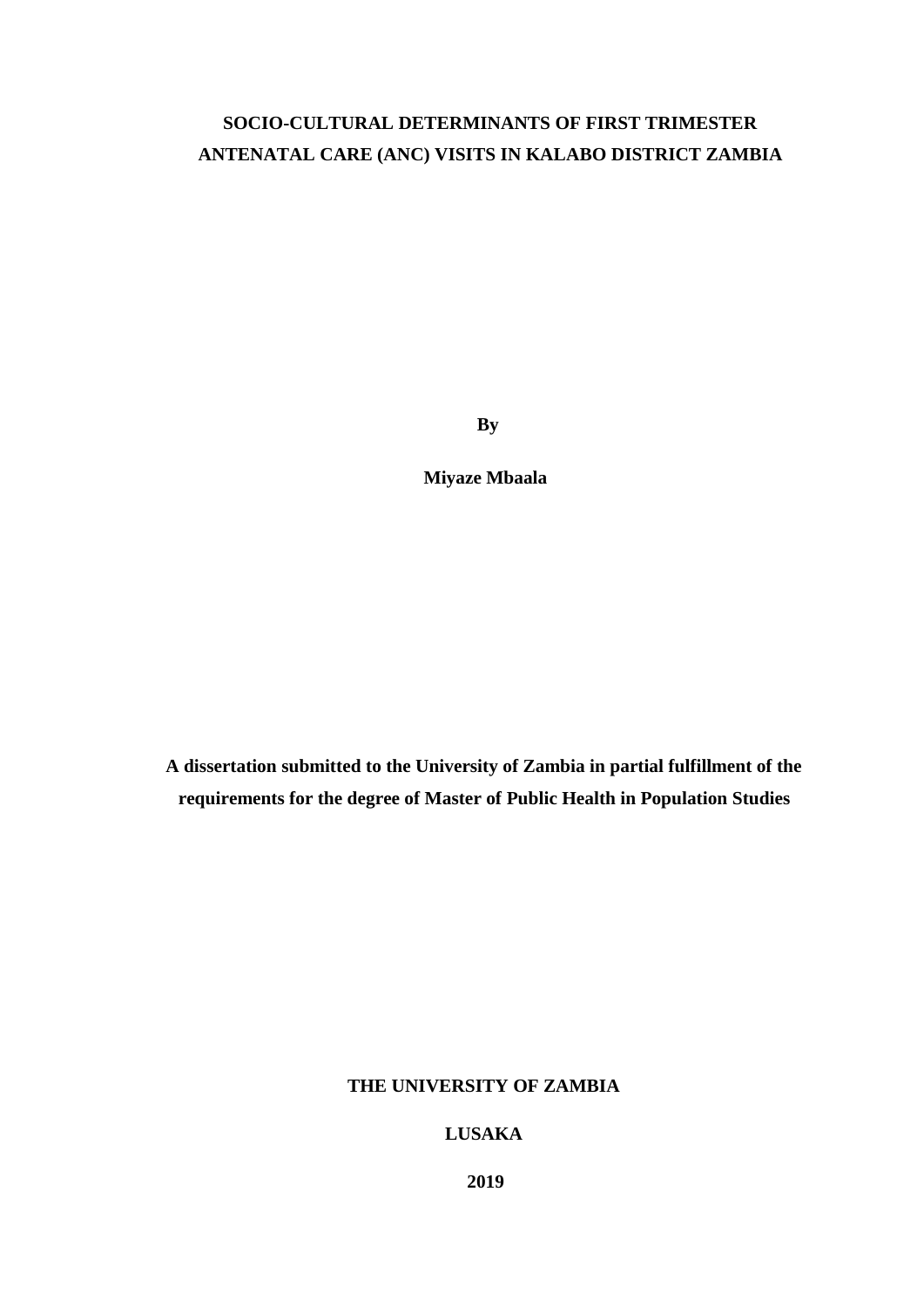# **DEDICATION**

<span id="page-1-0"></span>I dedicate this study to my children Kunda and Boyd, my husband Mbuyoti Sifaya, my dad Mr. Boyd Pumulo Mbaala and mum Mrs. Namatama Sinyinda Mbaala, my sisters, Dolly and Inonge, my brothers Sinyinda and Innocent who were of immeasurable support during my studies. This listing of my siblings makes me shed tears as it reminds me of my late brother Mbaala Mbaala who should have been part of it. I also wish to thank my brother in law, Mr Mulongwe Simukali for offering me support throughout my study program. I cannot imagine how the situation would have been without him and the wife. It was also challenging to combine my studies with the care for my family. My son Boyd Tumelo Sifaya was only one year 10 months when I embarked on this program which was so difficult for him because he required maximum care.

.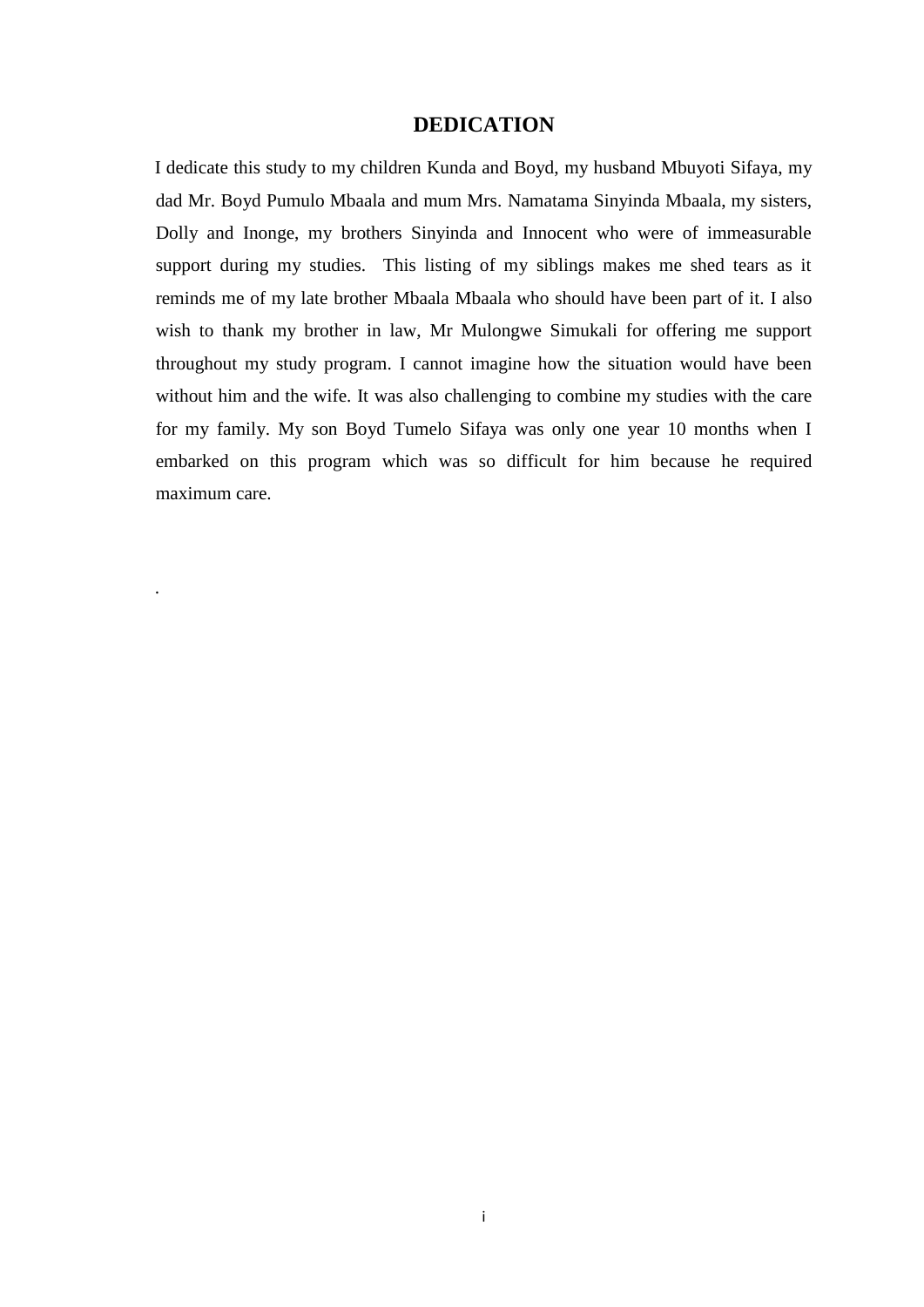# **CERTIFICATE OF COMPLETION OF DISSERTATION**

<span id="page-2-0"></span>I, **Miyaze Mbaala** do hereby certify that this dissertation is the product of my own work and, in submitting it for my MPH (Population Studies) programme further attest that it has not been submitted in part or in whole to another University

|--|--|

## **Supervisors**

I, Dr. R.N Likwa having read this dissertation, I am satisfied that this is the original work of the author under whose name it is being presented. I, therefore, confirm that the work has been completed satisfactorily.

|--|--|

#### **Head of Department**

| $\sim$ |  |
|--------|--|
|        |  |

Department of Community and Family Medicine, School of Public Health, University of Zambia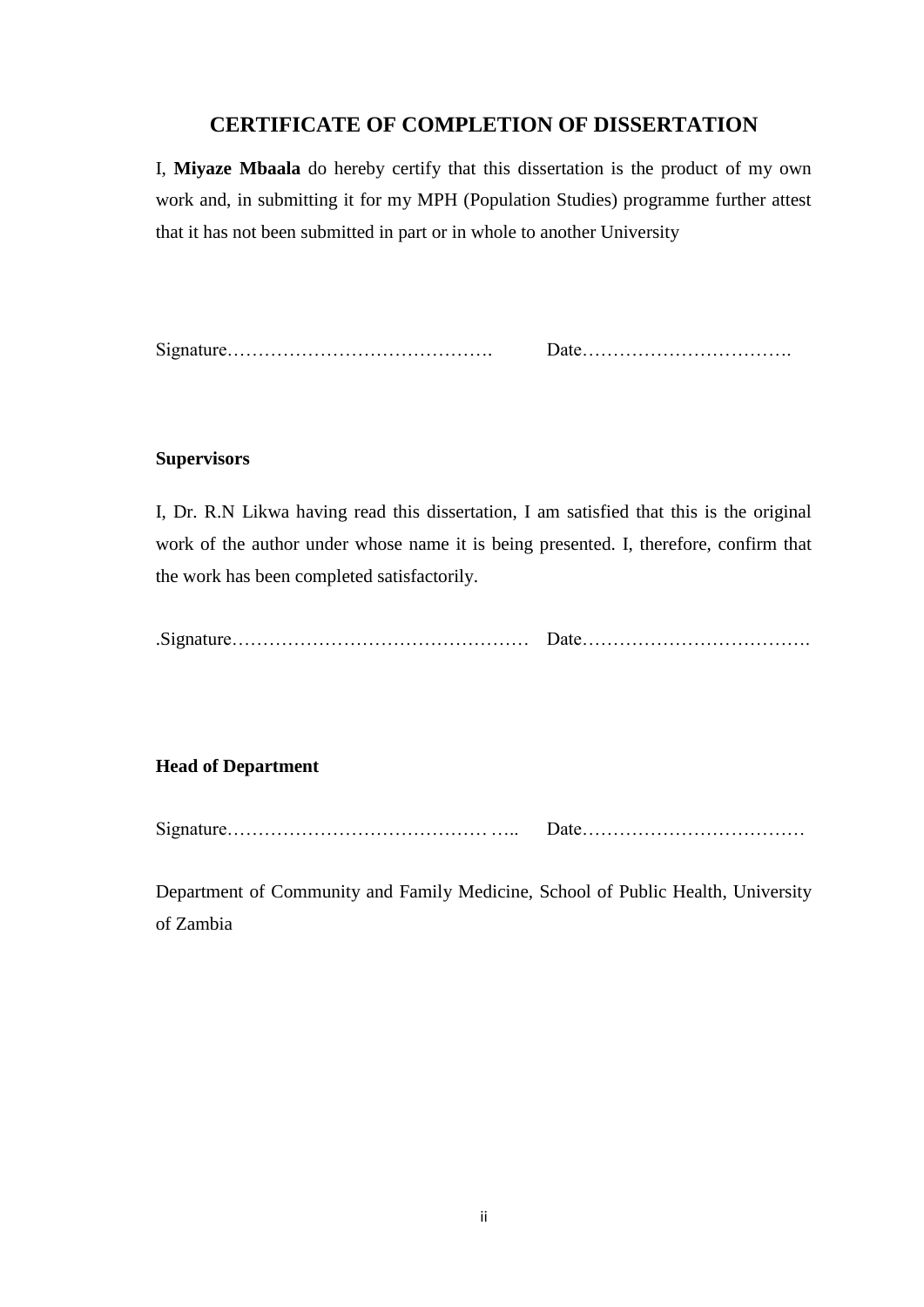# **DECLARATION**

<span id="page-3-0"></span>I **MIYAZE MBAALA** do hereby declare that this dissertation is my original work. It has never been submitted to any university before.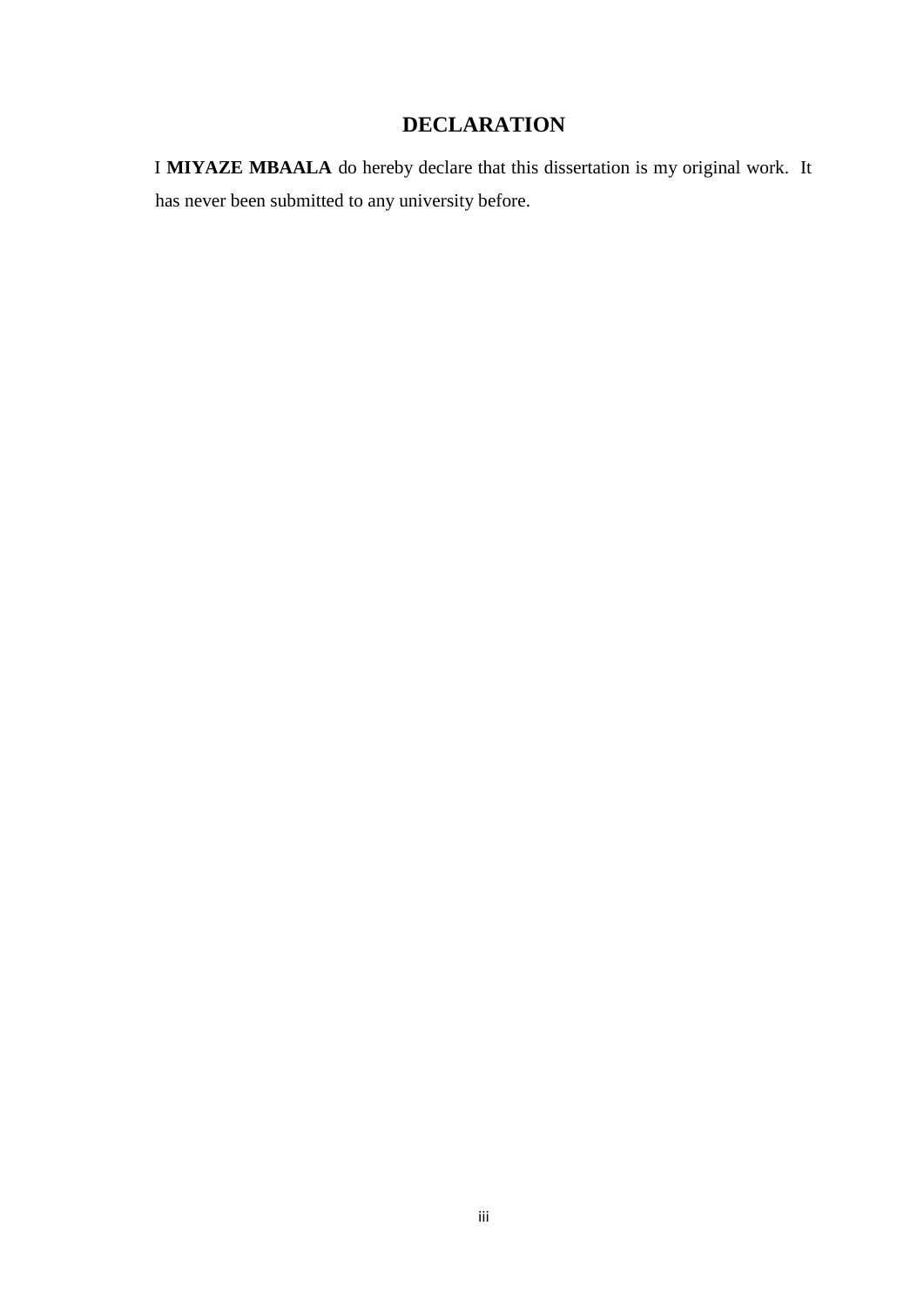# **APPROVAL**

<span id="page-4-0"></span>This dissertation of Miyaze Mbaala is approved as fulfilling the requirement for the award of the Degree of Masters of Public Health (Population Studies) by the University of Zambia.

| <b>Examiner I</b>                                                                                                                                                                                                              |  |
|--------------------------------------------------------------------------------------------------------------------------------------------------------------------------------------------------------------------------------|--|
|                                                                                                                                                                                                                                |  |
|                                                                                                                                                                                                                                |  |
| <b>Examiner II</b>                                                                                                                                                                                                             |  |
|                                                                                                                                                                                                                                |  |
| $Sigma$ : $\qquad \qquad$                                                                                                                                                                                                      |  |
| <b>Examiner III</b>                                                                                                                                                                                                            |  |
|                                                                                                                                                                                                                                |  |
| $Sigma =$                                                                                                                                                                                                                      |  |
| <b>Chairperson Board of examiners</b>                                                                                                                                                                                          |  |
|                                                                                                                                                                                                                                |  |
|                                                                                                                                                                                                                                |  |
| <b>Supervisor</b>                                                                                                                                                                                                              |  |
| Name: Name and the state of the state of the state of the state of the state of the state of the state of the state of the state of the state of the state of the state of the state of the state of the state of the state of |  |
| $Sigma =$                                                                                                                                                                                                                      |  |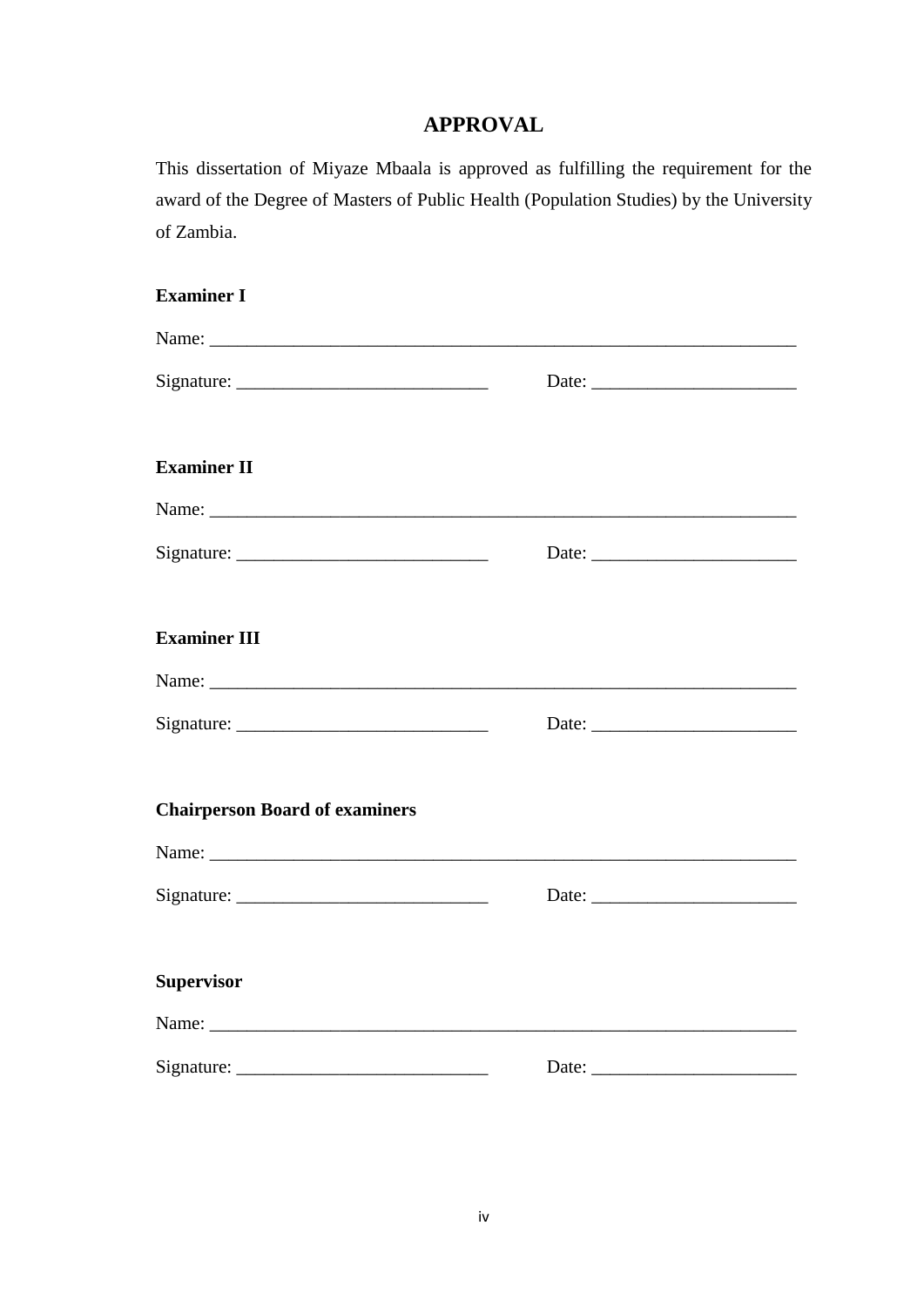# **ACKNOWLEDGEMENTS**

<span id="page-5-0"></span>I wish to acknowledge the unwavering support I received from my supervisors, Dr R. N. Likwa, Dr J. Banda and Mrs T. Hamoonga during my study from class work, development of the proposal and writing of the dissertation. My sincere gratitude is also extended to all members of staff who were instrumental in ensuring that I comprehended the concept of Public Health very well. The roles played by Kalabo District Health Office team and Western Provincial Health Office of allowing me to go ahead with data collection cannot remain unmentioned. The tireless research assistants in the 8 selected clusters or facilities of Kalabo district are also highly appreciated. I would not want to exhaust my acknowledgements without recognizing the pregnant women and SMAGs who participated in this study. Please may Jehovah God the almighty never withhold his care and protection from everyone mentioned here.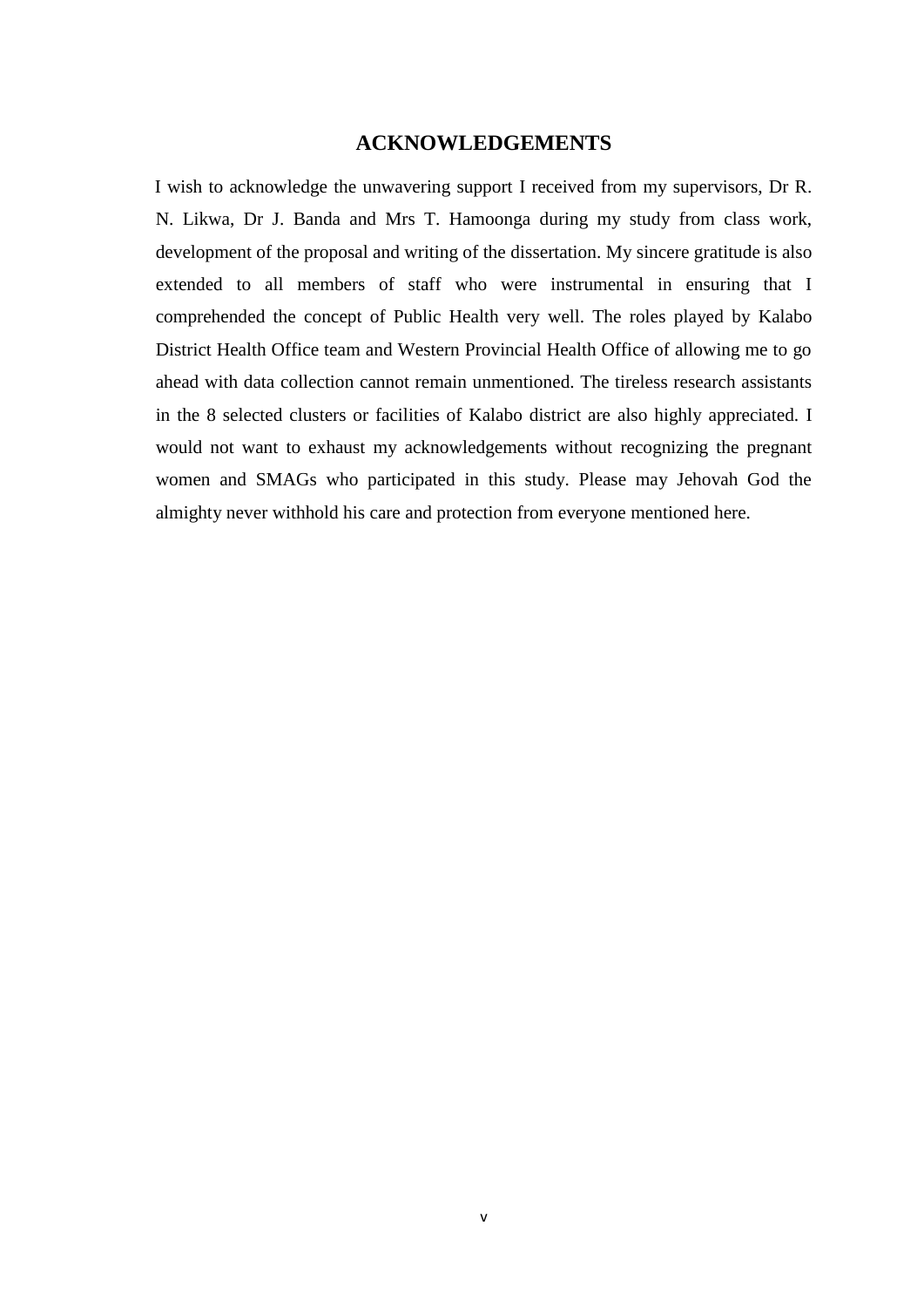# **ABBREVIATIONS**

<span id="page-6-0"></span>

| ANC-           | Antenatal care                              |  |
|----------------|---------------------------------------------|--|
| $CSO -$        | <b>Central Statistical Office</b>           |  |
| FANC -         | <b>Focused Antenatal Care</b>               |  |
| HIV-           | Human Immunodeficiency virus                |  |
| HMIS-          | <b>Health Management Information System</b> |  |
| MOH-           | Ministry of Health                          |  |
| <b>MTEF-</b>   | Medium Term Expenditure Framework           |  |
| $SMAGs -$      | Safe Motherhood Action Groups               |  |
| $STI -$        | <b>Sexually Transmitted Infections</b>      |  |
| ZDHS-          | Zambia Demographic Health Survey            |  |
| WHO-           | World Health Organization                   |  |
| $CDC -$        | Centre for disease control                  |  |
| RBF-           | <b>Results Based Financing</b>              |  |
| TB-            | Tuberculosis                                |  |
| <b>UNICEF-</b> | United Nations Children's fund              |  |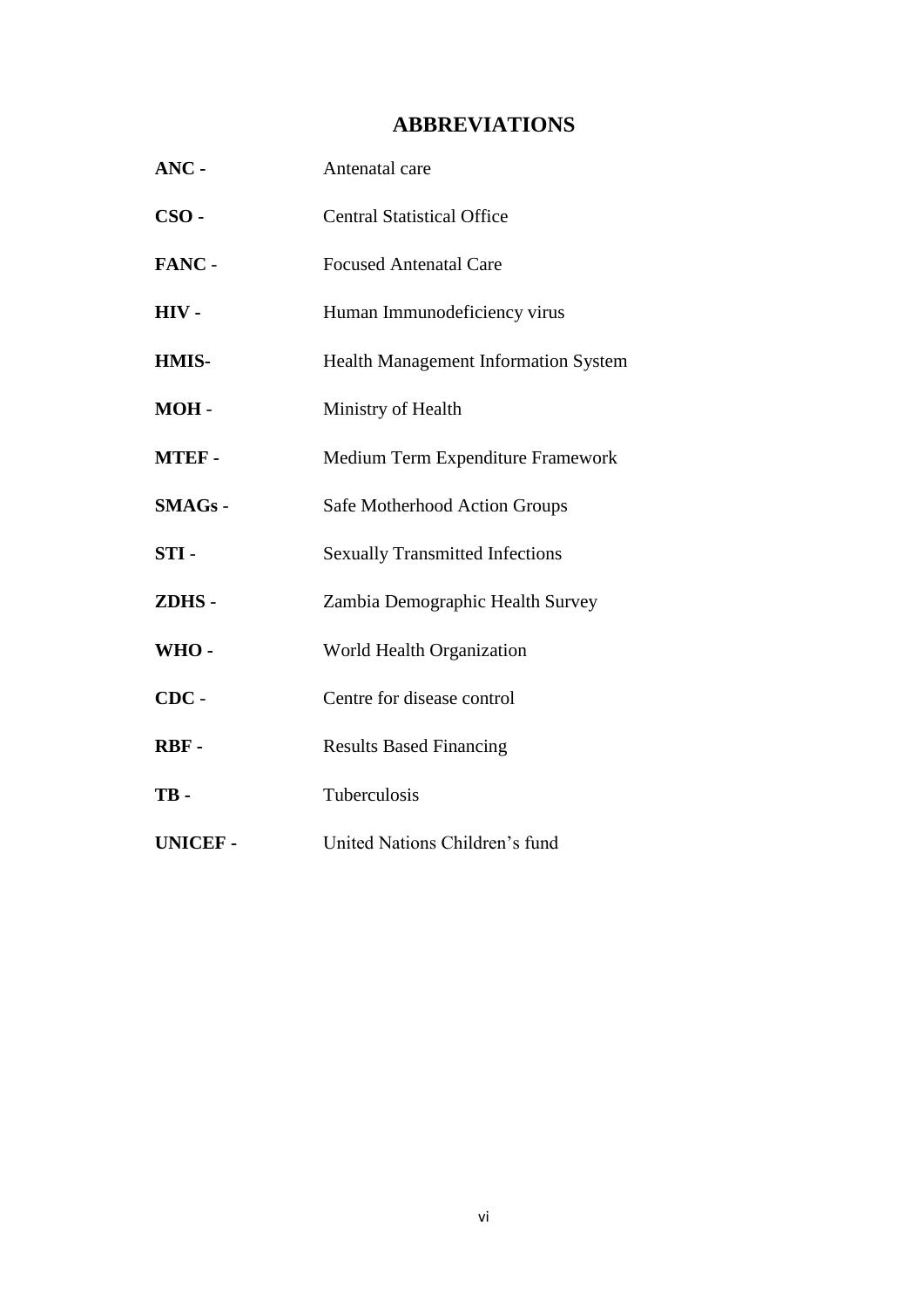## **ABSTRACT**

<span id="page-7-0"></span>Globally, more than 50% of pregnant women attend antenatal care in the first trimester in most developed countries. However, in developing countries, less than 50% of pregnant women do so. Timing of the first antenatal care visit in the first trimester is important because it allows for sufficient time to identify and treat problems such as anemia, malaria, HIV and STIs. The objective of the study was to establish the sociocultural determinants of first trimester antenatal care visits in Kalabo district of Western Province in Zambia.

We used a mixed-methods approach. The convergent parallel design was employed. A cross sectional study was used in the quantitative approach while the qualitative one used a case study. A sample of 454 pregnant women aged between 14 and 49 years were selected for interviews through multi-stage cluster sampling and three focus group discussions were held. The quantitative data was analyzed through multiple logistic regression using STATA version 14 while thematic analysis was used in the qualitative approach.

The first trimester antenatal care attendances are still very low at 34.6%. Socio-cultural determinants related to awareness of the right time to attend ANC (first trimester) and marital status were found to be highly associated with First trimester Antenatal care. Awareness was found two times more likely being associated with antenatal attendance in first trimester among women (AOR = 2.03, CI=1.50—4.48, P-Value= $0.004$ ) and married women were 2 times more likely to attend ANC in the first trimester (AOR=2.59, CI=1.17-3.54, P Value=0.019). Women also described their not being sure about the existence of the pregnancy in the earliest stages as a factor hindering them to attend ANC early. Cultural beliefs and practices, lack of male involvement, fear of HIV testing, age, marital status, and age of partner, distance and health status, decision making challenges, economic problems were also described as barriers to first trimester ANC initiation.

The proportion of first trimester antenatal care attendances is still very low being affected by mostly the socio-cultural factors. The study has implications for strengthening health education on the timing of antenatal care and provision of community –based pregnancy test kits in rural communities.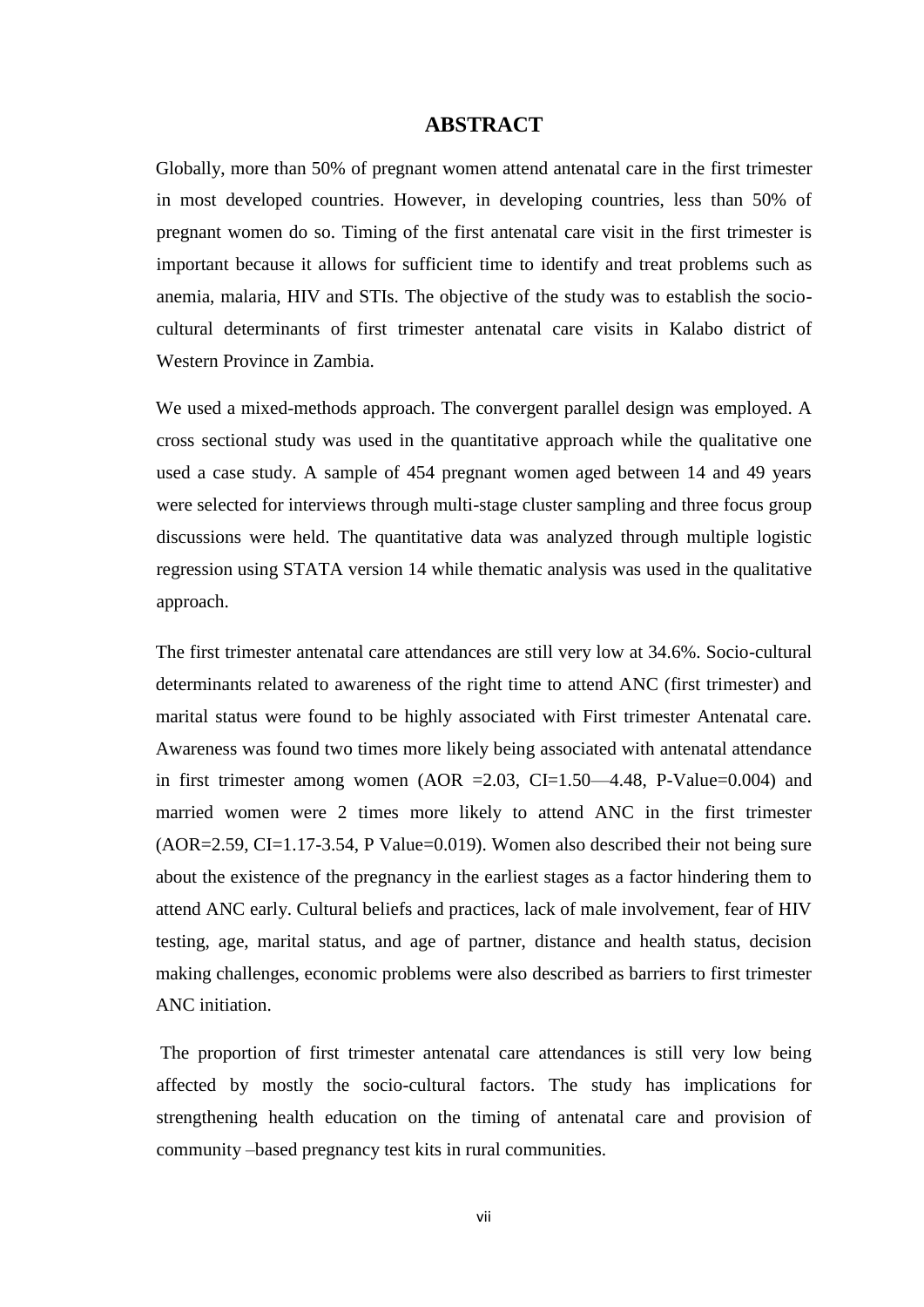# **TABLE OF CONTENTS**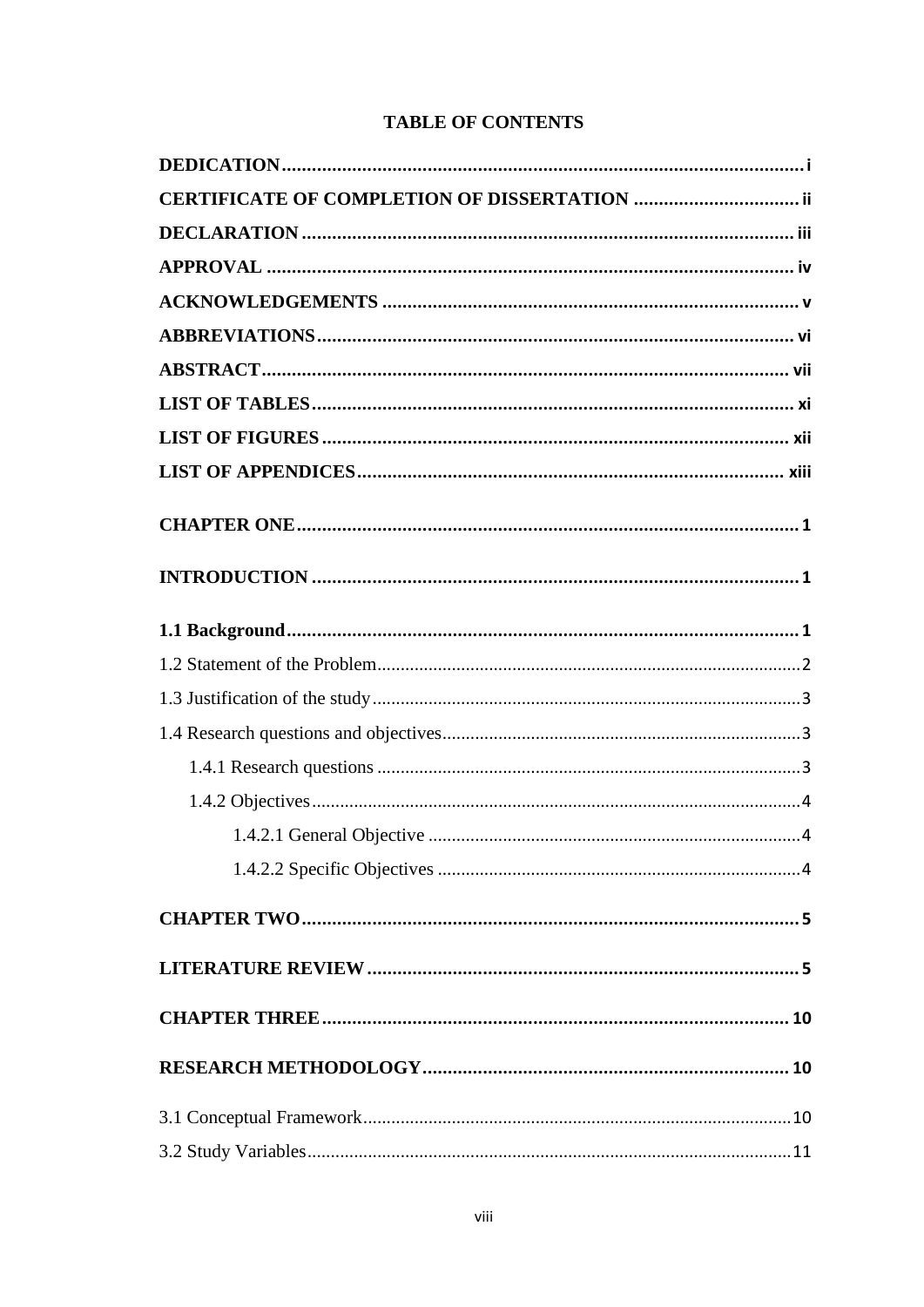| 4.1.1 Demographic and socio-cultural characteristics of study participants21 |  |
|------------------------------------------------------------------------------|--|
|                                                                              |  |
| 4.1.3 Cross tabulation of participants' characteristics and timing of ANC24  |  |
|                                                                              |  |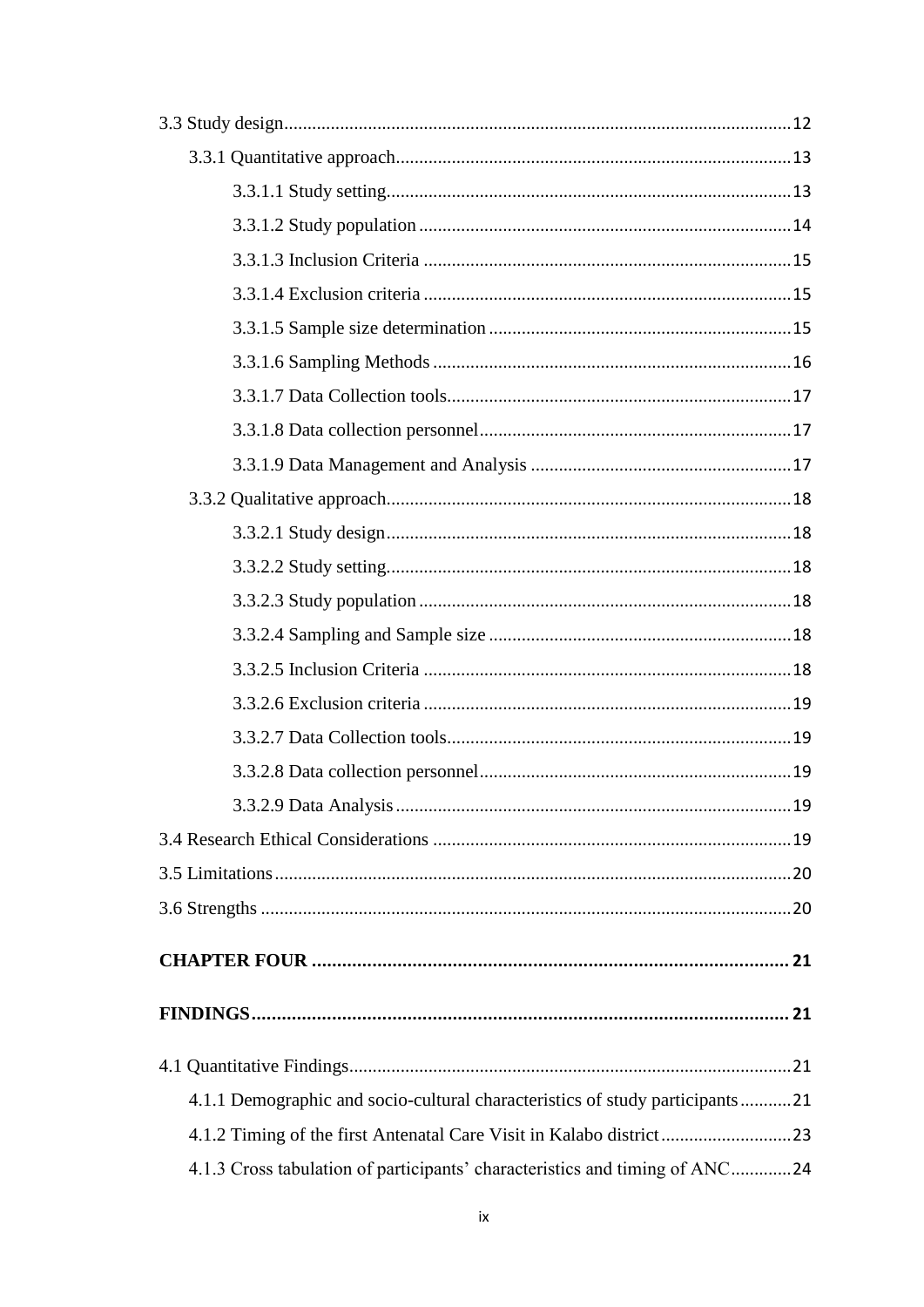| 4.1.4 Demographic characteristics and their association with timing of ANC in the    |
|--------------------------------------------------------------------------------------|
|                                                                                      |
| 4.1.5 Socio-cultural and accessibility characteristics associated with timing of ANC |
|                                                                                      |
|                                                                                      |
|                                                                                      |
|                                                                                      |
|                                                                                      |
|                                                                                      |
|                                                                                      |
|                                                                                      |
|                                                                                      |
|                                                                                      |
|                                                                                      |
|                                                                                      |
|                                                                                      |
|                                                                                      |
| DISCUSSION, CONCLUSION AND RECOMMENDATIONS 35                                        |
|                                                                                      |
|                                                                                      |
|                                                                                      |
|                                                                                      |
|                                                                                      |
|                                                                                      |
|                                                                                      |
| 5.1.7 Failure to confirm pregnancy and timing of ANC in the first trimester37        |
|                                                                                      |
|                                                                                      |
|                                                                                      |
|                                                                                      |
|                                                                                      |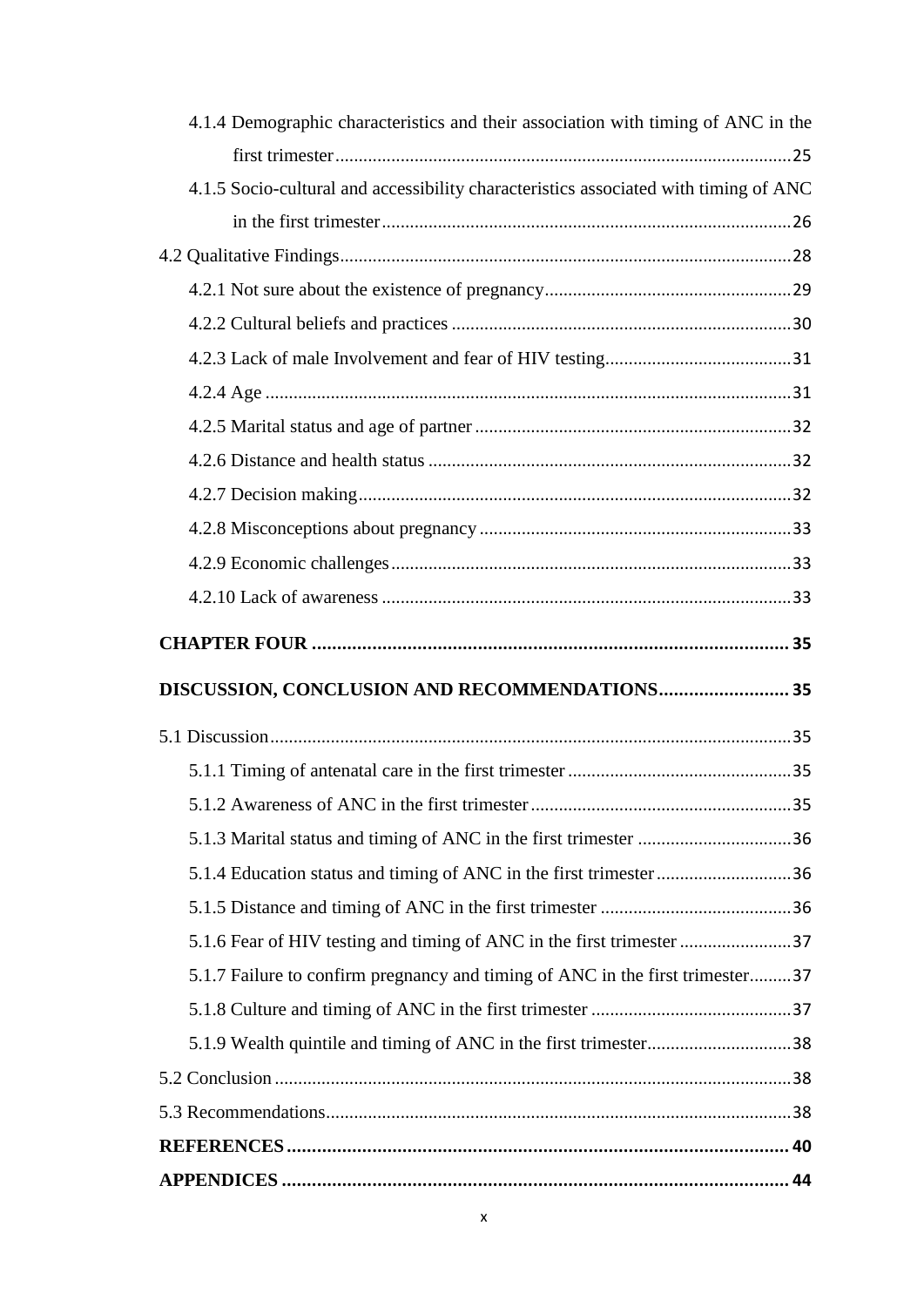# **LIST OF TABLES**

<span id="page-11-0"></span>

| Table 4: Cross tabulation of participants characteristics and timing of antenatal |  |
|-----------------------------------------------------------------------------------|--|
| Table5: Demographic characteristics associated with timing of ANC in the first    |  |
| Table 6: socioeconomic characteristics associated with timing of ANC in the first |  |
|                                                                                   |  |
|                                                                                   |  |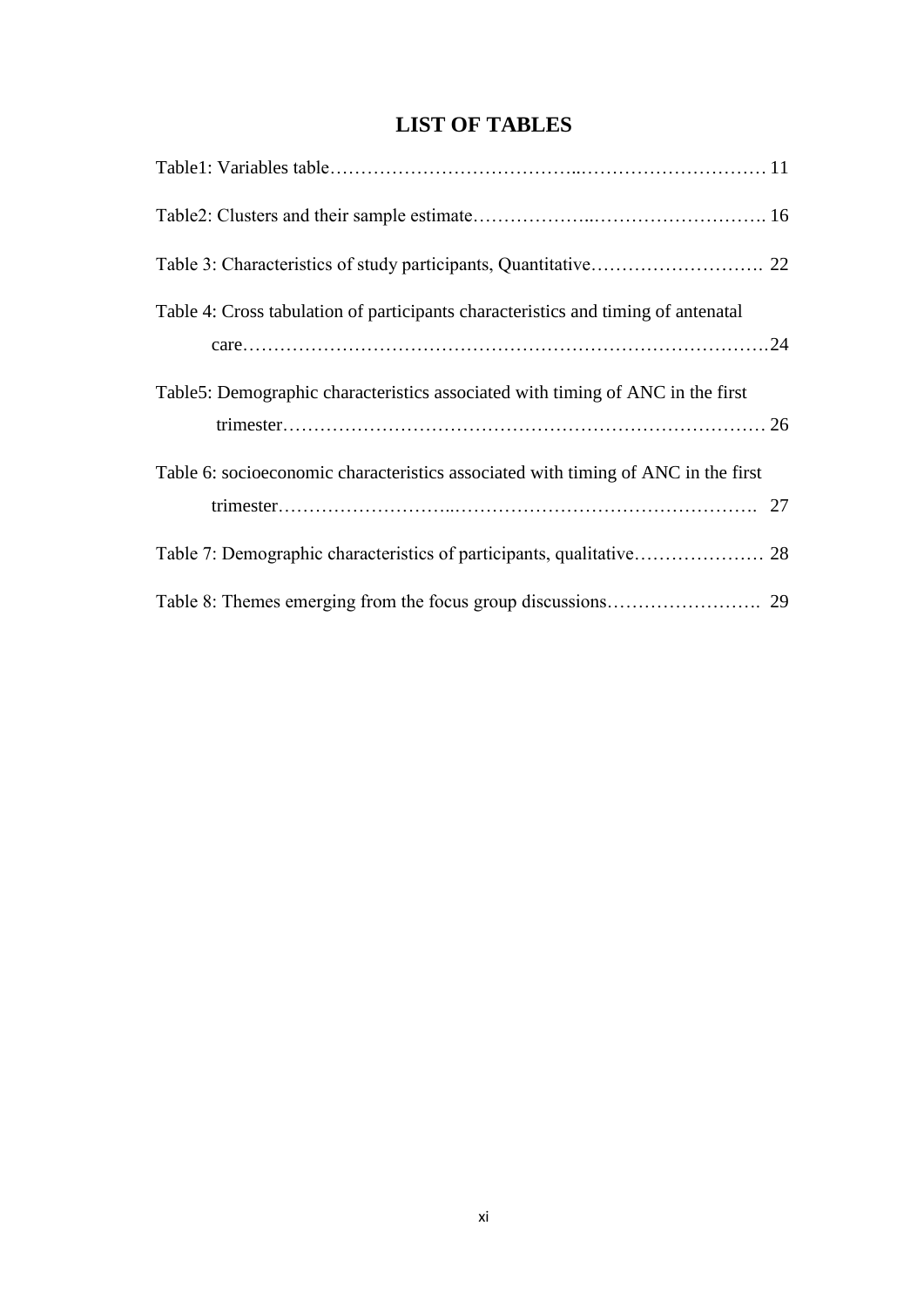# **LIST OF FIGURES**

<span id="page-12-0"></span>

| Figure1: Conceptual framework of factors influencing first trimester ANC |  |
|--------------------------------------------------------------------------|--|
|                                                                          |  |
|                                                                          |  |
|                                                                          |  |
|                                                                          |  |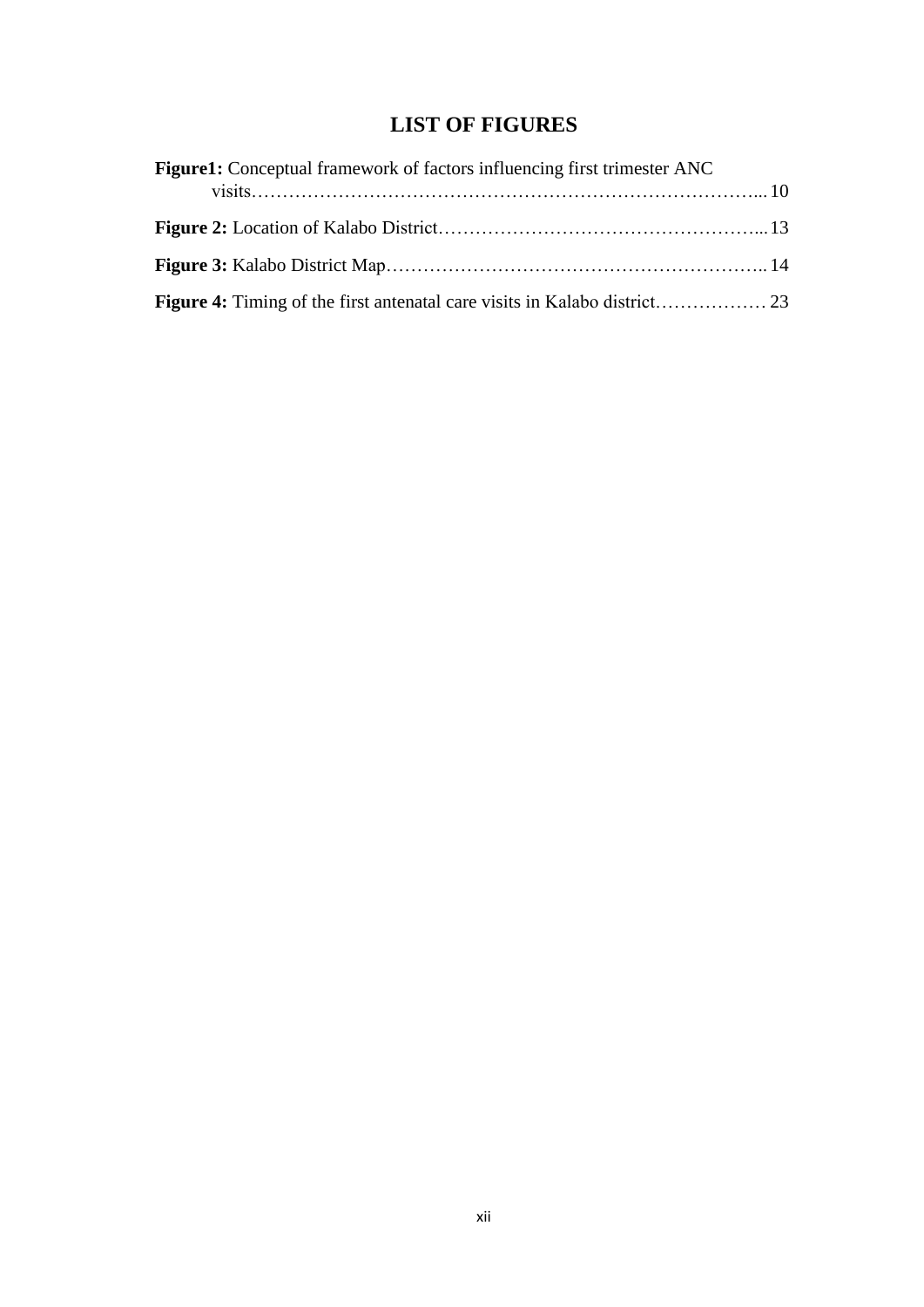# **LIST OF APPENDICES**

<span id="page-13-0"></span>

| Appendix X: Translated consent form for guardians-tumelelano ni mushemi 58 |  |
|----------------------------------------------------------------------------|--|
|                                                                            |  |
|                                                                            |  |
|                                                                            |  |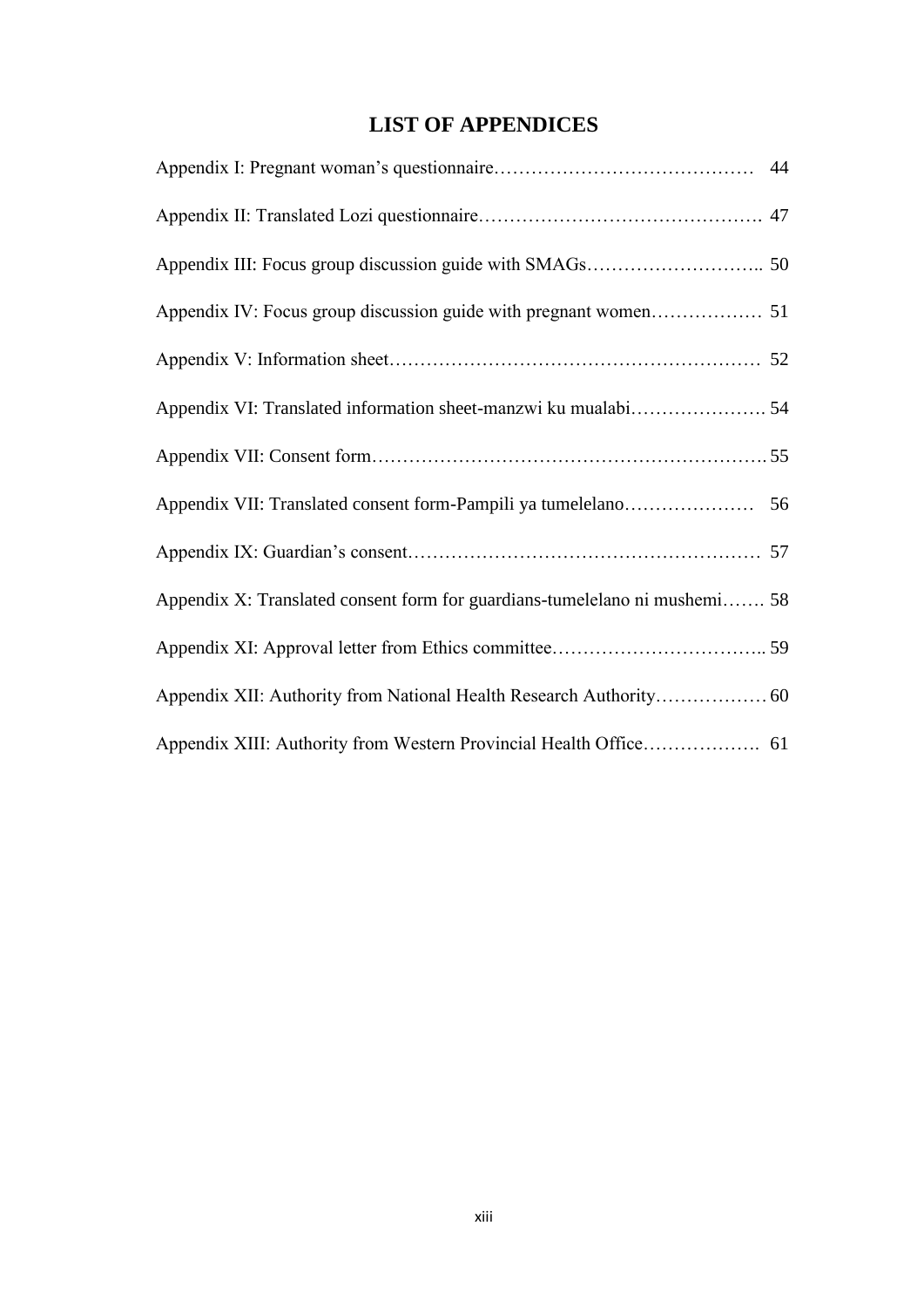# **CHAPTER ONE INTRODUCTION**

#### <span id="page-14-2"></span><span id="page-14-1"></span><span id="page-14-0"></span>**1.1 Background**

Timing of the first antenatal care (ANC) visit in the first trimester is important because it allows for sufficient time to identify and treat problems such as anemia, malaria, Human Immunodeficiency virus (HIV) and Sexually Transmitted Infections (Abou-Zahr et al., 2003) If pregnant women attend the antenatal clinics in the first trimester, HIV can be detected early and they can begin treatment also making it unlikely for their babies to contract HIV. It also helps to support their immune systems hence decreasing the chance for infections before or after birth. During the first trimester of pregnancy, it is a good opportunity for doctors to treat and manage other treatable health conditions that the mother to be may develop which include high blood pressure (Smith, 2016). Early ANC is also an opportunity to promote the use of skilled attendance at birth and healthy behaviors such as breast feeding, early postnatal care, and planning for optimal pregnancy spacing. An antenatal care visit in the first trimester can also potentially capture non-communicable diseases such as diabetes and provide guidance on modifiable lifestyle risks such as smoking, alcohol consumption, drug abuse, obesity, malnutrition and occupational exposures (Moller et al. 2017). Women who make it for antenatal in the first trimester have these benefits while their counterparts who fail to make it have a higher risk of these consequences.

Antenatal care (ANC) is care provided by skilled health care professionals to pregnant women and adolescent girls in order to ensure the best health conditions for both mother and baby during pregnancy(World Health Organization, 2016).The new WHO antenatal care model recommends that the first antenatal visit takes place within the first trimester(Moller et al. 2017). Trimester means 3 months and a normal pregnancy has 9 months. The first trimester starts when a baby is conceived and runs through week 14 of pregnancy (Ministry of Health, 2017).

In Latin America and the Caribbean, and in North Africa/ West Asia/ Europe, more than 50% of pregnant women receive antenatal care in the first trimester. In Jordan, nine in ten women start antenatal care in the first trimester. South and south East Asia has lower figures, however. In four countries- India, Indonesia, the Philippines and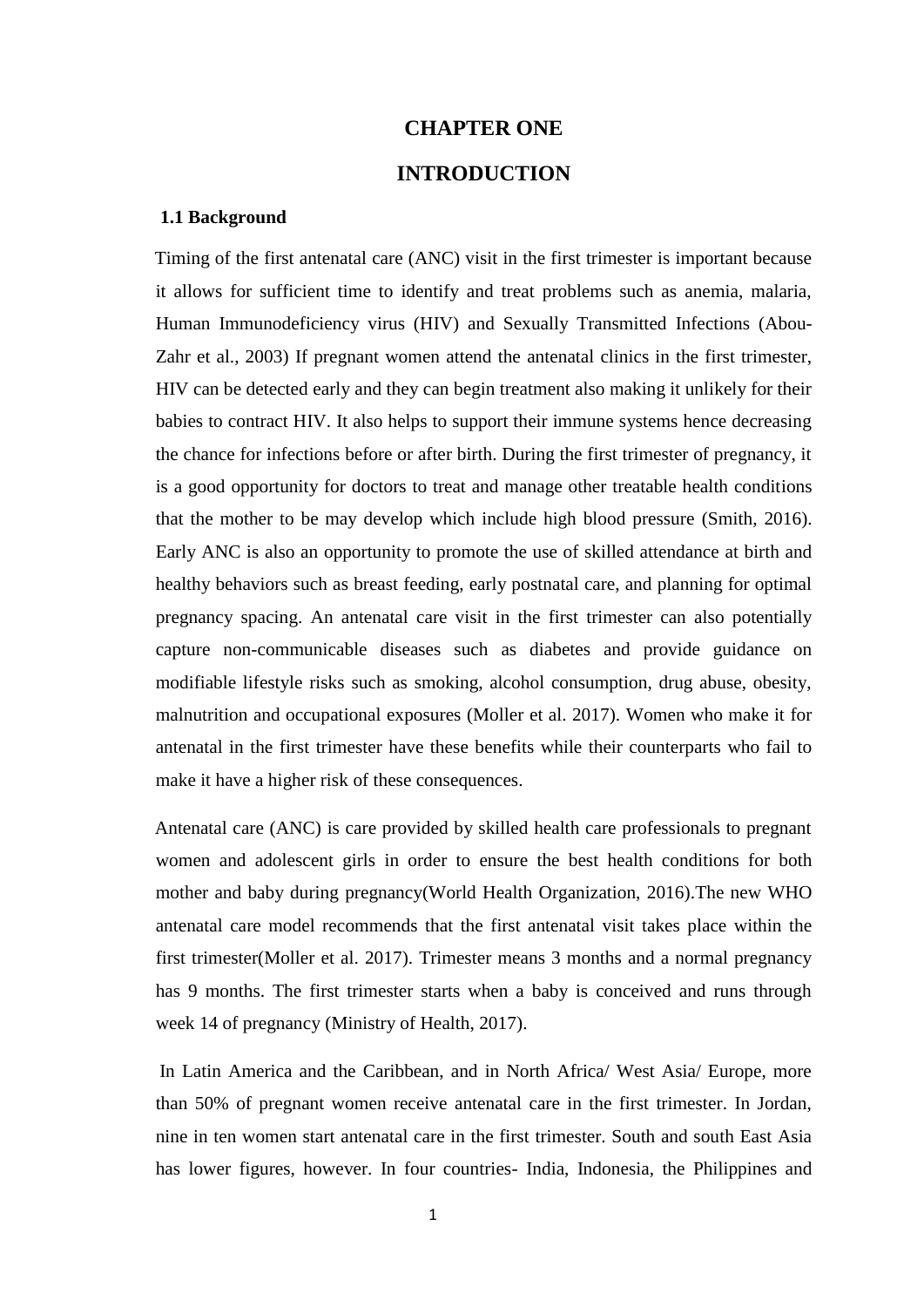Vietnam-more than half of the women also receive antenatal care in the first trimester. Indonesia has the first percentage where 79 percent of women had their first antenatal visits in the first trimester of pregnancy (Wang Wenjuan et al.2011). In Sub-Saharan Africa, most women receive antenatal care. However, most of these women wait until the second or even the third trimester before making the first visit. The exception is Ghana where 57% of women had their first visit occurred during the first trimester of pregnancy (Wang Wenjuan et al. 2011)

In Zambia 96% of women received antenatal care during the seven-year period that preceded the 2013-2014 Demographic and health survey and only 24% of these pregnant women had their first antenatal visit in the first trimester (Central Statistical Office et al., 2014)This implies that the majority of the women (76%) miss out on the interventions offered in the first trimester. This is one of the reasons for the high maternal death ratio which stands at 398/100,000 (Central Statistical Office et al., 2014).

Studies conducted worldwide so far have identified factors associated with low attendance of antenatal care in the first trimester. This study sought to establish the socio-cultural determinants of first trimester antenatal care visits in Kalabo which is one of the rural districts in Zambia. These are customs, lifestyles and values that characterize a society or group. Cultural aspects include concepts of beauty, education, language, law and politics, religion, social organizations, technology and material culture, values and attitudes. Social factors include reference groups, family role and status in society, time and available resources (Larson, 2017)). The socio-cultural attitudes engaged in by a group of people not only influence their state of health but it also affects their entire affairs, diseases and health inclusive.

#### <span id="page-15-0"></span>**1.2 Statement of the Problem**

The proportion of women attending antenatal care in the first trimester in Kalabo district is far much lower than the national target of 24% (Ministry of Health, 2016). In 2013, only 3% of pregnant women had first trimester antenatal visits. In 2014, the percentage slightly increased to 5% and remained static at 5% in 2015. The coverage again dropped to 4% in 2016(Kalabo District Health Office, 2016). Despite this low coverage of first trimester antenatal care, more than 50% of the pregnant women in the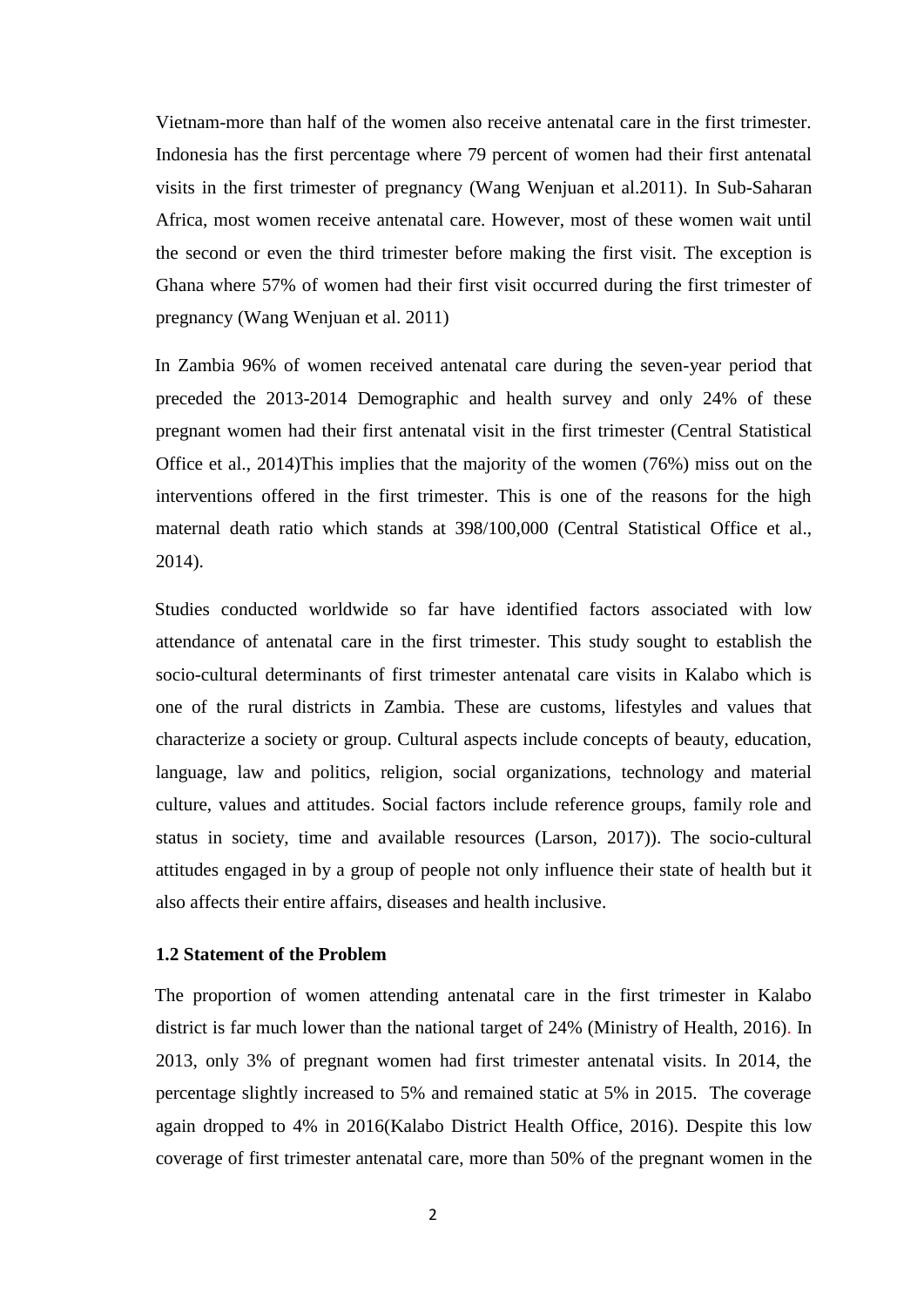district manage to have their first antenatal visit later in their second and third trimesters.

However, if women go for antenatal care in the second and third trimesters, there will be no sufficient time to detect problems and this may contribute to high maternal mortality ratio in the district. The maternal mortality ratio in Kalabo district is very high standing at 275 deaths per 100,000 live births in 2016(Kalabo District Health Office, 2016)

## <span id="page-16-0"></span>**1.3 Justification of the study**

Establishing the socio-cultural determinants of first trimester ANC attendance will help the Kalabo District Health Management Team (DHMT) and the Western Provincial Health Office identify high impact and specific strategies that may curb the problem of low first trimester antenatal coverage.

In addition, from review of literature, studies conducted in Zambia to determine the predictors of low first trimester antenatal attendances were quantitative in nature. A study conducted in 2015 based its analysis on secondary data from the 2013-2014 Zambia Demographic and Health survey (Sinyange et al., 2016). The other studies conducted in 2012 also used quantitative methods (Banda et al., 2012; Kyei et al., 2012). However, there is need to understand the beliefs and practices of pregnant women themselves through the qualitative aspect. This study therefore used a mixed methods approach that also explored the perceptions and experiences of pregnant women and Safe Motherhood Action Groups (SMAGs).

#### <span id="page-16-1"></span>**1.4 Research questions and objectives**

#### <span id="page-16-2"></span>**1.4.1 Research questions**

- 1. What is the proportion of first trimester antenatal care attendances in Kalabo District?
- 2. What are the socio-cultural factors influencing timing of antenatal care in the first trimester in Kalabo DIstrict?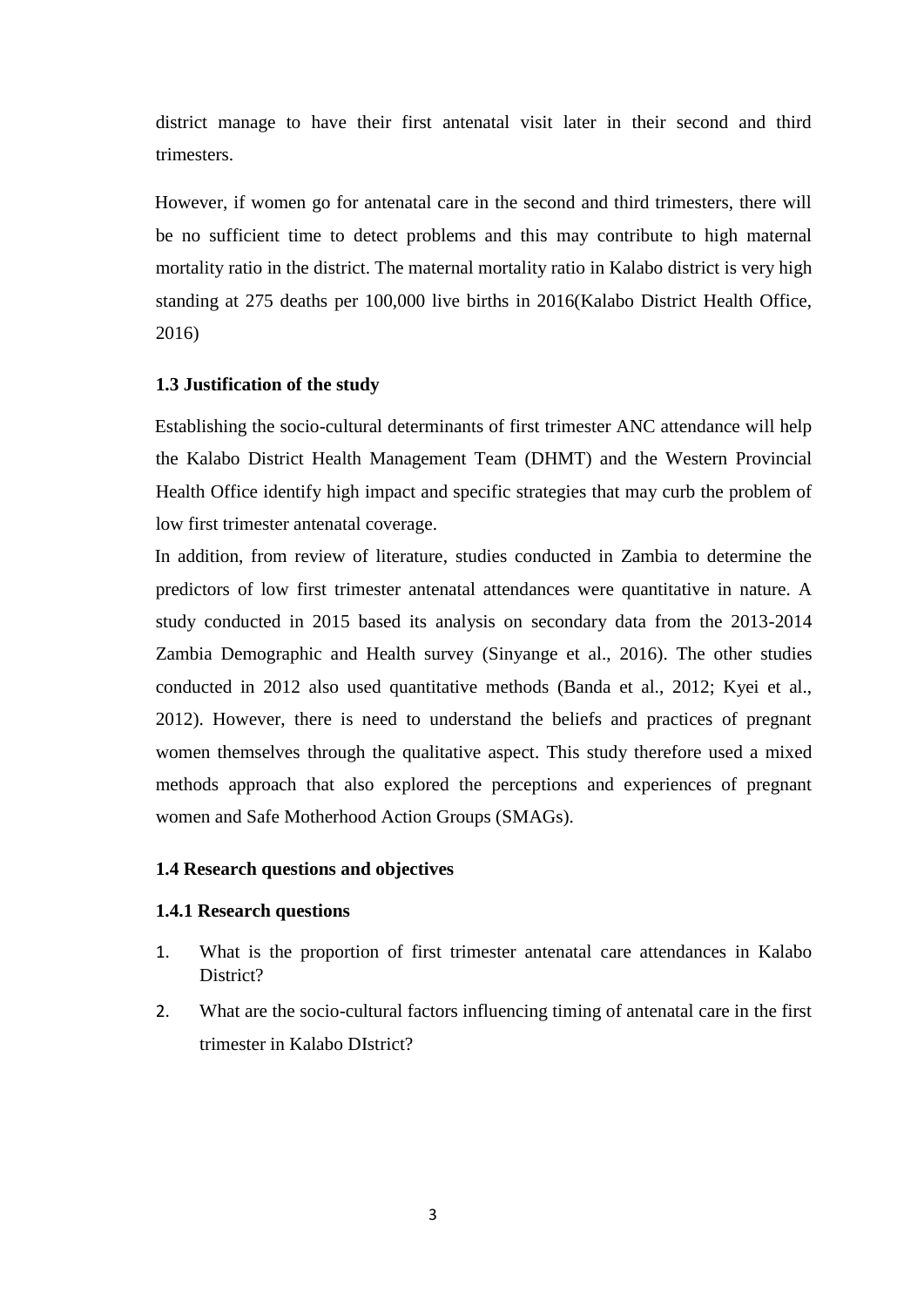# <span id="page-17-0"></span>**1.4.2 Objectives**

# <span id="page-17-1"></span>**1.4.2.1 General Objective**

To establish socio- cultural determinants of first trimester antenatal care visits among pregnant women in Kalabo rural District in the Western province

# <span id="page-17-2"></span>**1.4.2.2 Specific Objectives**

- 1. To determine the proportion of pregnant women attending antenatal care in the first trimester in Kalabo district
- 2. To establish the demographic characteristics associated with first trimester antenatal care attendances among pregnant women in Kalabo district
- 3. To establish socio-cultural and accessibility characteristics influencing timing of ANC in first trimester gestation period among pregnant women in Kalabo district
- 4. To explore the cultural factors influencing timing of ANC during the first trimester gestation period among pregnant women.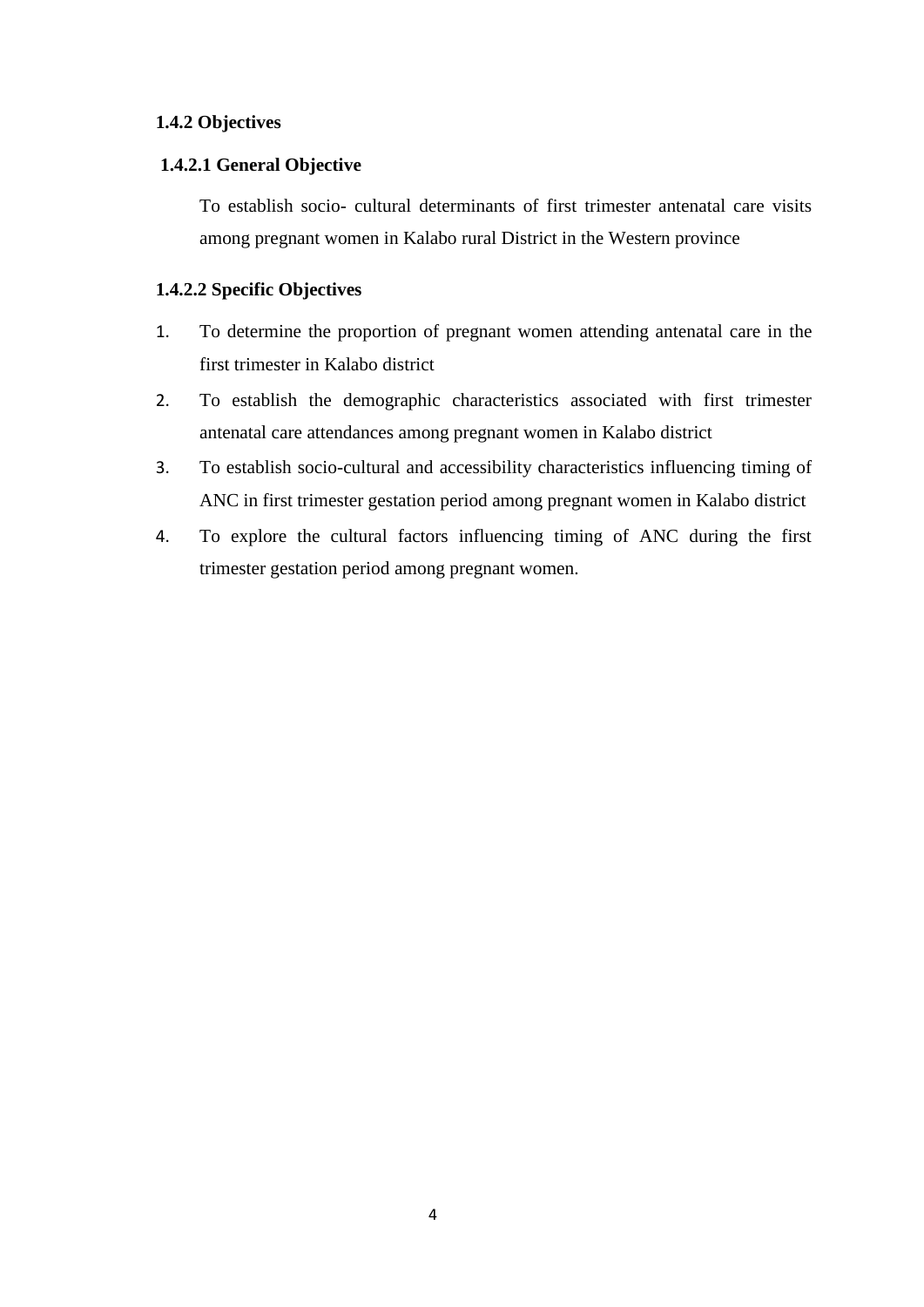# **CHAPTER TWO**

# **LITERATURE REVIEW**

<span id="page-18-1"></span><span id="page-18-0"></span>The proportion of women attending ANC in the first trimester is critical as it has an implication on the services that are offered to them and their wellbeing. Women who attend ANC in the first trimester have timely access to health education, identification and management of other risk factors. If a woman attends antenatal care in the first trimester, HIV can be detected early and they can begin treatment early hence unlikely that their babies will contract HIV (Smith, 2016). Early attendance of antenatal care also allows doctors to treat and manage other treatable health outcomes that the mother to be may develop which may include high blood pressure, and anaemia, which are also major risk factors for maternal deaths (Smith, 2016)

In developed countries, more than 50% of pregnant women are accessing ANC services in the first trimester of pregnancy. This is opposite of the developing countries including Sub-Saharan Africa, where less than 50% of pregnant women are accessing ANC in the first trimester(Wang Wenjuan et al., 2011). This is supported by other studies conducted in Nigeria and Tanzania where very small proportions of pregnant women are attending ANC in the first trimester (Abuka and Alemu, 2016; Gross et al., 2012)

In Zambia, a study conducted in the Copperbelt province found that less than 50% of pregnant women attend ANC in the first trimester (Banda et al., 2012). The demographic and health survey results also reveal that only 24% of pregnant women attend ANC in the first trimester in Zambia (Central Statistical Office et al., 2014). In Kalabo district, only 4% of pregnant women attend ANC in the first trimester(Kalabo District Health Office, 2016)This implies that 96% of the pregnant women in Kalabo miss the key opportunities offered in the first trimester.

Several studies have been conducted to determine the predictors of low prevalence of antenatal attendance in the first trimester. The studies have been conducted in both developed and developing countries including Zambia**.** The studies reveal a number of factors that influence timing of first antenatal visits. These can be grouped into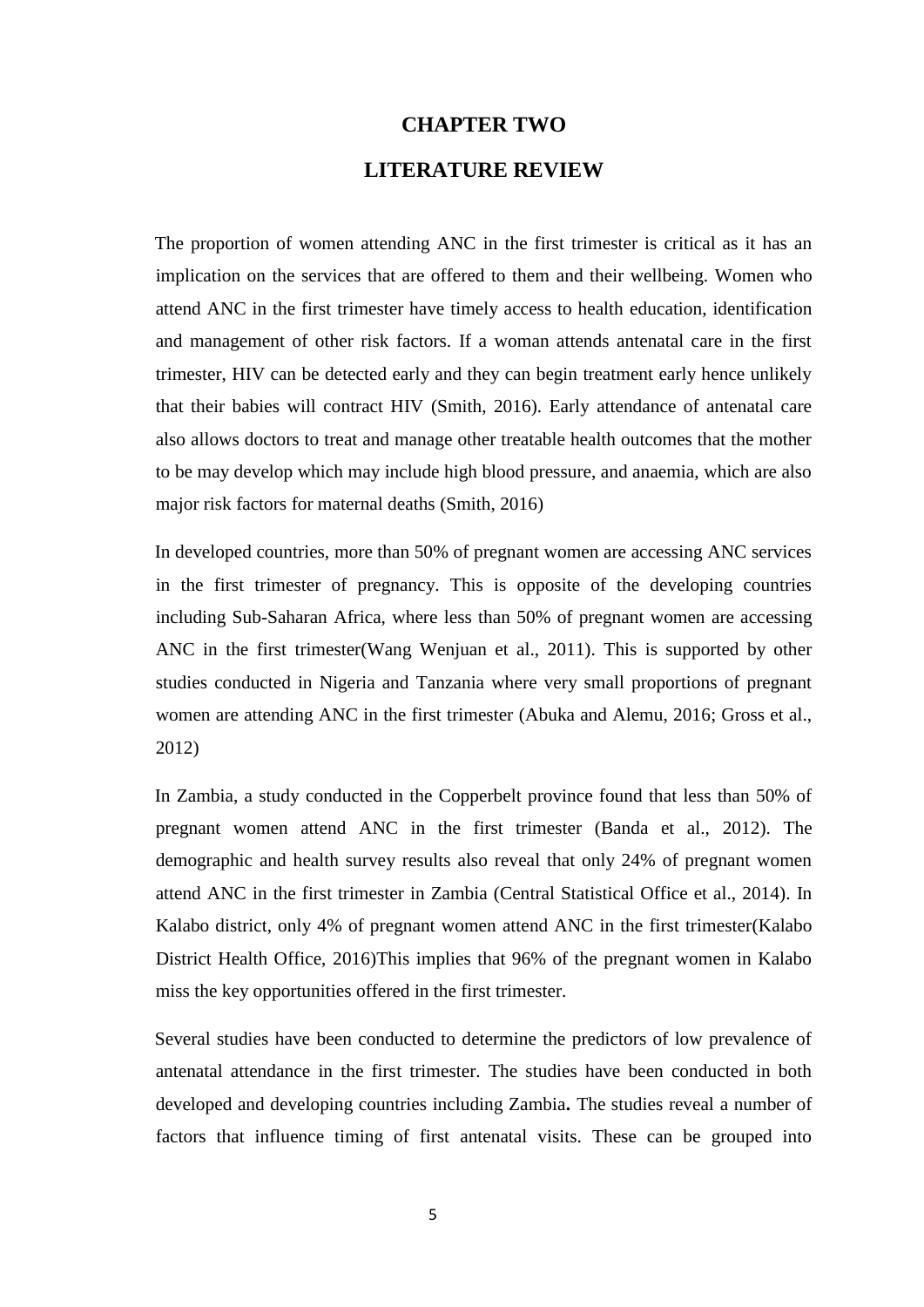predisposing, enabling and need factors as this has been well illustrated in the conceptual framework

Studies have found that the age of a pregnant woman influences timing of the first antenatal are visit. (Gross et al., 2012). This study by Gross found that adolescents had a greater delay in ANC initiation than adult pregnant women despite being more likely to be single in South-Eastern Tanzania.

However maternal age was not associated with late antenatal care in Copperbelt province/ Zambia (Banda et al., 2012)

The number of children a woman has influences attendance of first trimester antenatal. For example, there was a tendency of initiating ANC late amongst women of high parity and gravidity in both rural and urban communities of Copperbelt province (Banda et al., 2012)

Marital status has also been found to be another factor influencing timing of first antenatal visit. From a study conducted by (Rowe et al., 2008), living without a husband was associated with late booking for antenatal care.

Place of residence (rural/ urban) and geographical location (region) affect the utilization of ANC services. Expectant mothers in urban areas tend to use more ANC compared to their counterparts in the rural areas (Arthur, 2012). This may be due to the distribution of facilities between urban and rural areas which are in favor of the urban dwellers, putting the rural dwellers at a disadvantage when it comes to availability and accessibility of services (Arthur, 2012). This factor may be valid in Kalabo district because of being rural.

It has also been found that urban residence increases both the likelihood and of both early ANC visit as well as delivery assisted by trained personnel (Doku et al., 2012). He attributed this to the disparities in the distribution of health care services in most developing countries to the disadvantage of those in rural settings and differences in the exposure to health information to the merits of urban women which could account for the rural- urban differences in antenatal care utilization

Some pregnant women initiate antenatal care late because they recognize pregnancy late. This is because of the use of long acting hormonal contraceptives in the form of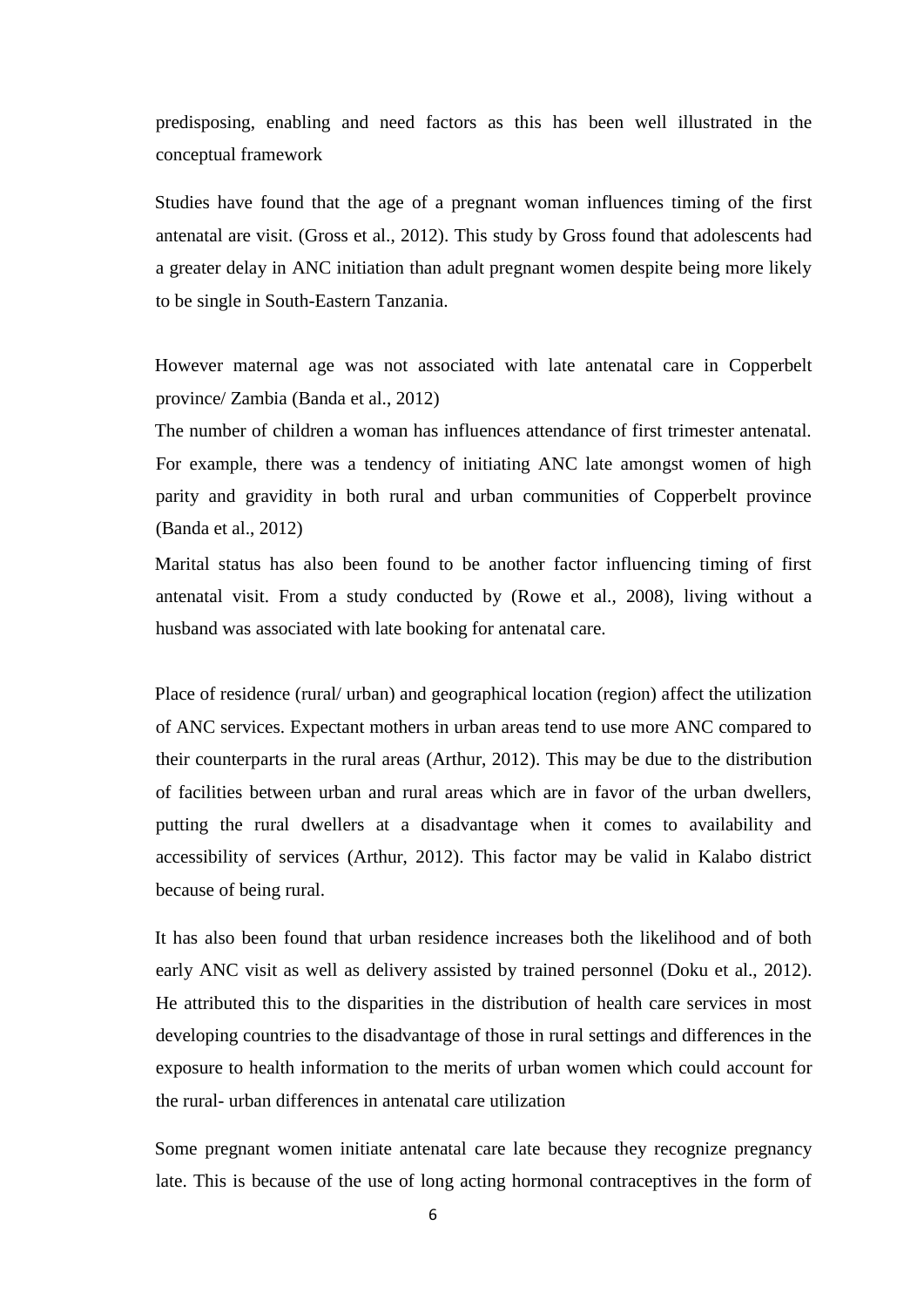injections and also some women wait for quickening and women do not widely use pregnancy tests despite their availability (Gross et al., 2012).

Studies from Tanzania and other sub-Saharan countries have shown that late disclosures of the pregnancy due to local practices or beliefs such as witch craft is common and has negative influence on the timing of ANC attendance (Gross et al., 2012).

Racism and marital status have also been found to influence late booking at antenatal clinics. In the United Kingdom, blacks booked late for antenatal compared to whites (Rowe et al., 2008).

Women of maghereb origin compared with Belgian women or women with another origin had a lower likelihood of being in a higher CTP (Content and timing of antenatal care in Pregnancy) classification. More specifically, lower levels of education or the partner being of Maghereb origin were related to lower odds of attaining higher CTP than were having higher educational levels or partners of Belgian origin (Beeckman et al., 2013).

Education is one socio-economic factor that influences attendance of antenatal care in the first trimester. Women with secondary or higher educational levels were more likely to use adequate ANC compared to those without education in Ghana (Arthur, 2012). Thus, improving the education of the mother in Ghana would contribute greatly to the use of maternal and ANC services by women and this helps in reducing maternal and child mortality.

Wealth also influences attendance of antenatal care in the first trimester. According to (Arthur, 2012)In Ghana, women in higher wealth quintiles are more likely to make more ANC visits than women in the lowest wealth quintile. It is even noted that even when the antenatal care services are provided freely after change of policy from payment of fees for accessibility of health services, antenatal care still comes with costs either directly or indirectly and those with resources are more likely to afford it. Even where maternal health care services are rendered free of charge, wealth which signifies the financial position of the individual is still a challenge in the use of antenatal services. It still hindered the utilization rates of antenatal care (Arthur, 2012).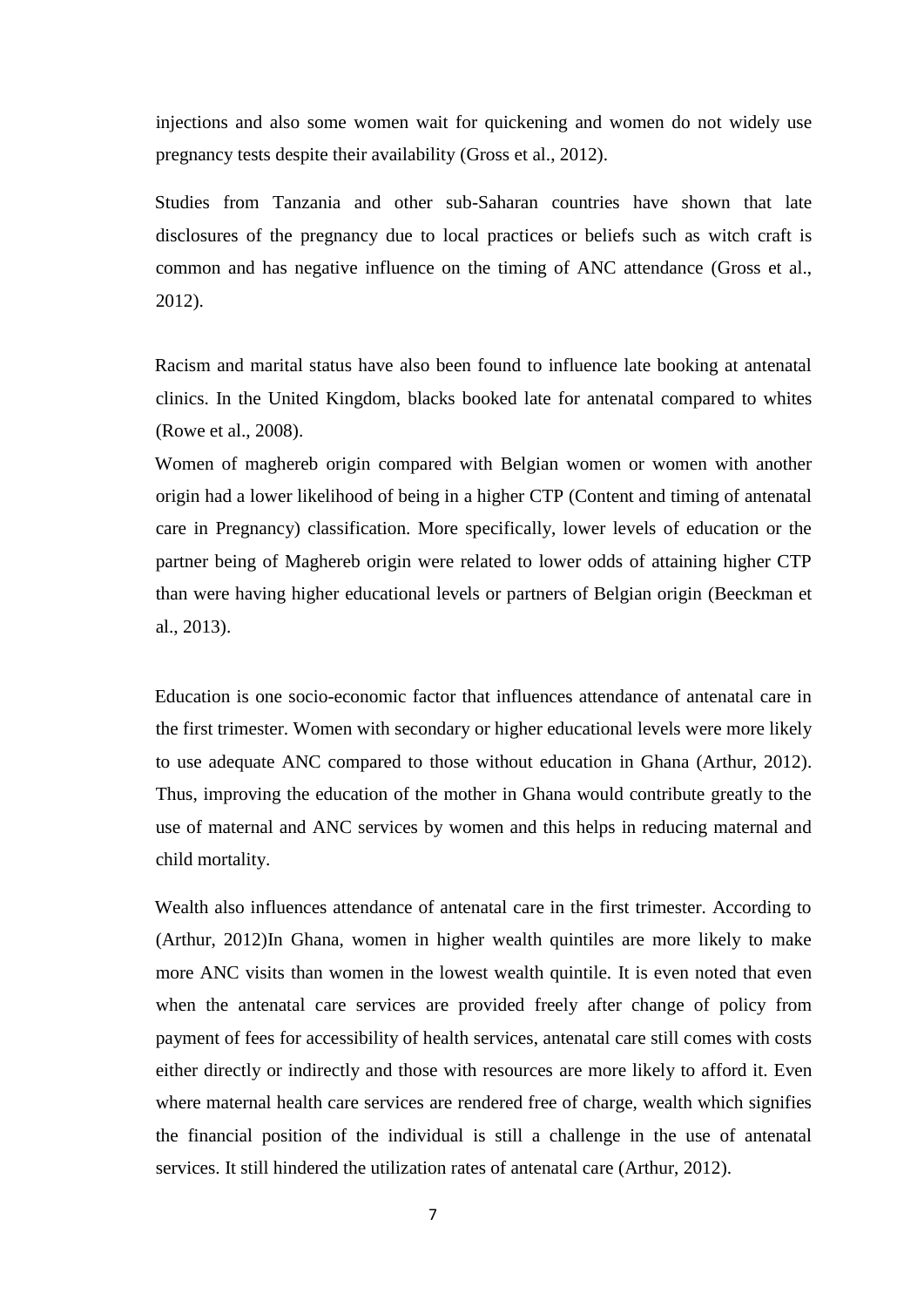Lack of money in cash when attending ANC clinic and not receiving support from the husband/partner influence first ANC. Women who had no money challenges attended on average about one week later and women who felt not supported by their husband attended almost 3 weeks later than women who did receive support (Gross et al., 2012).

According to Bbaale (2011) maternal education especially at secondary and postsecondary levels is very pertinent in influencing the utilization of antenatal care content. He noted that although partner's education was important, maternal education was more pronounced in influencing the utilization of antenatal care content.

Women in higher wealth quintile, compared to those in the poorest, are more likely to use the antenatal care content (Bbaale, 2011). Beeckman et al., (2013)reports that absence of higher education and not being employed were associated with a lower likelihood of being in a CTP (content and timing of care in pregnancy) category in Europe.

The intention to get pregnant was an important factor in determining timing of antenatal care in Copperbelt province/ Zambia. In contrast to women who planned their pregnancy, women who fell pregnant unintentionally were more likely to start their ANC late (Banda et al., 2012).

Women in Nigeria booked late for antenatal due to misconception or ignorance of the purposes of and therefore the right time to commence antenatal care and not on physical or financial constraints (Ndidi and Oseremen, 2011). The attitudes seemed to be governed by a perception that antenatal care is primarily to detect or treat serious diseases. This explains the belief that women did not need to book early since they do not have any problems in early pregnancy that need a doctor's intervention or the presumption that there is no benefit in booking in the first three months (Ndidi and Oseremen, 2011)There seemed to be an underlying belief that a woman can do without registering in early pregnancy since whatever symptoms women may have in early pregnancy are normal, mild or not serious enough to need a doctor's attention (Ndidi and Oseremen, 2011) Thus antenatal care seems viewed by most of the women as curative rather than preventive which is in sharp contrast with the goal of antenatal care which are mainly preventive (Ndidi and Oseremen, 2011).

8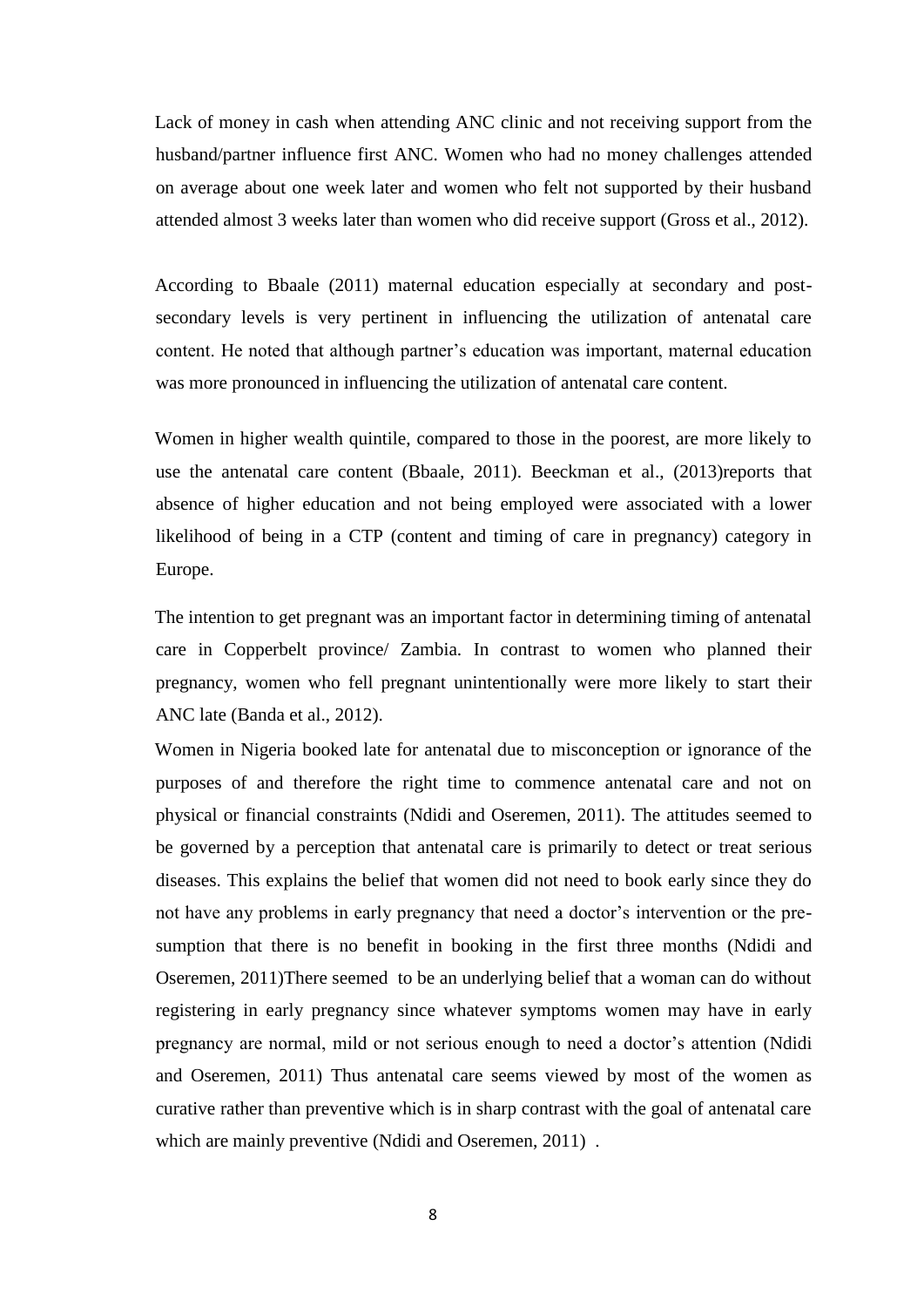The few pregnant mothers who knew the right time of gestation at which they should come for the first visit had been taught in health facilities during health education in previous attendances for antenatal care (Ndidi and Oseremen, 2011). This means that it is less effective to give this health education only during antenatal care because the mother will already be late and worse still she may also come late on that particular day when health education has already been done. Further still a prime gravid who has never attended antenatal care before will not know this information. In addition, there are other people who influence pregnant women to attend antenatal care and once these people are also not informed, then pregnant women will not make informed decisions (Ndidi and Oseremen, 2011). .

Media penetration among the masses is one of the influencing factors of antenatal content. Mothers with access to media are more informed than their counterparts about the usefulness of attending antenatal care and also using all the recommended contents like timing of first antenatal care visit. Informed mothers are empowered to ask their antenatal care providers for some services should there be a delay in the provision of such services (Bbaale, 2011).

Pregnant women in rural areas of Copperbelt province/ Zambia reported that availability and accessibility of health facilities could be the cause of late ANC attendance. However, the claim was not found to be significantly associated with late attendance in urban communities (Banda et al., 2012)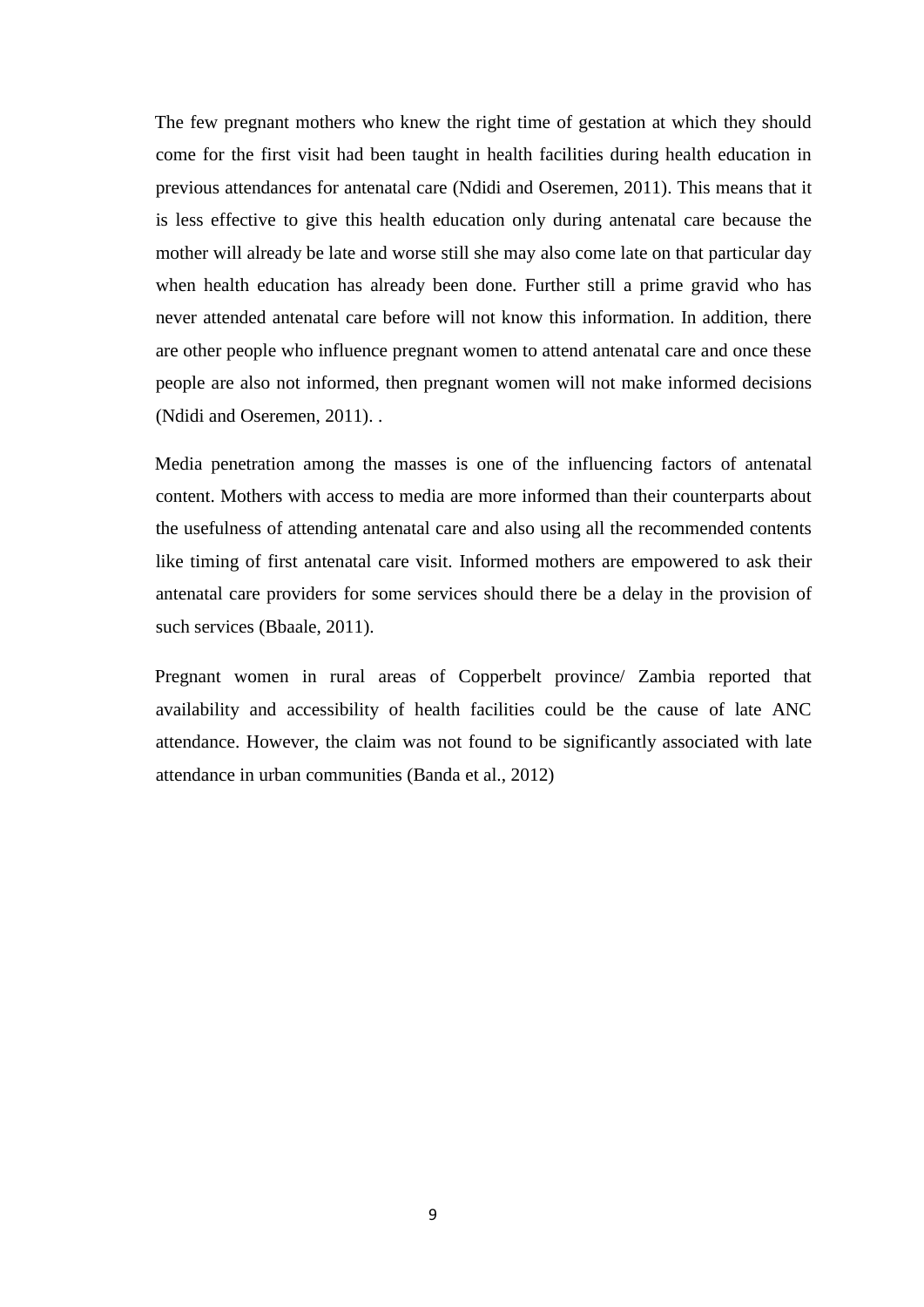# **CHAPTER THREE**

# **RESEARCH METHODOLOGY**

#### <span id="page-23-2"></span><span id="page-23-1"></span><span id="page-23-0"></span>**3.1 Conceptual Framework**

Figure 1 is a conceptual framework grouping factors influencing first trimester antenatal visits or timely booking into three categories. Amongst these factors, it is clear that socio-cultural factors also determine the attendance of antenatal care in the first trimester. These include educational status, occupation, ethnicity, marital status, distance, income, decision making, male involvement.



# **Figure1: Conceptual framework of factors influencing first trimester antenatal care**

Conceptual framework for timely use of ANC (adapted from Balayneh. T, Adefris. M and Andargie, 2014) which was also adapted from Anderson, 1995.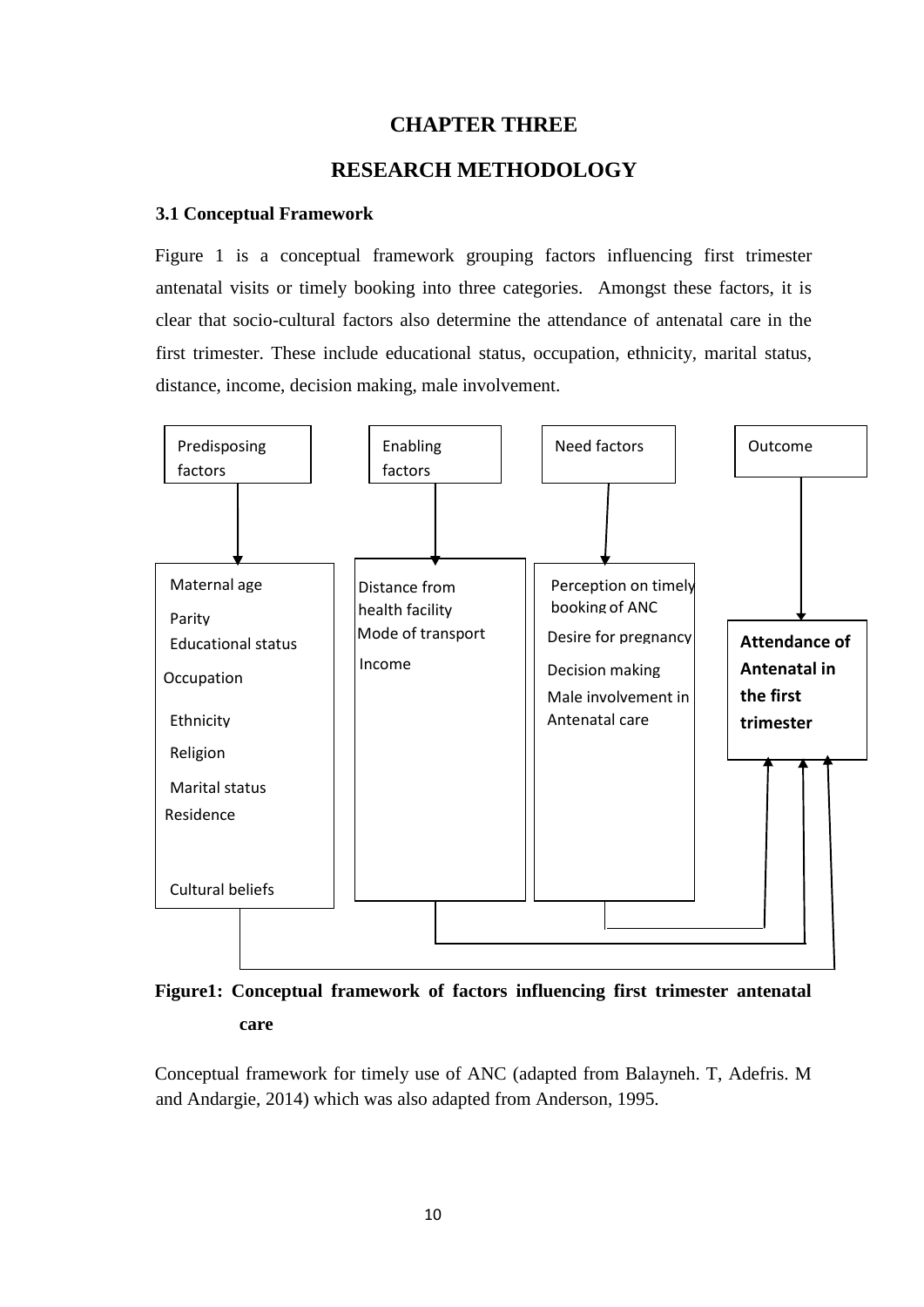# <span id="page-24-0"></span>**3.2 Study Variables**

Table 1 provides a summary of operational indicators and measurements. The dependent variable was – Timing of ANC during first trimester period. The independent variables were: age, education, marital status, parity, ethnicity, income, occupation, distance, male involvement and decision making

# **Table 1: Variables**

| Variable                              | <b>Operational definition</b>                                                                                                                | <b>Indicators</b>               |                                                                 | <b>Variable</b><br>measurement |
|---------------------------------------|----------------------------------------------------------------------------------------------------------------------------------------------|---------------------------------|-----------------------------------------------------------------|--------------------------------|
| <b>Dependent variable</b>             |                                                                                                                                              |                                 |                                                                 |                                |
| Timing<br>of<br>first antenatal visit | The period within which a 1. Within first trimester<br>pregnant woman attends<br>the first antenatal care<br>during the current<br>pregnancy | 2. After first trimester        |                                                                 | Binary                         |
| <b>Independent variables</b>          |                                                                                                                                              |                                 |                                                                 |                                |
| 1. Demographic characteristics        |                                                                                                                                              |                                 |                                                                 |                                |
| Age                                   | The number of years of<br>life completed in a<br>person's life                                                                               | Age at years last               | day in                                                          | birthContinuous                |
| <b>Educational</b> status             | The level of education of l.<br>a pregnant woman                                                                                             | 3.<br>4.                        | N <sub>o</sub><br>education<br>Primary<br>Secondary<br>Tertiary | Ordinal                        |
| Marital status                        | The state of being married <sup>11</sup> .<br>or not married                                                                                 | 2.<br>3.                        | Single<br>Married<br>Separated/<br>widowed<br>divorced          | Nominal                        |
| Parity                                | The number of live births The number of children<br>or babies to a female so<br>far                                                          | reported by a pregnant<br>woman |                                                                 | Continuous                     |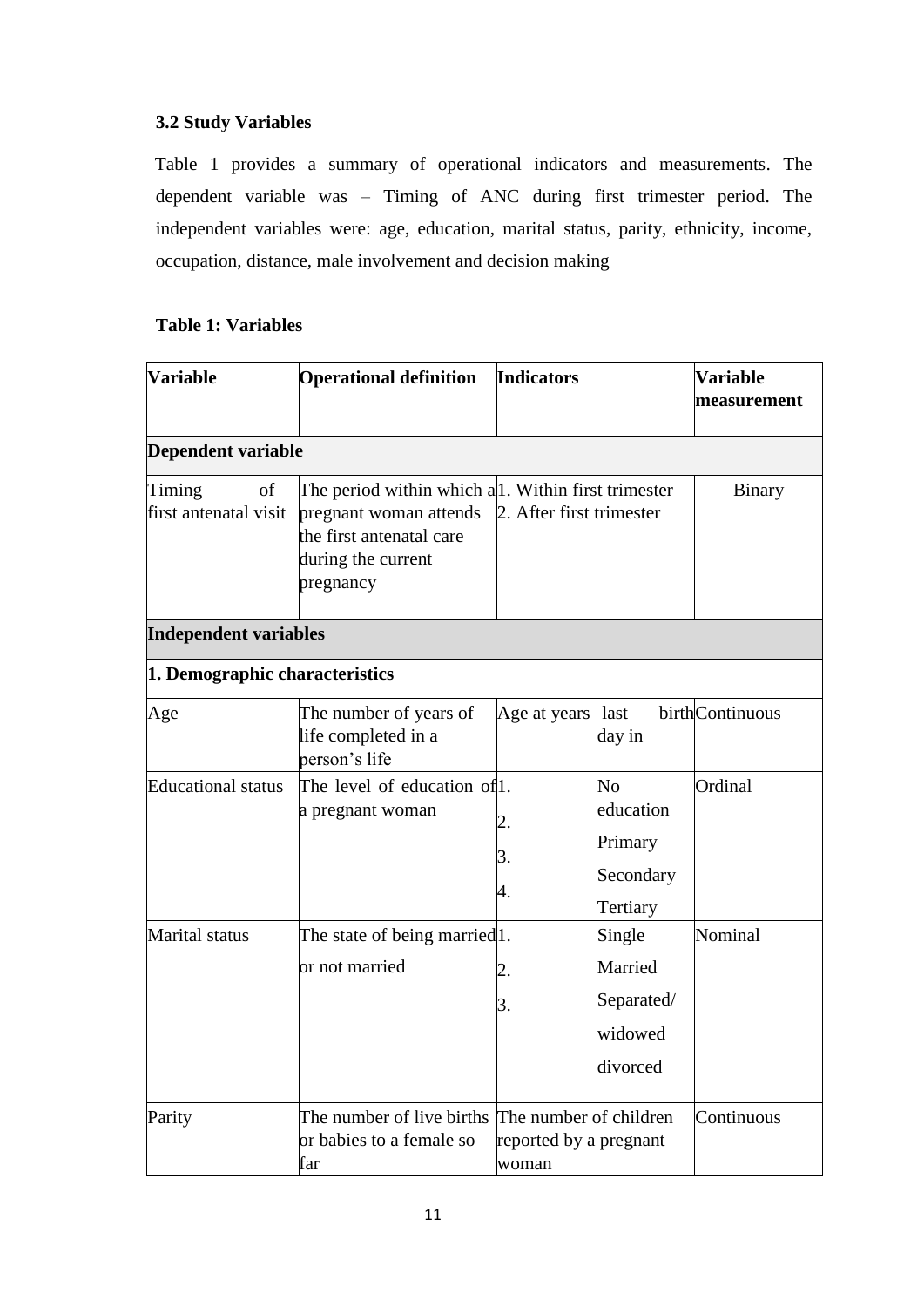| 2. Socio-cultural characteristics |                                                                                                                                     |                                                                                                                                                                       |               |  |
|-----------------------------------|-------------------------------------------------------------------------------------------------------------------------------------|-----------------------------------------------------------------------------------------------------------------------------------------------------------------------|---------------|--|
| <b>Distance</b>                   | The<br>between 2 points                                                                                                             | lengthy of space. Short distance $\leq$ 5km)<br>2. Long distance $(5km)$                                                                                              | <b>Binary</b> |  |
| Income status                     | hold<br>House<br>income for basic needs                                                                                             | monthly <sup>1</sup> . Low income (less than <sup>Ordinal</sup><br>K1000)<br>2. Middle<br>income<br>(Between K1000 and<br>K2000)<br>3.High<br>income<br>(Above K2000) | Nominal       |  |
| Occupation status                 | What one does to<br>earn a living                                                                                                   | 1.Employed<br>2. Business<br>3. Farming<br>4. Not employed                                                                                                            | Nominal       |  |
| Male involvement                  | Pregnant woman<br>accompanied by partner<br>during the first antenatal<br>visit.                                                    | 1.Yes<br>2.No                                                                                                                                                         | <b>Binary</b> |  |
| Decision making                   | The process of making<br>choices by identifying a<br>decision, gathering<br>information and<br>assessing alternative<br>resolutions | 1. Pregnant woman<br>2.Partner<br>3. Health worker<br>4.SMAG member                                                                                                   | Nominal       |  |

# <span id="page-25-0"></span>**3.3 Study design**

The study used a mixed method design where the researcher collected, analyzed and integrated both quantitative and qualitative data in a single study or in a sustained longterm program of inquiry to address the research questions(Creswell, 2013). The study employed the convergent parallel design. This implies that two strands of quantitative and qualitative data was collected and analyzed at the same time in a single phase. The results of the two were mixed during interpretation.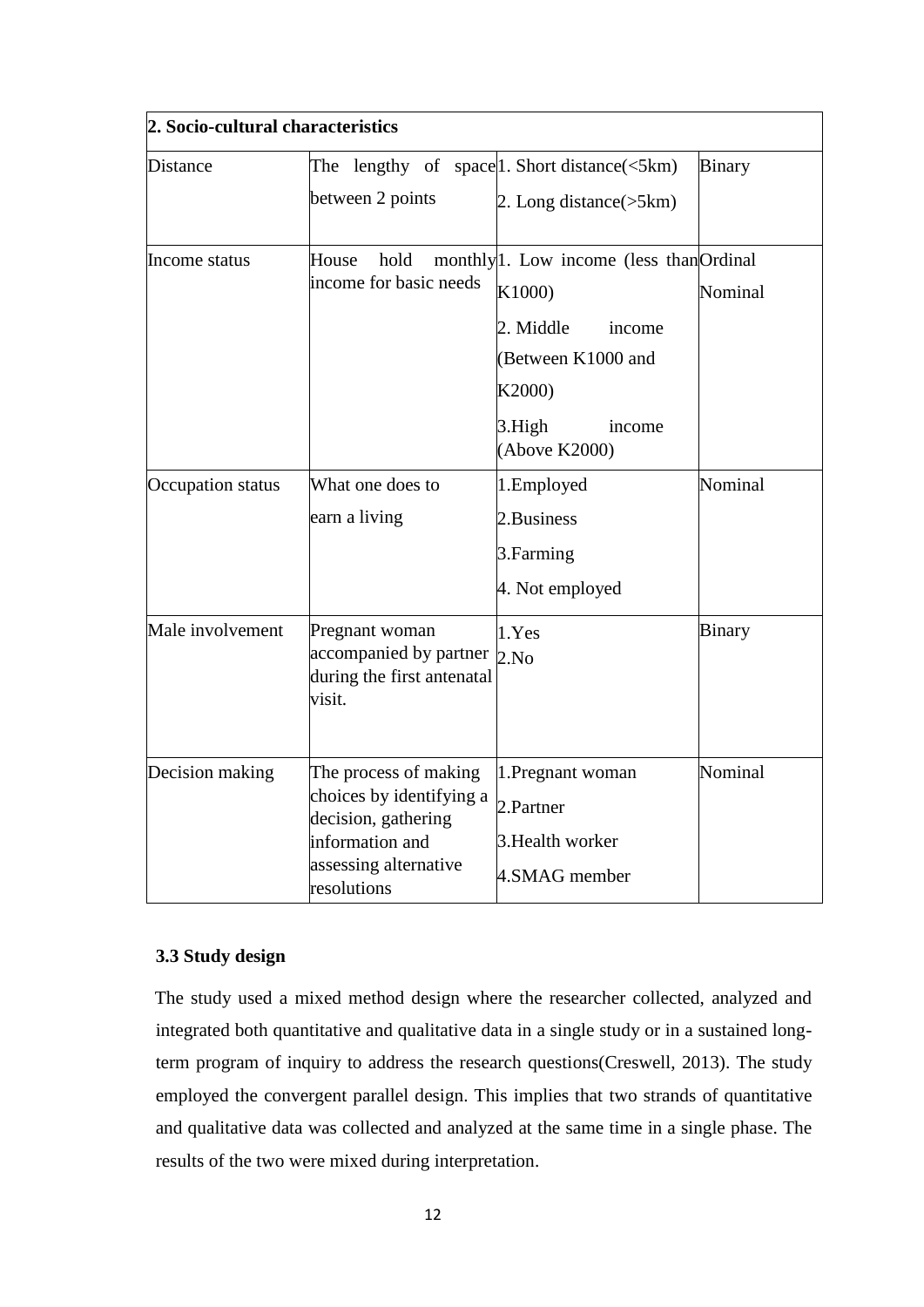# <span id="page-26-0"></span>**3.3.1 Quantitative approach**

The quantitative design was a cross sectional study that determined the coverage and sociocultural factors influencing first trimester antenatal care visits(Mann, 2003).

# <span id="page-26-1"></span>**3.3.1.1 Study setting**

This study was conducted in Kalabo district in Western province Zambia and figure 2 shows the location of Kalabo district. Kalabo District lies 66 km west of Mongu across the Zambezi plains. It has a population of 94,692 and pregnant women account for 5.4% of this total population (projected CSO figures from 2010 census). Kalabo has district boundaries with Sikongo in the West, Mongu in the east, Lukulu in the northeast, Senanga and Shang'ombo in the south. In the west it has an international boundary with Angola.



**Figure 2**: **Location of Kalabo district**

Source: CSO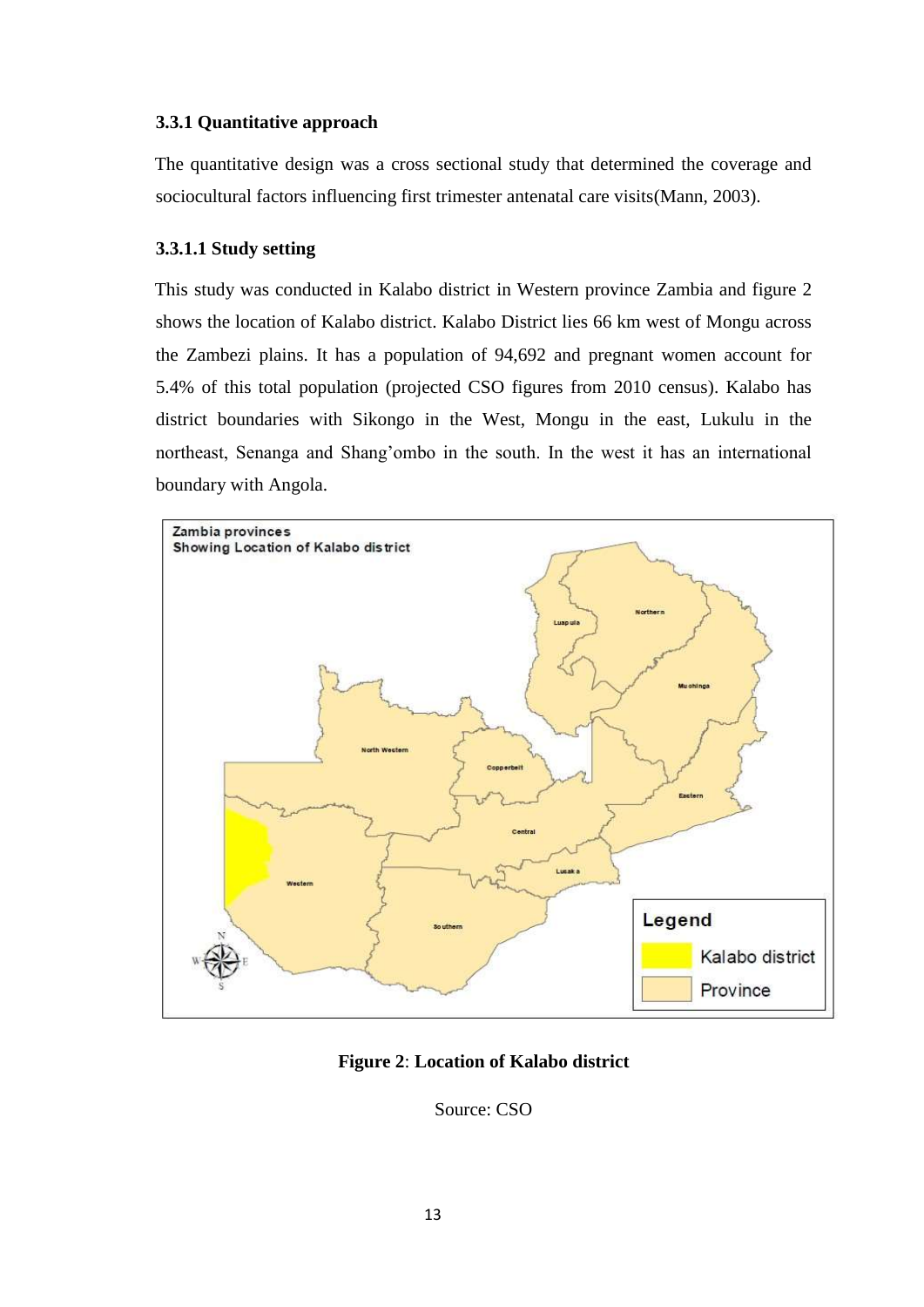



**Figure 3: Location of health facilities in Kalabo district.**

**Source: CSO**

# <span id="page-27-0"></span>**3.3.1.2 Study population**

The targeted pregnant women were those who attended antenatal care at health facilities during the course of the study.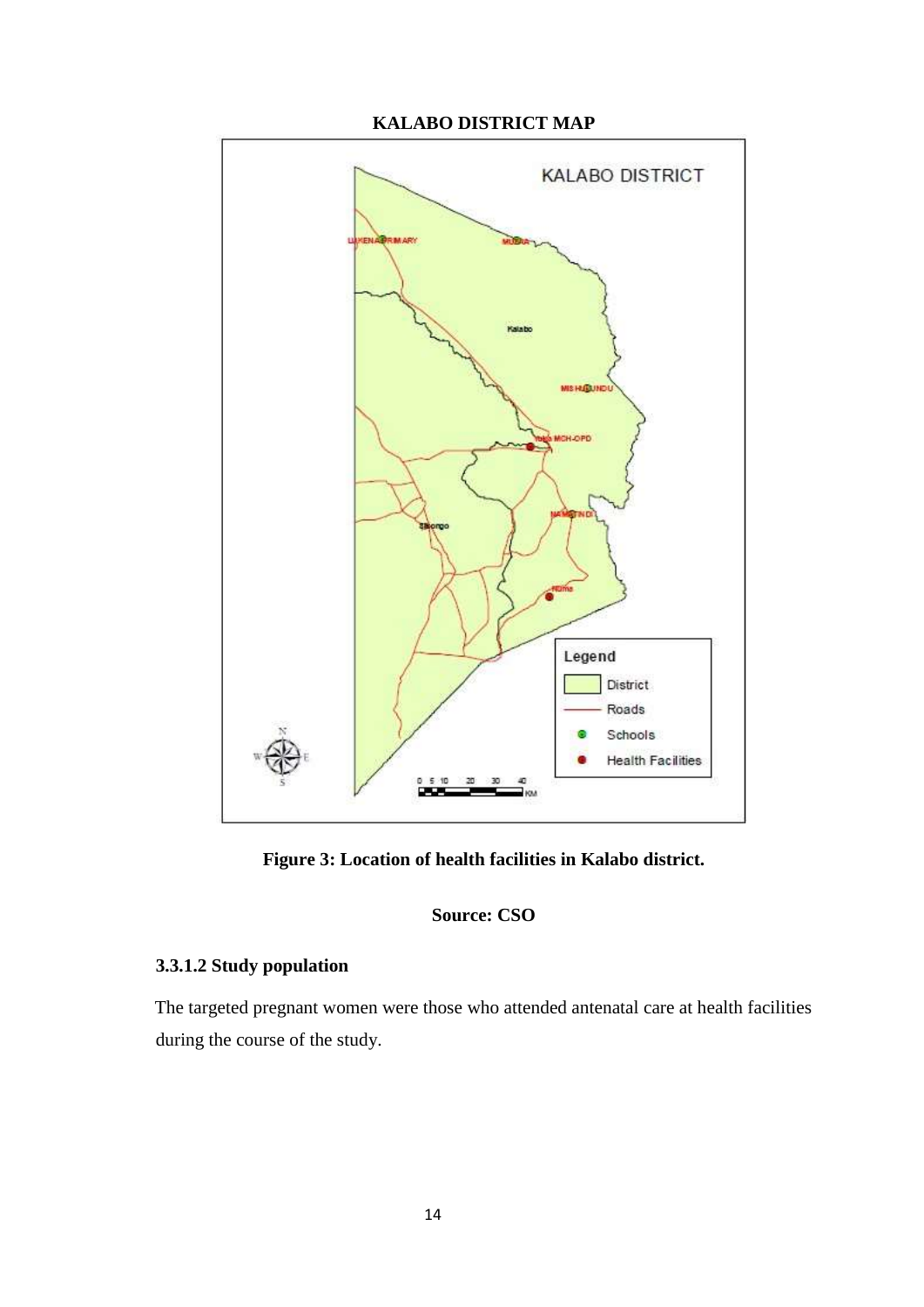#### <span id="page-28-0"></span>**3.3.1.3 Inclusion Criteria**

The study included pregnant women who presented for antenatal at the health facility and consented to participate in the study. The other criterion was only women who had information on the gestational weeks during first antenatal visit**.** 

## <span id="page-28-1"></span>**3.3.1.4 Exclusion criteria**

Pregnant women without information on the gestational weeks during first antenatal visit were excluded from the study.

#### <span id="page-28-2"></span>**3.3.1.5 Sample size determination**

Sample size was calculated using the formula for prevalence study. It used the proportion of first trimester antenatal care visits in Kalabo district in 2016 which was 4% (Kalabo HMIS, 2016) as follows:

$$
n = \frac{Z^2 \times P(1-P)}{e_2}
$$

**n**= sample size

**Z**= 1.96 (5% significance level)

**P**=0.04 prevalence to be detected which is prevalence of first trimester antenatal care

**e**=0.02, desired absolute precision at confidence interval of  $\pm$  2%

The calculation gave a sample of 369. Since cluster sampling was used the sample was multiplied with a design effect of 1.2. This was also multiplied with a non-response rate of 10%.

This gave:

369x 1.2= 443

 $=443x 10\%$  (non-response)  $=44$ 

The final sample was therefore 443+44= 487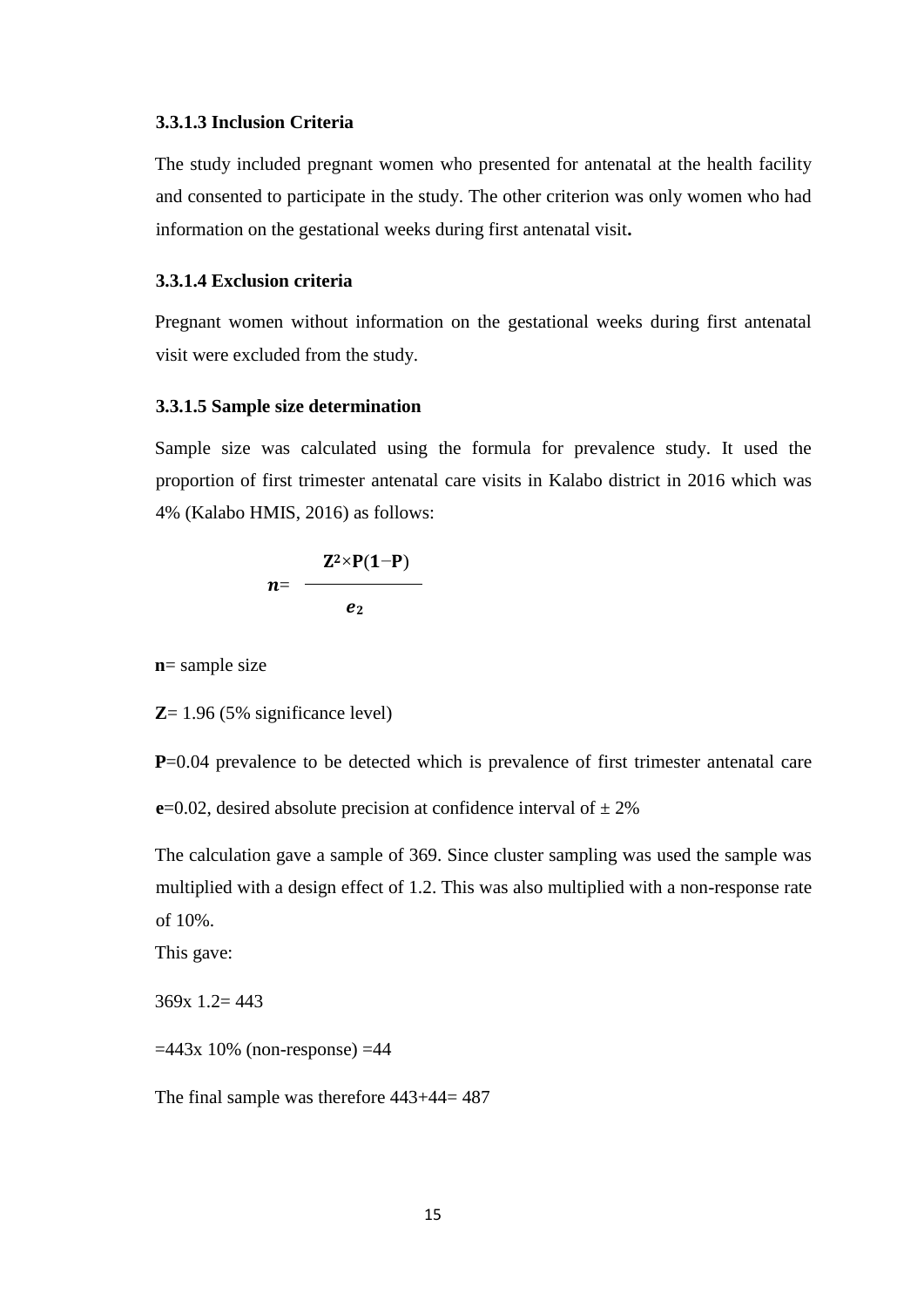## <span id="page-29-0"></span>**3.3.1.6 Sampling Methods**

The sample was selected using multi-stage cluster sampling. The first stage units were health facilities where as the second stage units were pregnant women. Both health facilities and pregnant women were selected through systematic sampling. The district had 28 facilities and catchment areas. A total of 8 clusters were selected.

28 facilities were divided by 8 which gave an interval of 3. Following an ordered list, the following facilities were selected as clusters: Lukena, Mutaa, Yuka MCH, Namatindi, N'uma, Namundale, Mishulundu and Mitwi.

The study used probability proportional to size (PPS) to determine the number of pregnant women who participated in the study due to size variations of the clusters. The total population of pregnant women in the district in 2017 was 1,760. The table below highlights selected clusters with their total populations of pregnant women and the probability proportional to size populations using the calculated required sample of 487.

## **Table 2: Clusters and their sample estimates**

| The table highlights the clusters selected and the number of pregnant women selected |  |  |  |  |
|--------------------------------------------------------------------------------------|--|--|--|--|
| per cluster.                                                                         |  |  |  |  |

| <b>Cluster name</b> | <b>Population of pregnant women</b> | Probability proportional to<br>size sample |
|---------------------|-------------------------------------|--------------------------------------------|
| Lukena              | 175                                 | 48                                         |
| Mutaa               | 63                                  | 17                                         |
| Yuka MCH            | 455                                 | 127                                        |
| Namatindi           | 410                                 | 114                                        |
| $N'$ uma            | 315                                 | 87                                         |
| Namundale           | 153                                 | 42                                         |
| Mishulundu          | 120                                 | 33                                         |
| Mitwi               | 69                                  | 19                                         |
| <b>Total</b>        | 1,760                               | 487                                        |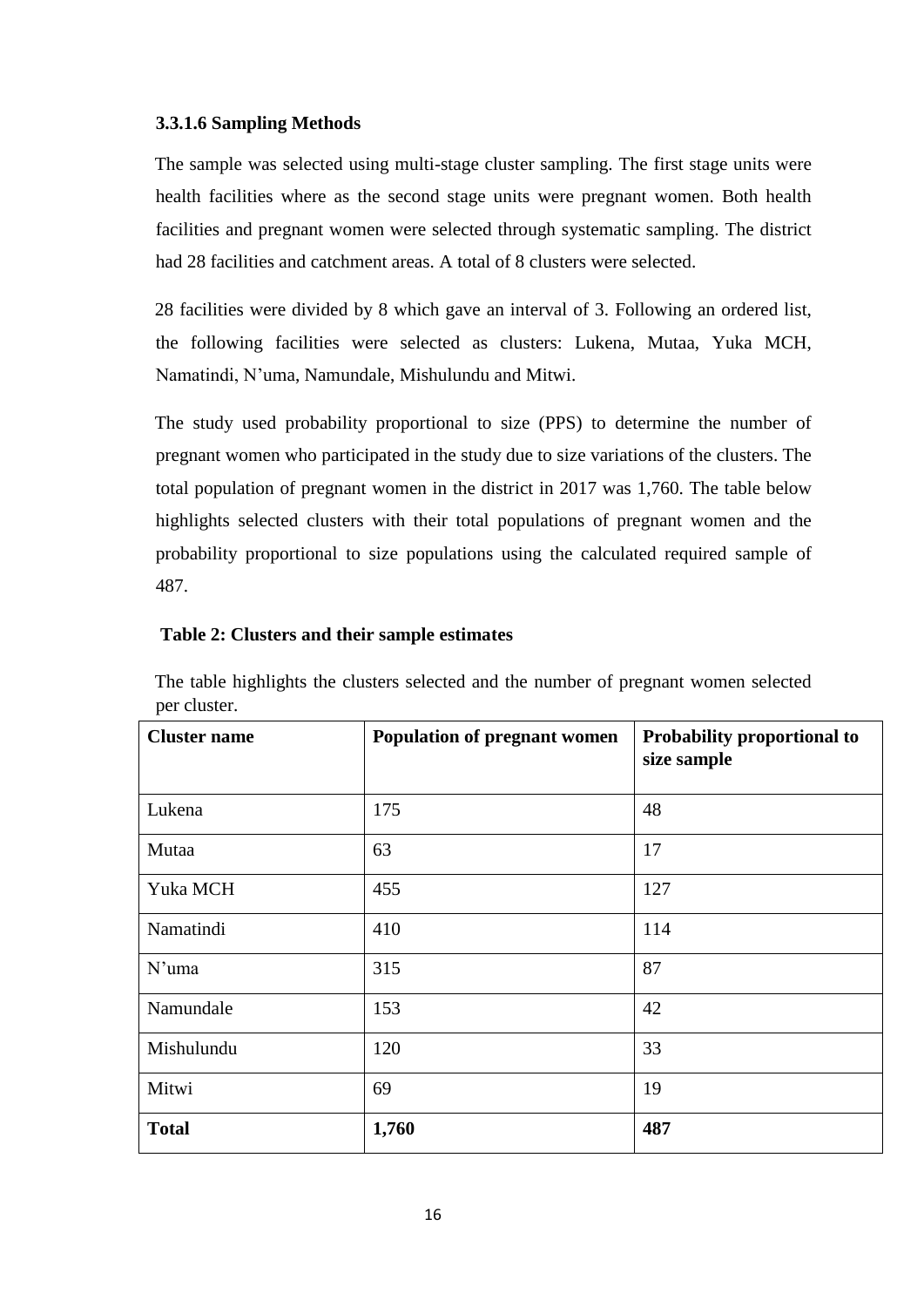As already alluded to, systematic sampling was used to select the pregnant women for participation in the study. Intervals were calculated in each cluster and were used to pick the women for participation in the study. The interval of 3 was found in all the 8 clusters.

#### <span id="page-30-0"></span>**3.3.1.7 Data Collection tools**

Data was collected using a semi structured questionnaire. Information on when a pregnant woman had her first antenatal care visit was verified from antenatal registers and antenatal cards. The data collection tools were translated into Lozi for easy administration by the research assistants.

#### <span id="page-30-1"></span>**3.3.1.8 Data collection personnel**

Research assistants were trained to collect data in the selected clusters or health facilities.

#### <span id="page-30-2"></span>**3.3.1.9 Data Management and Analysis**

Questionnaires were numbered. A total of 33(7%) questionnaires were not analyzed because they had a lot of missing values and most of them were from Lukena health facility. This means that 93% of the questionnaires were analyzed. Data from questionnaires was coded, checked and cleaned before entering it in an excel sheet. The data was then imported into Stata version 14 for analysis. Descriptive statistics were done first to observe the characteristics of the variables. Frequencies and percentages were reported for categorical variables. A chi-square test of independence was also performed to test for associations between the dependent variable and independent variables

Because the outcome variable in the study was binary or categorical, logistic regression analysis was used to estimate Odds ratios. Simple logistic regression was used to determine associations between the dependent variable and independent variables. Multiple logistic regression analysis was performed to identify the effect of the exposure variables on timing of antenatal care after adjustment for other variables. Backward step wise regression was used where all variables were included in the model and removed unimportant variables at a time until significant ones remained. The significance level used was 0.05 and 95% Confidence intervals.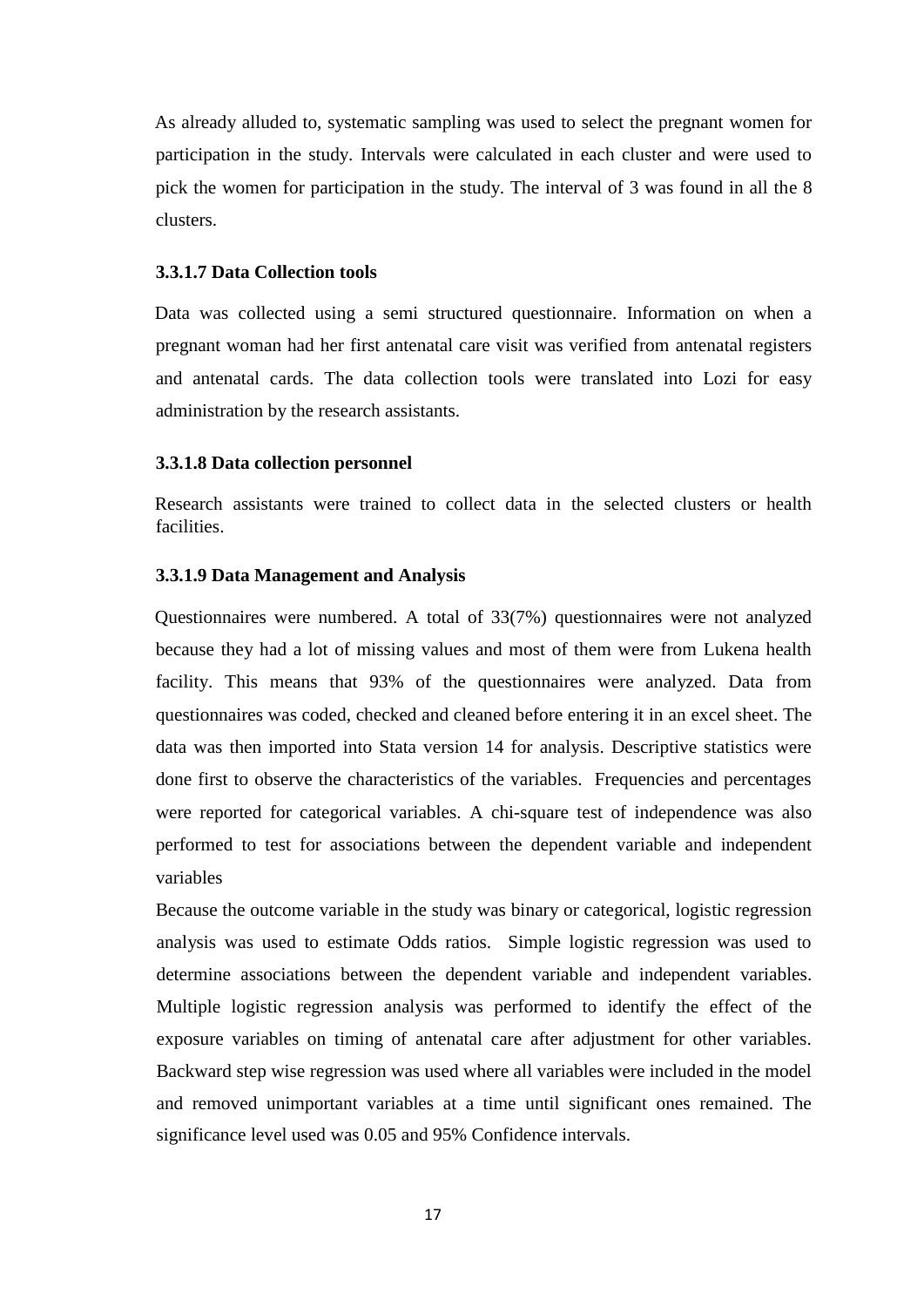## <span id="page-31-0"></span>**3.3.2 Qualitative approach**

#### <span id="page-31-1"></span>**3.3.2.1 Study design**

The qualitative design employed the case study approach where small geographic areas of very limited number of pregnant women as the subjects of study were selected.

## <span id="page-31-2"></span>**3.3.2.2 Study setting.**

The qualitative part was done in two clusters of the quantitative study and these were Mutaa and Namatindi health facilities.

## <span id="page-31-3"></span>**3.3.2.3 Study population**

This approach targeted pregnant women and Safe Motherhood Action Group (SMAG members). SMAGs have a role to accomplish in maternal health. It is their voluntary role to ensure that pregnant women go for antenatal in the first trimester (Nikita et al, 2014). As such, it is believed that they have information on the reasons why most pregnant women go for antenatal care after the first trimester.

## <span id="page-31-4"></span>**3.3.2.4 Sampling and Sample size**

Three focus group discussions were conducted in two clusters of Namatindi and Mutaa health facilities. Two focus group discussions were held with pregnant women and one was held with SMAGs. The focus group held with pregnant women in Namatindi had 9 participants and the one with SMAGs had 10 participants. The focus group discussion held in Mutaa had 6 participants making a total of 25 in all the FDGs. The study employed what is called maximum variation sampling where the researcher identifies cases with different characters to maximize diversity in the sample, usually to get the widest range of views possible. This means that pregnant women of different characteristics of age, marital status, residence, educational levels were employed in the focus group discussions.

#### <span id="page-31-5"></span>**3.3.2.5 Inclusion Criteria**

The study included pregnant women who volunteered to take part and active SMAGs with support and guidance from the health facilities where they belonged. These were SMAGs who consented to participate in the study whether male or female.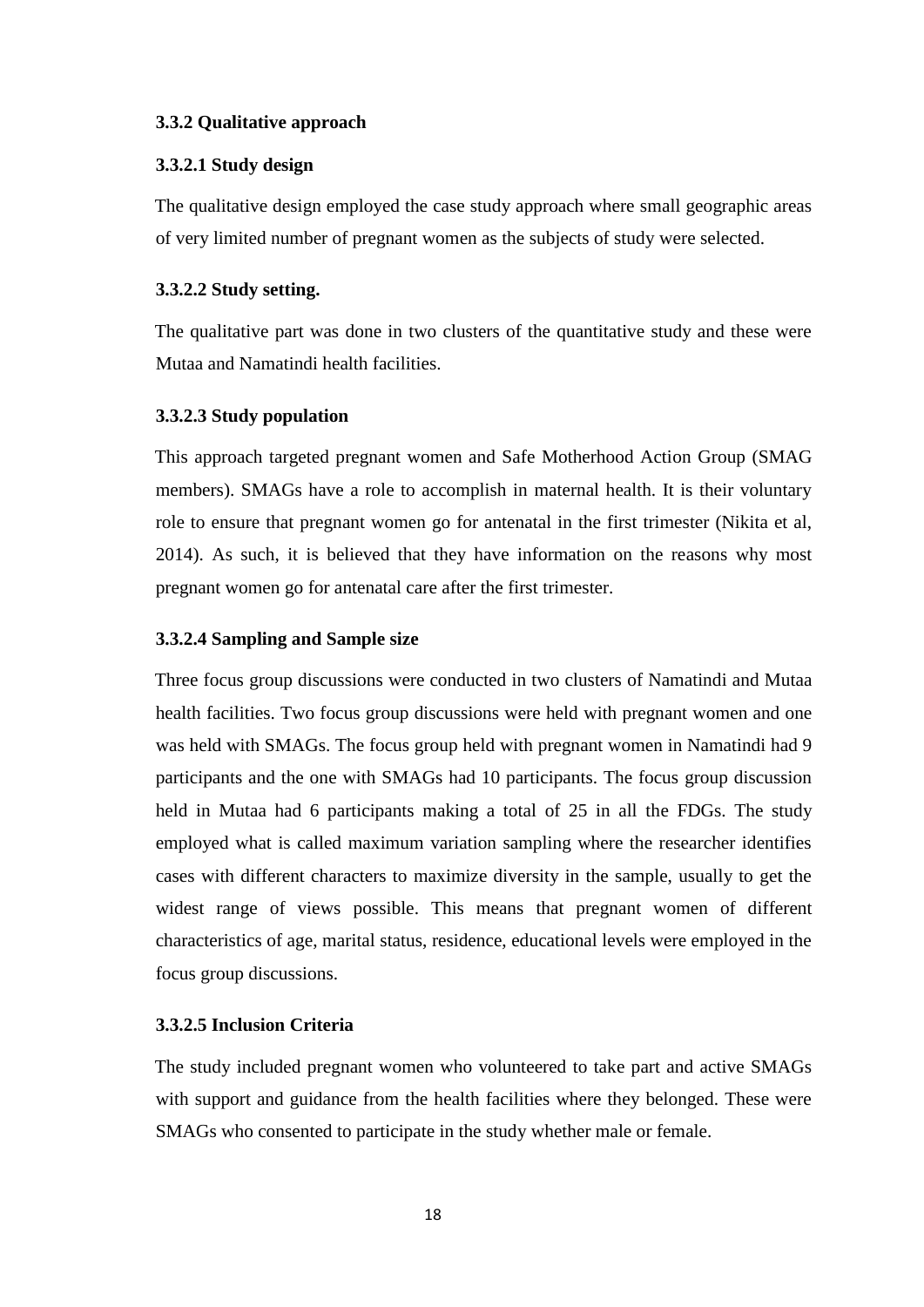## <span id="page-32-0"></span>**3.3.2.6 Exclusion criteria**

The study excluded pregnant women and SMAGs who did consent to participate in the study.

## <span id="page-32-1"></span>**3.3.2.7 Data Collection tools**

The study used interviews and a topic guide was used. The interviews were conducted sensitively and flexibly allowing follow up of points of interest to either interviewer or interviewee.

The interviews were audio recorded using digital voice recorders. Interviews took place at the health facility after an appointment was made. Note books were also used to record information from participants.

## <span id="page-32-2"></span>**3.3.2.8 Data collection personnel**

The researcher and a research assistant conducted the interview. An interpreter was also employed since different languages are spoken in Kalabo (Lozi, Mbunda, Nyengo, Luyana, Simakoma, Simwenyi etc).

#### <span id="page-32-3"></span>**3.3.2.9 Data Analysis**

Analysis of data was done manually. It was done in line with Mary Carolan's and Loris Cassar's, understanding of thematic analysis. Summary of the interview was made immediately after the interview (Carolan and Cassar, 2010). Repeated reading of notes and summary to obtain a sense of the content followed. The researcher made notes and memos on general findings. The researcher then employed coding and outlining categories. Categories were then grouped together under higher coding. Similar headings were removed and categories were collapsed to produce a final theme list. Transcripts were reviewed again and alternate explanations were sought. Each transcript was coded according to the list of themes and each coded section was moved to the theme where it belonged.

# <span id="page-32-4"></span>**3.4 Research Ethical Considerations**

Ethical clearance was obtained from the University of Zambia, Biomedical Research Ethics Committee (UNZA BREC). Authority to conduct the study was also sought from Western Provincial Health and Kalabo district health offices.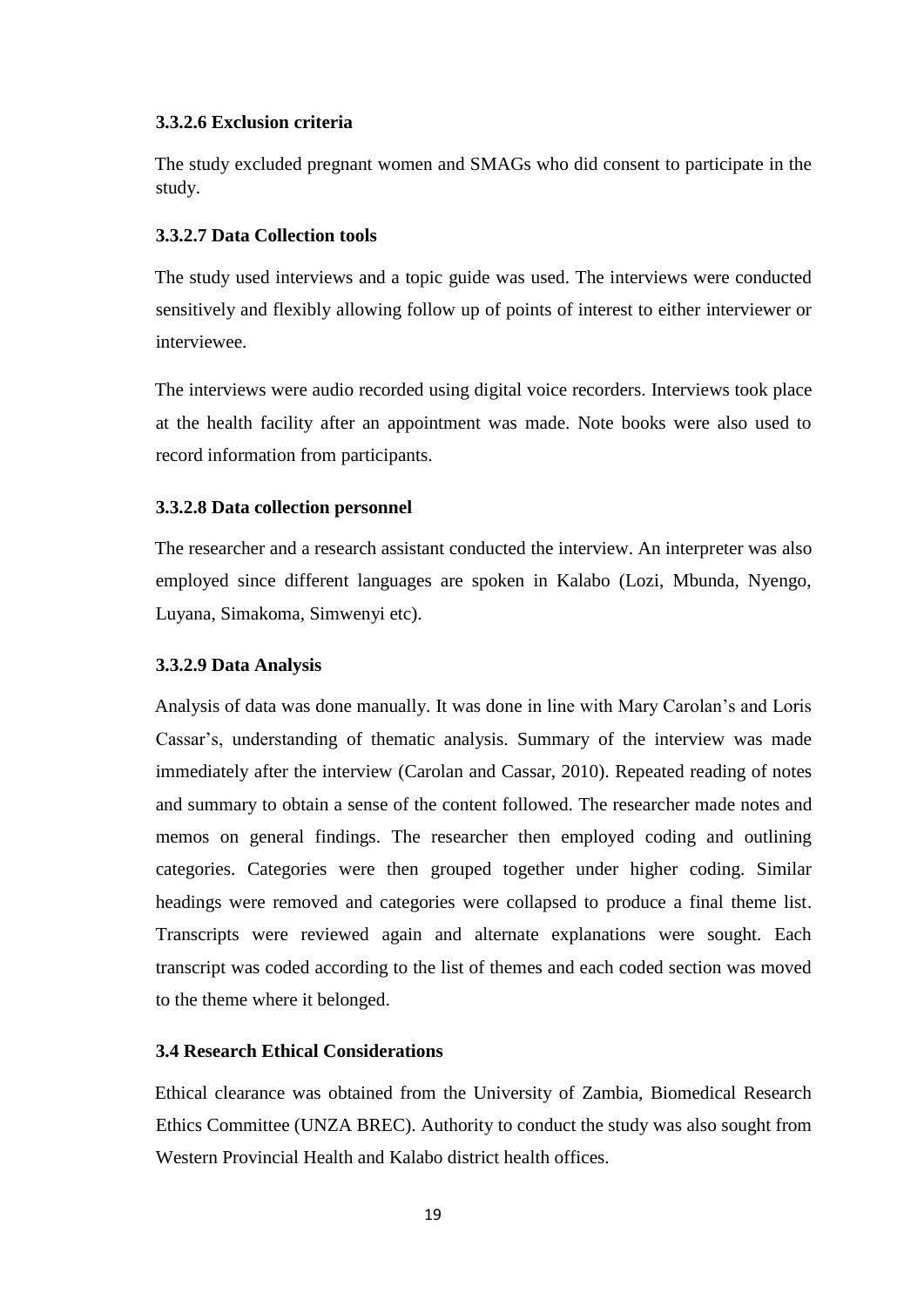Respondents were informed about the objectives of the study and participation was voluntary. In the case of minors, as the study encountered teenage pregnant mothers, consent was sought from parents. Those not willing were not forced or enticed to take part in the study. Issues of privacy and confidentiality were also practiced. No recording of names was done hence and questionnaires were assigned numbers.

Consent was sought from participants before recording of the interview in the qualitative approach. The researcher adhered to approved research methodology in the proposal. The answers and views of participants were exactly what was taken note of.

## <span id="page-33-0"></span>**3.5 Limitations**

This study has a number of limitations and they include the following:

- 1. The data analyzed for all the variables except timing of the first antenatal visit was selfreported and therefore subjecting to social desirability and recall bias.
- 2. The study did not exhaust all the variables associated with first trimester ANC from literature review. There are so many factors associated with first trimester ANC. However, this study only selected some variables.
- 3. Only three out of the four planned focus group discussions were held. The other selected cluster for focus group discussion (Mutaa) had no SMAGs

#### <span id="page-33-1"></span>**3.6 Strengths**

The data on whether a pregnant woman attended her first antenatal care visit in the first trimester or after was collected from registers and antenatal care cards. Research assistants were also thoroughly trained in the data collection tools.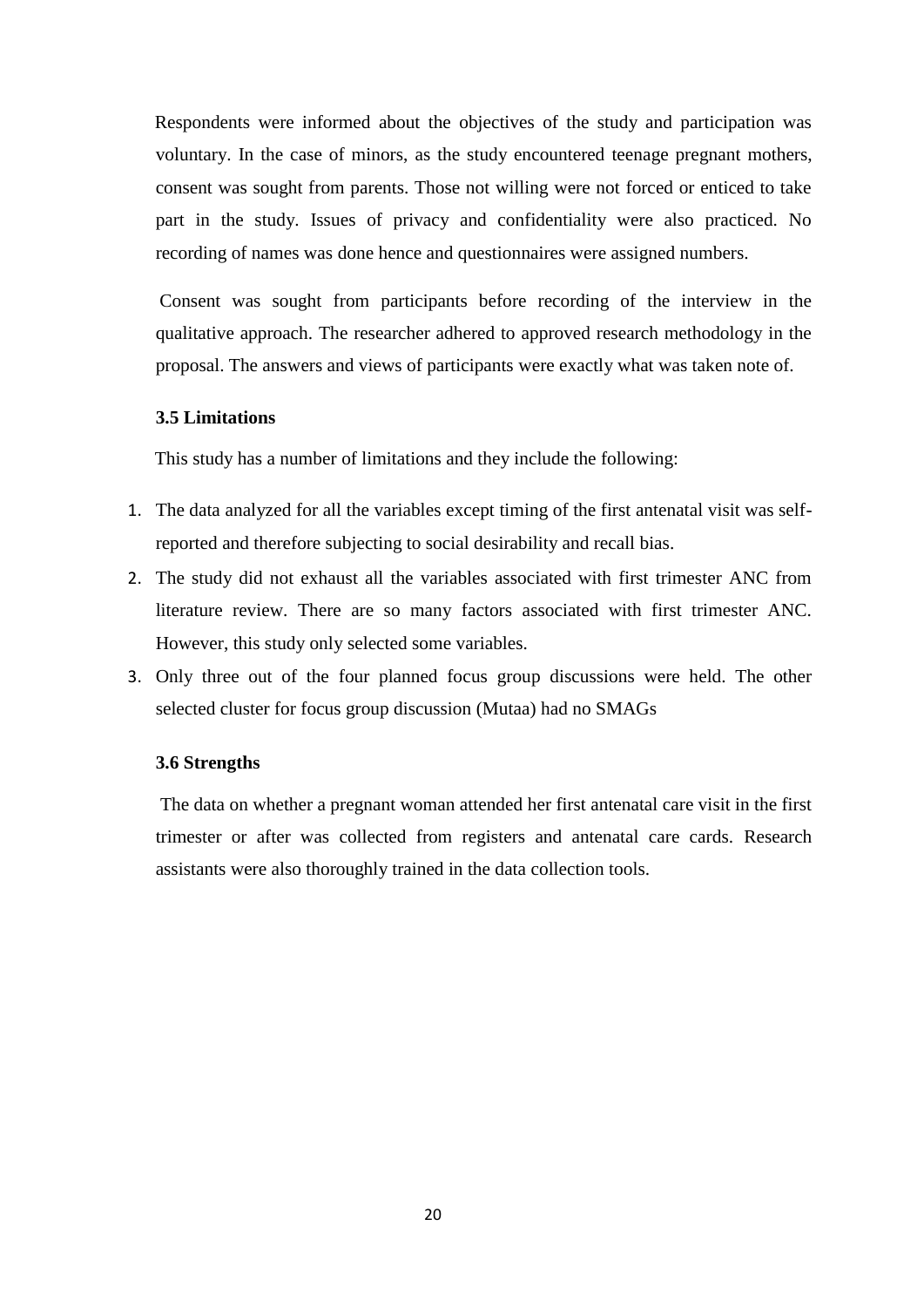## **CHAPTER FOUR**

# **FINDINGS**

<span id="page-34-1"></span><span id="page-34-0"></span>This chapter indicates the research findings. The descriptive statistics showing the characteristics of the participants are presented first. The chapter goes ahead to show the proportion of pregnant women going for antenatal care in the first trimester. It then highlights the demographic characteristics associated with timing of antenatal in the first trimester. This is followed by the socio-cultural characteristics associated with timing of antenatal care in the first trimester. Lastly but not the least the chapter highlights the qualitative findings on the perceptions, beliefs and practices of pregnant women on the timing of antenatal care in the first trimester.

#### <span id="page-34-2"></span>**4.1 Quantitative Findings**

#### <span id="page-34-3"></span>**4.1.1 Demographic and socio-cultural characteristics of study participants**

In table 3, most pregnant women (54.19%) were aged below 24. The majority (63.66) had also only attained primary education. In terms of their marital status about half (50.22%) were married. In terms of their parity, the majority (44.71%) had one child and considering their ethnicity, again about half (56.61%) were Lozi. More than half of the pregnant women (53.96%) also lived outside 5km radius of the health facilities. Most of the women (59.69%) also reported that they were accompanied by the partners to the first antenatal visit at the health facility. In terms of awareness about timing of antenatal care in the first trimester, slightly more than half (52.86%) said they were not aware. And on their occupation, the majority (64.32%) were involved in farming. The majority (72.47%) also reported that they decided to go for the first ANC visit on their own meaning no one influenced them. Considering their income status, the majority (96.48%) reported that they had a monthly income below K1000.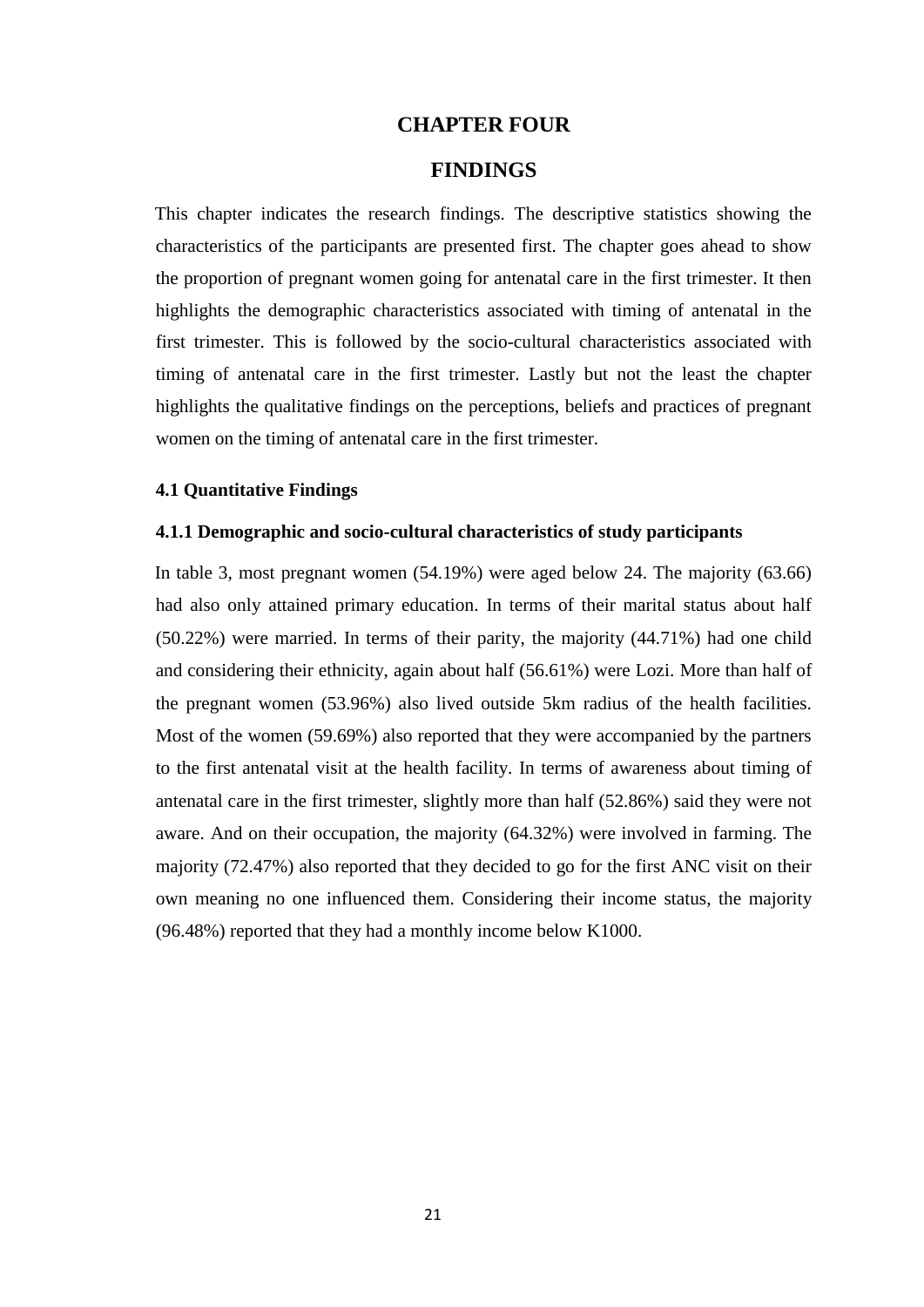| Variable name               | Number, $n=454$ | Percentage $(\% )$ |
|-----------------------------|-----------------|--------------------|
| Age                         |                 |                    |
| $<$ 24                      | 246             | 54.19              |
| 24-34                       | 141             | 31.06              |
| $35+$                       | 67              | 14.76              |
| <b>Educational status</b>   |                 |                    |
| Never been to school        | 36              | 7.93               |
| Primary                     | 289             | 63.66              |
| Secondary                   | 126             | 27.75              |
| Tertiary                    | 3               | 0.66               |
| <b>Marital status</b>       |                 |                    |
| Single                      | 171             | 37.67              |
| Married                     | 228             | 50.22              |
| Divorced/Separated /Widowed | 55              | 12.11              |
| <b>Parity</b>               |                 |                    |
| $\mathbf{1}$                | 203             | 44.71              |
| $\overline{2}$              | 58              | 12.78              |
| 3                           | 53              | 11.67              |
| $4+$                        | 140             | 30.84              |
| <b>Ethnicity</b>            |                 |                    |
| Lozi                        | 257             | 56.61              |
| Mbunda                      | 129             | 28.41              |
| Any other                   | 68              | 14.98              |
| <b>Distance</b>             |                 |                    |
| $<$ 5 $km$                  | 209             | 46.04              |
| >5km                        | 245             | 53.96              |
| Male involvement            |                 |                    |
| Yes                         | 271             | 59.69              |
| N <sub>o</sub>              | 183             | 40.31              |
| <b>Awareness</b>            |                 |                    |
| Yes                         | 214             | 47.14              |
| No                          | 240             | 52.86              |
| Occupation                  |                 |                    |
| Employed                    | $\overline{4}$  | 0.88               |
| <b>Business</b>             | 45              | 9.91               |
| Farming                     | 292             | 64.32              |
| Not employed                | 113             | 24.89              |
| <b>Decision making</b>      |                 |                    |
| Myself                      | 329             | 72.47              |

# **Table 3: Demographic and socio-cultural characteristics of study participants**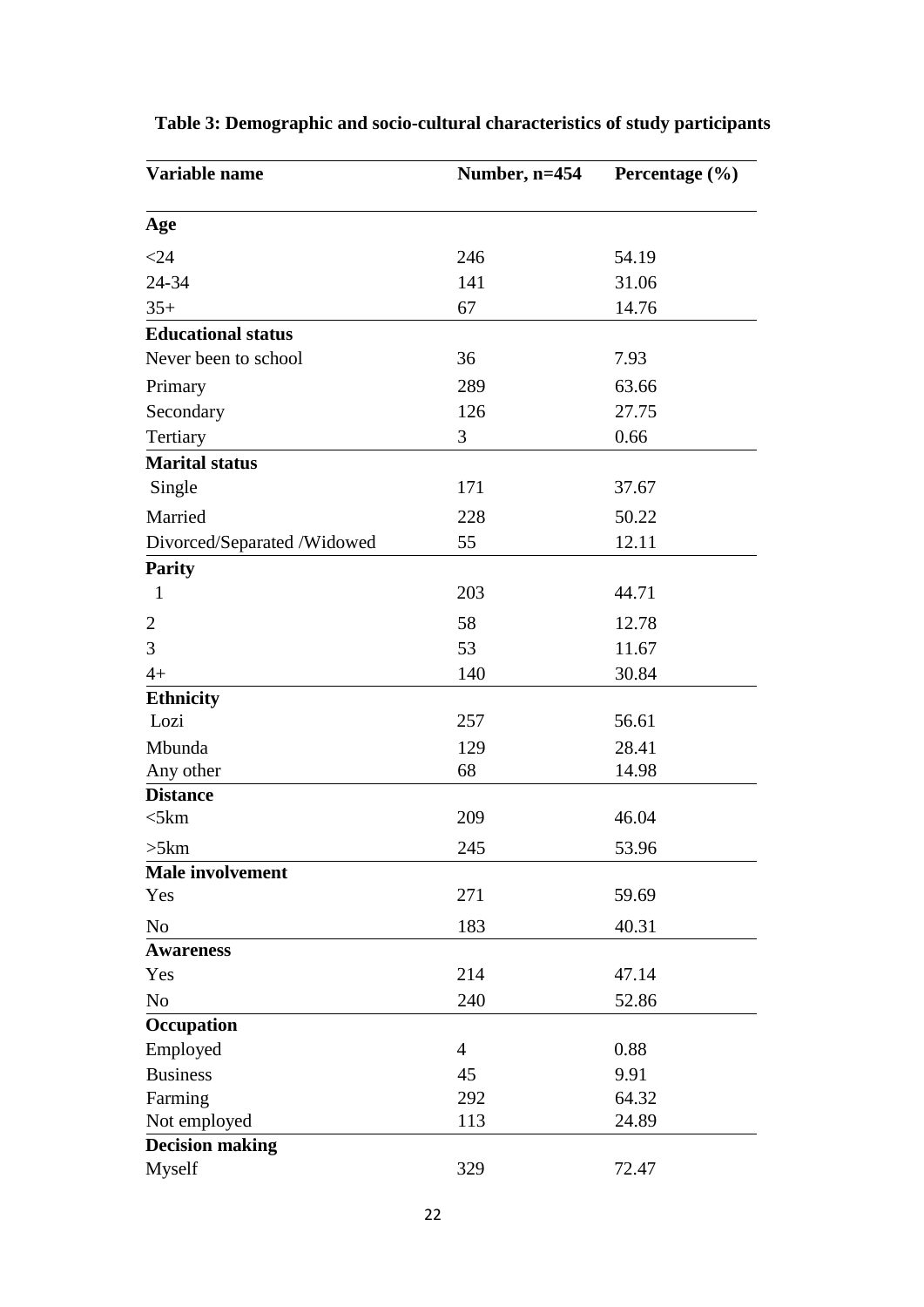| Partner                        | 72  | 15.86 |
|--------------------------------|-----|-------|
| Health worker                  | 23  | 5.07  |
| <b>SMAG</b> member             | 30  | 6.61  |
| <b>Income status</b>           |     |       |
| Low (Below $1000$ )            | 438 | 96.48 |
| Middle (Between 1000 and 2000) |     | 1.10  |
| High (Above 2000)              | 11  | 2.42  |

### **4.1.2 Timing of the first Antenatal Care Visit in Kalabo district**

The first objective in this study was to determine the coverage of pregnant women having their first antenatal visits in the first trimester. Figure 4 shows that the majority pregnant women (65.4%) are still timing their ANC after the first trimester of pregnancy. A smaller proportion of 34.6% pregnant women are timing their first antenatal visit in the first trimester gestation period.



**Figure 4: Timing of the first Antenatal Care Visit in Kalabo district**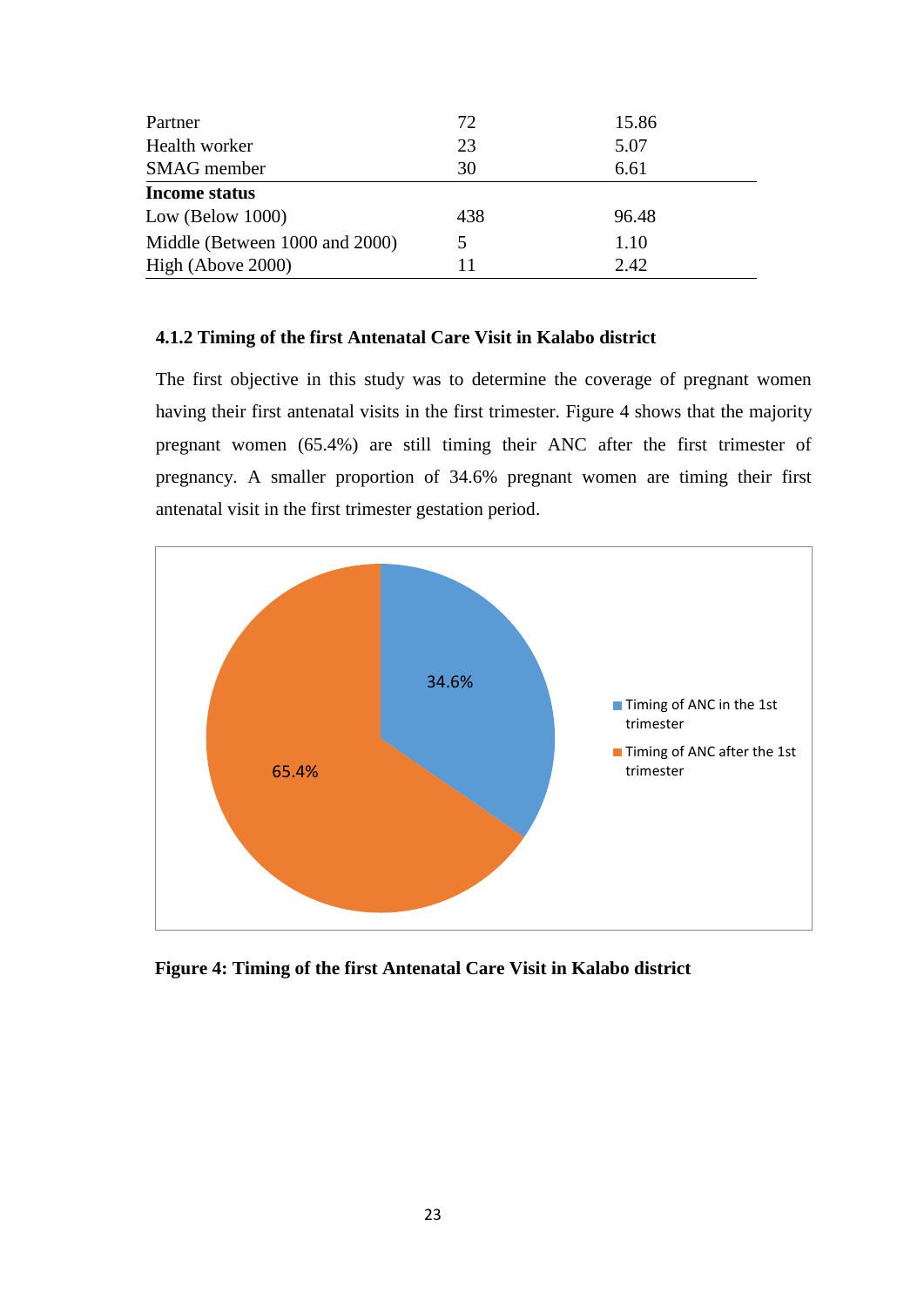### **4.1.3 Cross tabulation of participants' characteristics and timing of ANC**

A chi-square test of independence was used to test for association between the dependent variable and each of the independent variables. Table 4 indicates statistically significant associations between first trimester ANC and marital status (PV< 0.001) male involvement (PV=0.004), awareness (PV= 0.001) and decision maker  $(PV=0.003)$ .

| <b>Characteristic</b>     | <b>Within first trimester</b><br>ANC $n$ (%) | <b>After first trimester</b><br>ANC $n$ (%) | P-value   |
|---------------------------|----------------------------------------------|---------------------------------------------|-----------|
| Age                       |                                              |                                             |           |
| $<$ 24                    | 89(36.18)                                    | 157(63.82)                                  | 0.209     |
| 25-34                     | 41(29.08)                                    | 100(70.92)                                  |           |
| $35+$                     | 27(40.30)                                    | 40(59.70)                                   |           |
| <b>Parity</b>             |                                              |                                             |           |
| 1                         | 66(67.49)                                    | 137(67.49)                                  | 0.735     |
| 2                         | 19(32.76)                                    | 39(67.24)                                   |           |
| 3                         | 21(39.62)                                    | 32(60.38)                                   |           |
| $4+$                      | 51(36.45)                                    | 89(63.51)                                   |           |
| <b>Marital status</b>     |                                              |                                             |           |
| Single                    | 39(22.81)                                    | 132(77.19)                                  | $<0.001*$ |
| Married                   | 97(42.54)                                    | 131(57.46)                                  |           |
| Divorced/Separated        | 21(38.18)                                    | 34(61.82)                                   |           |
| /Widowed                  |                                              |                                             |           |
| <b>Educational status</b> |                                              |                                             |           |
| Never been to school      | 13(36.11)                                    | 23(63.89)                                   | 0.989     |
| Primary                   | 100(34.60)                                   | 189(65.40)                                  |           |
| Secondary                 | 43(34.13)                                    | 83(65.87)                                   |           |
| Tertiary                  | 1(33.33)                                     | 2(66.67)                                    |           |
| <b>Ethnicity</b>          |                                              |                                             |           |
| Lozi                      | 99(38.52)                                    | 158(61.48)                                  | 0.131     |
| Mbunda                    | 38(29.46)                                    | 91(70.54)                                   |           |
| Any other                 | 20(29.46)                                    | 48(70.59)                                   |           |
| Distance <5 KM            |                                              |                                             |           |
|                           | 77(31.43)                                    | 168(68.57)                                  | 0.126     |
| $>5$ KM                   | 80(38.28)                                    | 129(61.72)                                  |           |
| <b>Male Involvement</b>   |                                              |                                             |           |
| Yes                       | 108(39.85)                                   | 163(60.15)                                  | $0.004*$  |

**Table 4: Cross tabulation of participants' characteristics and timing of ANC**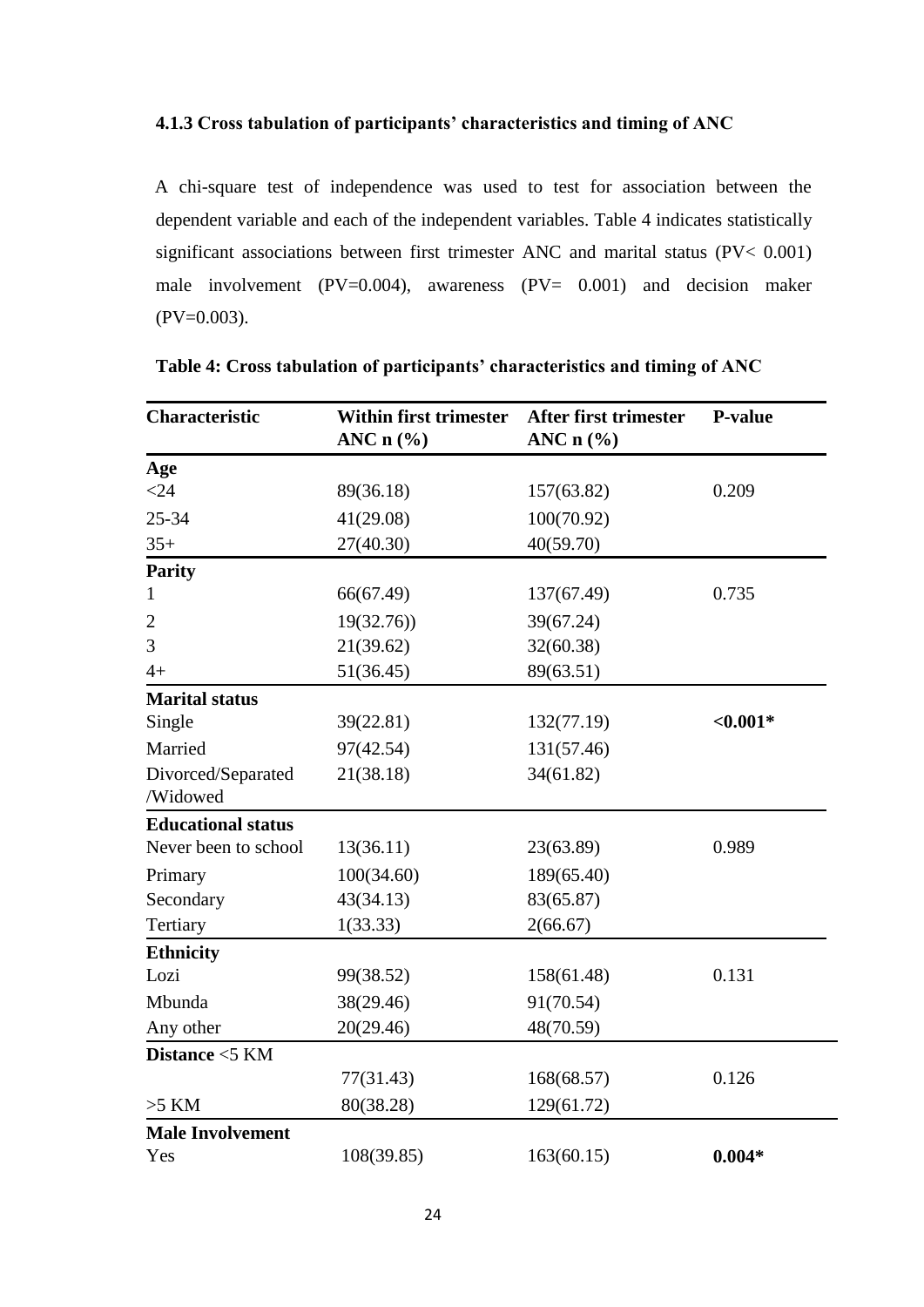| N <sub>o</sub>        | 49(26.78)  | 134(73.22) |          |
|-----------------------|------------|------------|----------|
| <b>Awareness</b>      |            |            |          |
| Yes                   | 91(42.52)  | 123(57.48) | $0.001*$ |
| N <sub>o</sub>        | 66(27.50)  | 174(72.50) |          |
| Occupation            |            |            |          |
| Employed              | 2(50.00)   | 2(50.00)   | 0.178    |
| <b>Business</b>       | 18(40.00)  | 27(60.00)  |          |
| Farming               | 91(31.16)  | 201(68.84) |          |
| Fishing               | 46(40.71)  | 67(59.29)  |          |
| <b>Decision maker</b> |            |            |          |
| Myself                | 111(33.74) | 218(66.26) | $0.003*$ |
| Partner               | 17(23.61)  | 55(76.39)  |          |
| Health worker         | 11(47.83)  | 12(52.17)  |          |
| SMAG member           | 18(60.00)  | 12(40.00)  |          |
| <b>Income Status</b>  |            |            |          |
| Below 1000            | 151(34.47) | 287(65.53) | 0.629    |
| Between 1000-2000     | 1(20.00)   | 4(80.00)   |          |
| Above 2000            | 5(45.45)   | 6(54.55)   |          |

Where Pearson Chi2 assumptions were not satisfied, Fishers exact P values were obtained.

# **4.1.4 Demographic characteristics and their association with timing of ANC in the first trimester**

Table 5 shows the demographic characteristics and their association with first trimester antenatal care at both simple and multiple logistic regression. At simple logistic regression analysis married women were 2 times more likely to initiate antenatal care in the first trimester than single women **(OR 2.59, CI 1.37-4.59, and PV 0.009**). Similar findings were also observed at multiple logistic regression where married women were still 2 times more likely to initiate antenatal care in the first trimester than single pregnant women **(AOR 2.59, CI 1.50-4.48, PV 0.004)**. No statistically significant associations were observed with the other variables, parity, educational status and ethnicity at both simple and multiple logistic regression.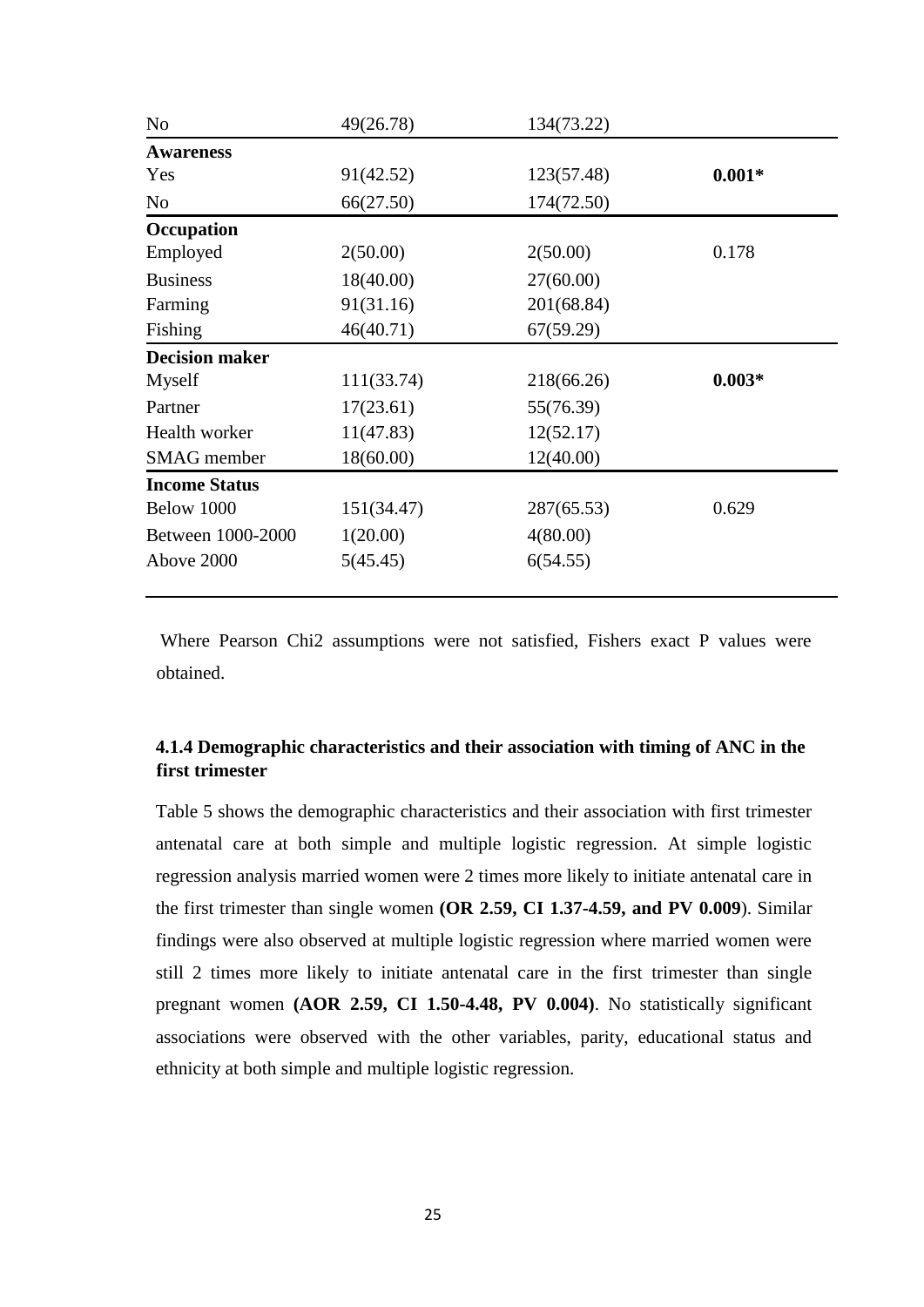| Characteristic                | <b>Crudes Odds ratio</b><br>(CI) | <b>P-value</b> | <b>Adjusted-Odds</b><br>(CI) | ratio P-value |
|-------------------------------|----------------------------------|----------------|------------------------------|---------------|
| Age                           |                                  |                |                              |               |
| $<$ 24                        | <b>Ref</b>                       |                |                              |               |
| $25 - 34$                     | $0.73(0.39-1.33)$                | 0.248          |                              |               |
| $35+$                         | $1.19(0.67 - 2.11)$              | 0.494          |                              |               |
| <b>Marital status</b>         |                                  |                |                              |               |
| Single                        | <b>Ref</b>                       |                |                              |               |
| Married                       | $2.51(1.37-4.59)$                | 0.009          | $2.59(1.50-4.48)$            | 0.004         |
| Divorced<br>widowed/Separated | $2.09(0.86 - 5.07)$              | 0.09           | $2.24(0.91 - 5.50)$          | 0.072         |
| <b>Parity</b>                 |                                  |                |                              |               |
| $\mathbf{1}$                  | <b>Ref</b>                       |                |                              |               |
| $\overline{2}$                | $0.72(0.30-1.74)$                | 0.413          |                              |               |
| 3                             | $0.90(0.39-2.05)$                | 0.764          |                              |               |
| $4+$                          | $1.10(0.52 - 2.31)$              | 0.781          |                              |               |
| <b>Educational Status</b>     |                                  |                |                              |               |
| Never been to school          | <b>Ref</b>                       |                |                              |               |
| Primary                       | $0.94(0.48-1.82)$                | 0.821          |                              |               |
| Secondary                     | $0.92(0.36 - 2.31)$              | 0.834          |                              |               |
| Tertiary                      | $0.88(0.03 - 31.12)$             | 0.937          |                              |               |
| <b>Ethnicity</b>              |                                  |                |                              |               |
| Lozi                          | <b>Ref</b>                       |                |                              |               |
| Mbunda                        | $0.67(0.35-1.28)$                | 0.184          |                              |               |
| Any other tribe               | $0.66(0.24-1.82)$                | 0.370          |                              |               |

**Table 5: Demographic characteristics and their association with timing of ANC in the first trimester- Logistic regression, simple and multiple** 

# **4.1.5 Socio-cultural and accessibility characteristics associated with timing of ANC in the first trimester**

From table 6, it is clear that at simple logistic regression, a statistically significant association was observed between awareness and timing of antenatal care visits. The pregnant women who said they were aware of the initiation of ANC in the first trimester were 2 times more likely to initiate ANC in the first trimester than those who were not aware (**OR 1.95, CI 1.13-3.38, PV 0.024)**. Similar findings were again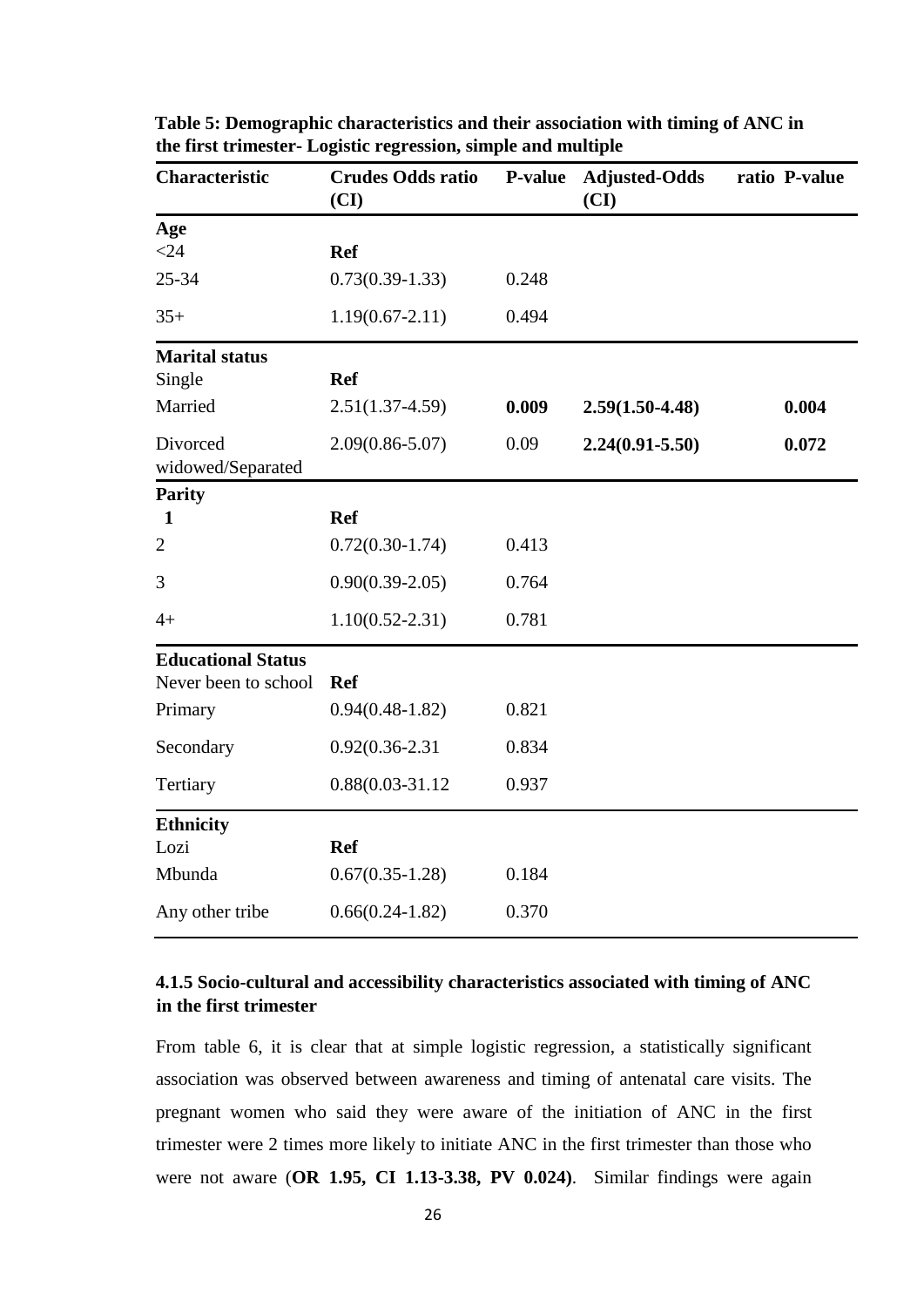observed at multiple logistic regression where pregnant women who said they were aware of the initiation of ANC in the first trimester were still 2 times more likely to initiate ANC in the first trimester than those who were not aware **(AOR 2.03, CI 1.17- 3.54, P= 0.019).** No association was also observed with the other variables, distance, male involvement, occupation, income status, decision maker at both simple and multiple logistic regression.

**Table 6: Socio-cultural and accessibility characteristics associated with timing of ANC in the first trimester- Multiple Logistic regression** 

| Characteristic                         | <b>Crudes Odds</b><br>(CI) | ratio P-value | <b>Adjusted Odds ratio P-value</b><br>(CI) |       |
|----------------------------------------|----------------------------|---------------|--------------------------------------------|-------|
| <b>Distance</b>                        |                            |               |                                            |       |
| Short distance(<5KM)                   | Ref                        |               |                                            |       |
| Long distance $(5KM)$                  | $0.71(0.40-1.26)$          | 0.200         |                                            |       |
| <b>Male Involvement</b>                |                            |               |                                            |       |
| N <sub>o</sub>                         | Ref                        |               |                                            |       |
| Yes                                    | $1.81(0.88-3.74)$          | 0.094         |                                            |       |
| <b>Awareness</b>                       |                            |               |                                            |       |
| N <sub>o</sub>                         | Ref                        |               |                                            |       |
| Yes                                    | $1.95(1.13-3.38)$          | 0.024         | $2.03(1.17 - 3.54)$                        | 0.019 |
| Occupation                             |                            |               |                                            |       |
| Employed                               | Ref                        |               |                                            |       |
| <b>Business</b>                        | $0.67(0.04-11.62)$         | 0.747         |                                            |       |
| Farming                                | $0.45(0.03-8.02)$          | 0.535         |                                            |       |
| Not employed                           | $0.69(0.05-10.08)$         | 0.750         |                                            |       |
| <b>Income Status</b>                   |                            |               |                                            |       |
| Low $(<1000)$                          | Ref                        |               |                                            |       |
| Middle (1000 and 2000) 0.47(0.04-5.97) |                            | 0.509         |                                            |       |
| High (Above 2000)                      | $1.58(0.33 - 7.55)$        | 0.509         |                                            |       |
| <b>Decision</b>                        |                            |               |                                            |       |
| maker/Influence                        | Ref                        |               |                                            |       |
| Myself                                 |                            |               |                                            |       |
| Partner                                | $0.61(0.29-1.26)$          | 0.149         |                                            |       |
| Health worker                          | $1.80(0.67 - 4.87)$        | 0.205         |                                            |       |
| SMAG member                            | $2.95(0.53 - 16.52)$       | 0.182         |                                            |       |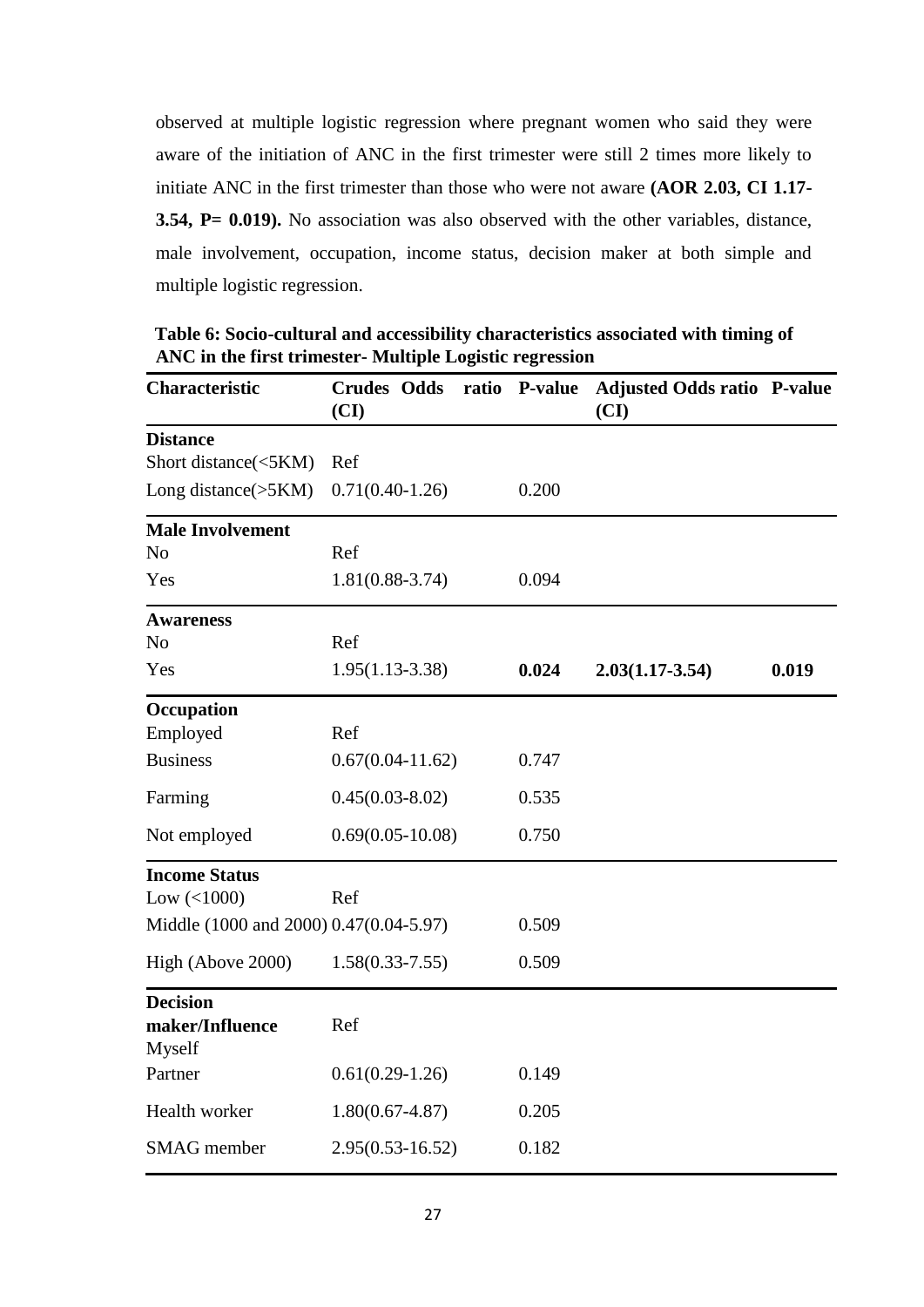### **4.2 Qualitative Findings**

The fourth objective of the study was to explore the cultural factors influencing pregnant women to attend ANC in the first trimester gestation period. Three focus group discussions were held in two health facilities, Namatindi and Mutaa. Two discussions were held with pregnant women and one was held with SMAG members in Namatindi. The purpose of the focus group discussions was to understand the experiences and perceptions of pregnant women and SMAGs on first trimester ANC including why most women initiate their first ANC visit after the first trimester. Participants in each discussion were assigned codes. For pregnant women, one group had 9 participants and the other one had 6. For the discussion with SMAGs 10 participated. This is highlighted in table 7.

| <b>FDG</b><br>no. | Location  | Number of<br><i>participants</i> | of<br>No.<br>females | No.<br><sub>of</sub><br>males | Age<br>Range | <b>Educational</b><br>status<br>range |                | <b>Marital status</b> |
|-------------------|-----------|----------------------------------|----------------------|-------------------------------|--------------|---------------------------------------|----------------|-----------------------|
|                   |           |                                  |                      |                               |              |                                       | <b>Married</b> | <b>Not</b><br>married |
|                   | Namatindi | 9                                | 9                    | $\overline{0}$                | 14-40        | $1-9$                                 | 6              | 3                     |
| $\overline{2}$    | Mutaa     | 6                                | 6                    | $\overline{0}$                | 14-38        | $1-9$                                 | 3              | 3                     |
| 3                 | Namatindi | 10                               | 6                    | $\overline{4}$                | $24 - 52$    | $1 - 12$                              |                |                       |

**Table 7: Demographic characteristics of Participants**

The minimum age of the pregnant women was 14 and the maximum was 40. Nine were married and 6 were not. In terms of educational status, all participants were between grade 1 and 12. For SMAGS, 6 were females while 4 were males. Two SMAGs lived within 5km distance from the health facility while four lived outside 5km distance from the health facility.

Pregnant women and SMAGs mentioned a number of things that prevented them from attending antenatal care as early as possible at health facilities.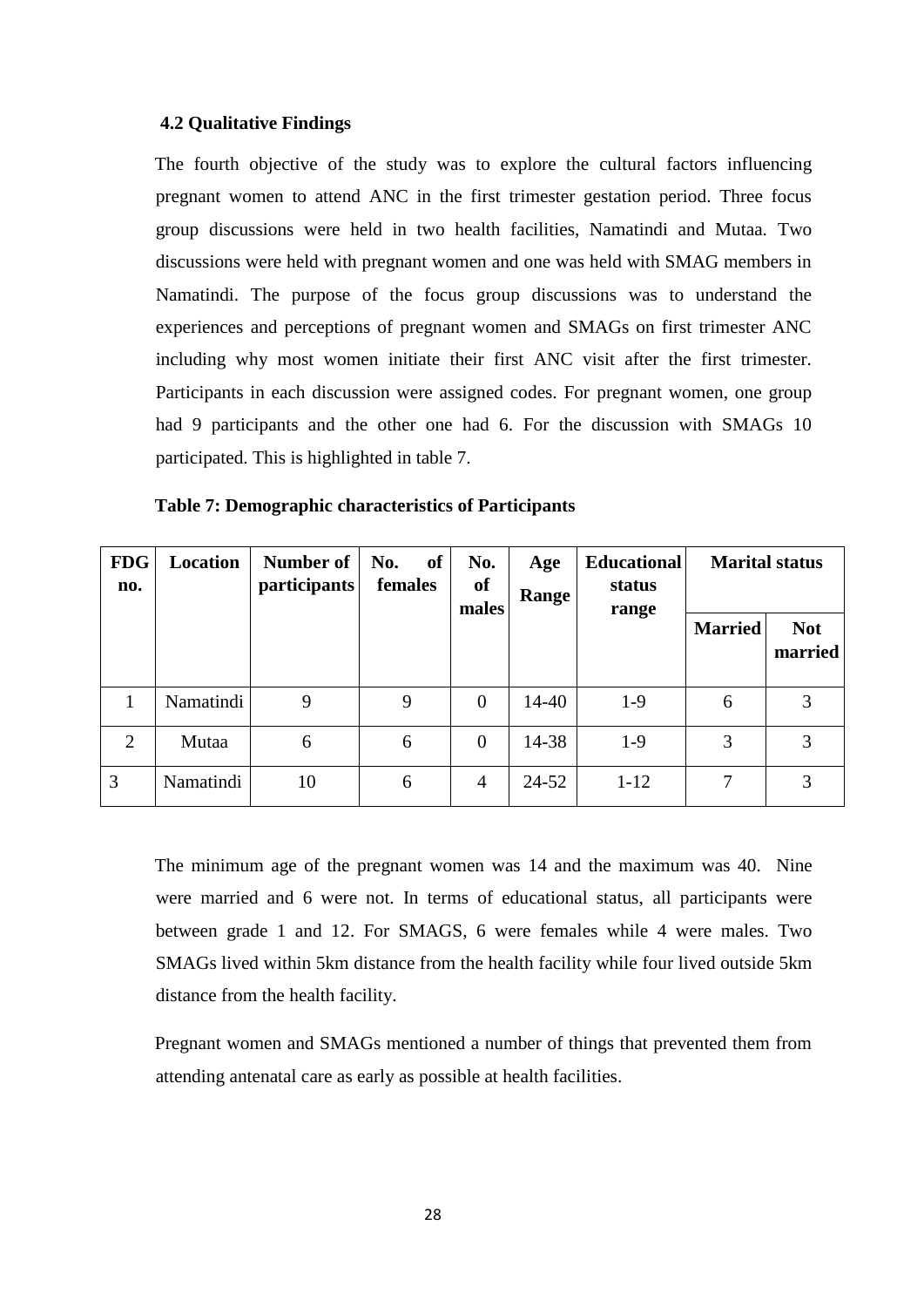These are shown in table 8 below.

### **Table 8: Themes emerging from the Focus Group Discussion**

| Themes emerging from the discussion                                                |                                                                |
|------------------------------------------------------------------------------------|----------------------------------------------------------------|
| <b>Pregnant woman</b>                                                              | <b>SMAG</b> member                                             |
| Not sure about the existence of<br>pregnancy                                       | Misconception about pregnancy                                  |
| Not aware of the right time to initiate Economic challenges<br>the first ANC visit |                                                                |
| Cultural beliefs and practices                                                     | Not aware of the right time to initiate the first ANC<br>visit |
| Male involvement and fear of HIV<br>testing                                        |                                                                |
| Age                                                                                |                                                                |
| Marital status and Age of partner                                                  |                                                                |
| Distance and health status                                                         |                                                                |
| Decision making                                                                    |                                                                |

# **4.2.1 Not sure about the existence of pregnancy**

Pregnant women failed to attend the first ANC visit in the first trimester because they were not sure if the pregnancy really existed or not. They felt that not having menses was not only as a result of pregnancy but also factors like family planning. Pregnant women feared punishment from the partner's family in cases where they rushed to go for first ANC and then the pregnancy does not grow. They also reported that they had no other means or methods of knowing for sure that they were pregnant. Some women experienced situations where they could not have menses for two months and then have them back in the third month. They felt that there was need for them to start experiencing some movements in the abdomen for them to be sure of the pregnancy.

Some SMAG members also alluded to the fact that they also had no proper ways of being sure that a woman is pregnant especially with the mushrooming of bleaching lotions as in the past these women could be identified through changes in their complexion. A pregnant woman had this to say: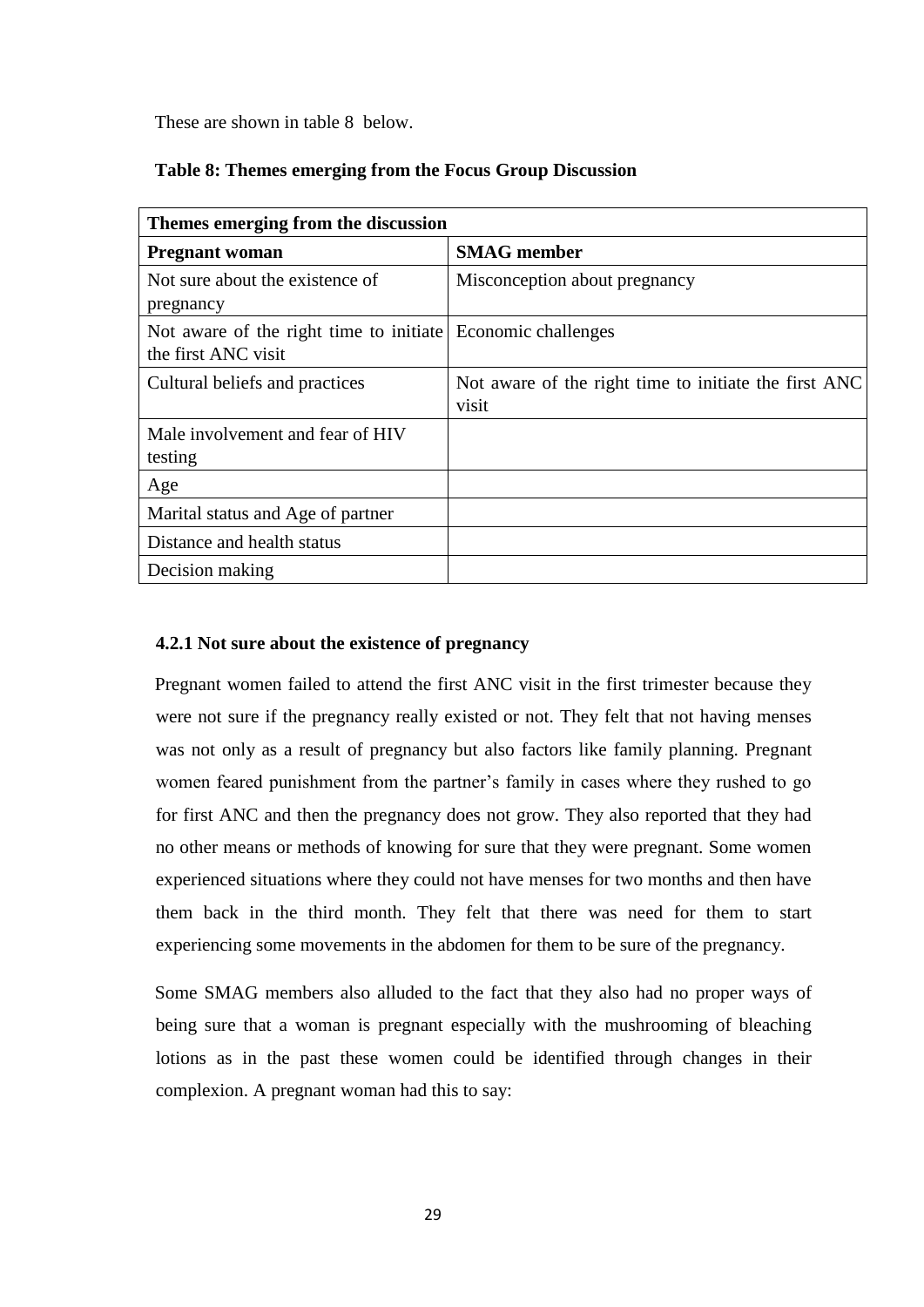*"We wait to see the pregnancy grow because just missing my period does not necessarily mean I am pregnant and there are no other methods of knowing for sure that I am pregnant." (Pregnant woman, FGD 2, Namatindi)* 

A SMAG member also mentioned this in line with the same:

*"As SMAGs we are also somehow failing to advise these women to initiate ANC early because we are confused. I say so because in the past it was so easy to identify pregnant women because of complexion, nowadays it is very difficult because of bleaching lotions making it very difficult to segregate between those who are really pregnant and those who have changed complexion because of bleaching lotions". (SMAG member, FGD 3, Namatindi)* 

### **4.2.2 Cultural beliefs and practices**

Pregnant women alluded to the bead called '**Kanyumbwe**' that is worn around the neck or on the hand like a wrist watch during their pregnancy. Without the bead a pregnant woman is not allowed to publicize the pregnancy or go for ANC. Pregnant women have to wait for the in laws to dress them in this bead that is when they are free to publicize the pregnancy and go for ANC. There was also a belief that the pregnancy can disappear if revealed before it grows.

To those women who find it a challenge to conceive and helped by witch doctors, they are not allowed to take the pregnancy to the health facility before the witch doctor accomplishes his work. A pregnant woman and SMAG member had this to say:

> *"We delay to go for ANC because we wait for the pregnancy to protrude and then you are dressed in a bead called Kanyumbwe. Kanyumbwe is a bead which is worn around the neck. Our culture then can allow one to go to the clinic for ANC after this has happened." (Pregnant woman, FGD 2, Namatindi)*

 *"It is very difficult for some women to fall pregnant. They have to be helped by witch doctors in order to fall pregnant. As such*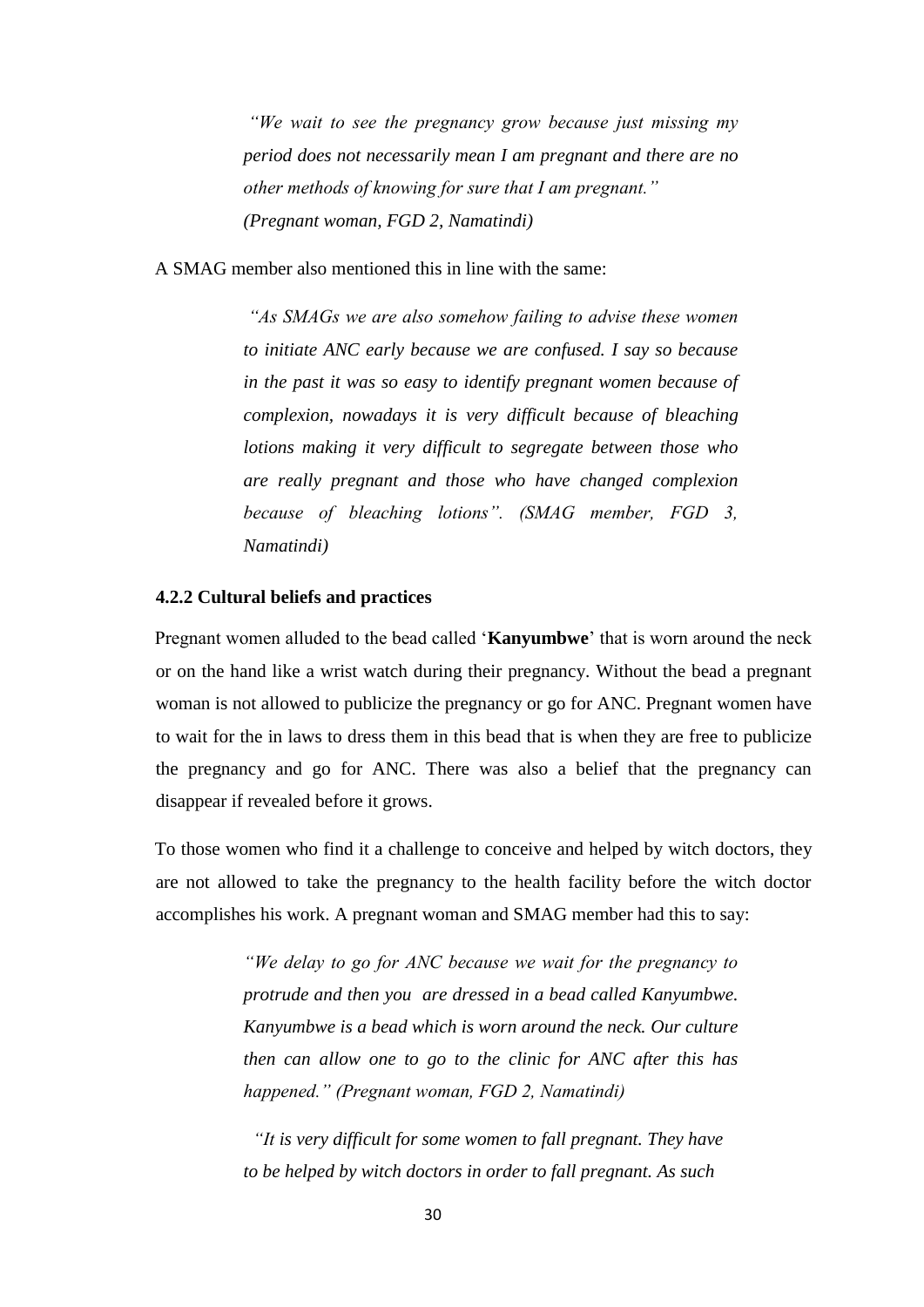*these witch doctors do not allow them to take these pregnancies to the health facility as early as possible before they accomplish their goals" (SMAG member, FGD 3, Namatindi)* 

### **4.2.3 Lack of male Involvement and fear of HIV testing**

The issue of male involvement and fear of HIV testing was indicated as a hindrance to first trimester ANC. Men leave their partners when the pregnancies are still very small. They migrate to other settlements in search of livelihood for example, fishing. In such cases pregnant women have to wait for their partners to come back that is when they can proceed with ANC. Sometimes partners just refuse to accompany the women to health facilities fearing HIV testing. They come to accept when the pregnancy has really grown.

> *"We normally wait for our partners to be around if they had gone for fishing when the pregnancy was still very small at one or two months. This is a very big issue in our villages because going against it will lead to concerns on who the owner of the pregnancy is" (Pregnant woman, FGD 1, Namatindi)*

> *"We delay to go for ANC because our husbands refuse to accompany us fearing that they will be tested for HIV. So you may really be willing to go as a woman but if your husband has issues there is nothing you can do apart from looking at him" (Pregnant woman, FGD 1, Namatindi)*

# **4.2.4 Age**

Some women felt shy to go for ANC early because they were old while some felt they were young and people would be disappointed to see them pregnant.

> "*Sometimes we delay to go for ANC because of shyness due to being above the so-called child bearing age."* (Pregnant woman, FGD 2, Mutaa)

> *One major issue that contributes to our going late for antenatal care is being young. We fear that if I go early for ANC people will be disappointed and shocked that young people of nowadays get*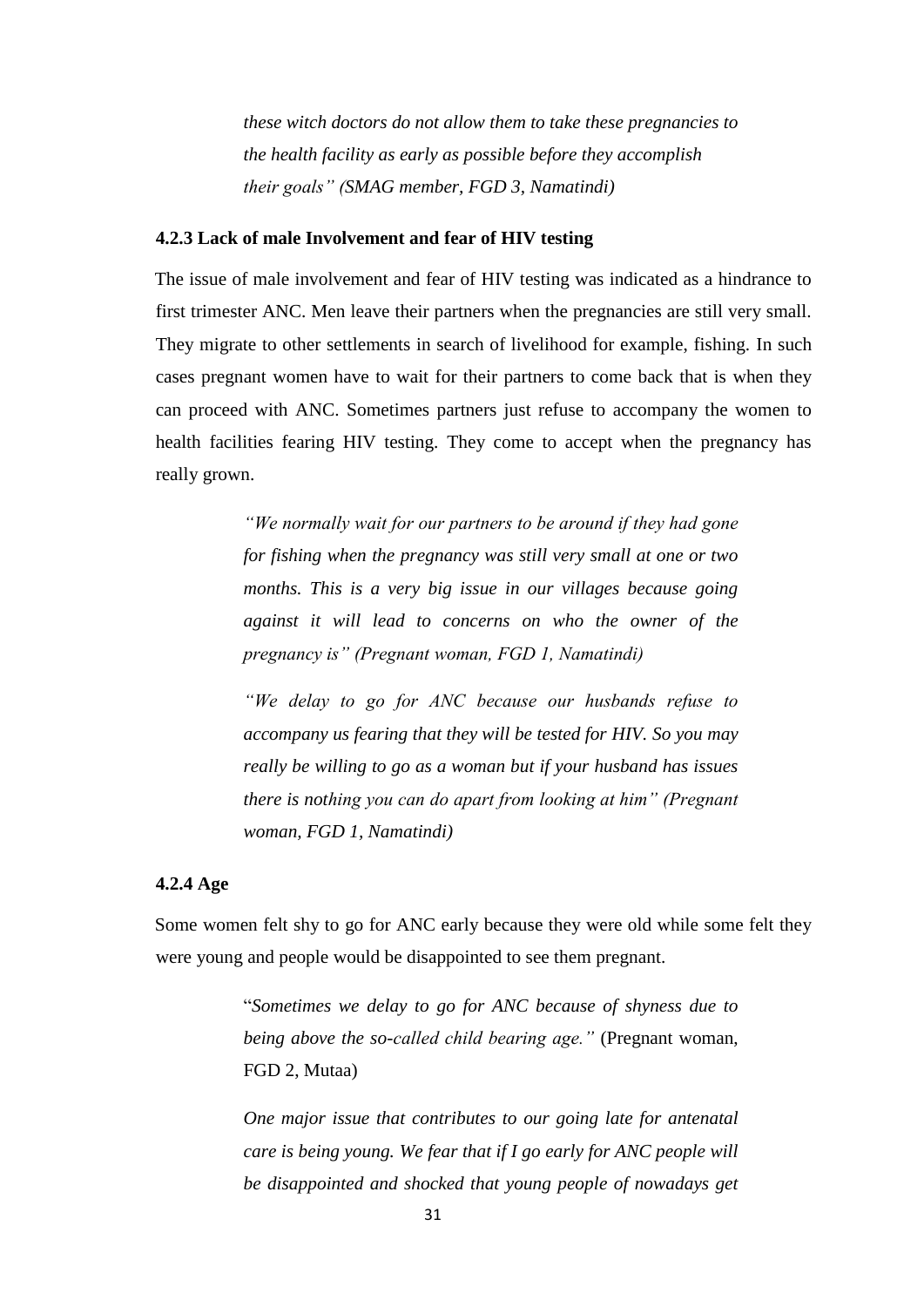*pregnant at a tender age. It hurts and really feels bad". Pregnant woman* 

### **4.2.5 Marital status and age of partner**

Some women indicated that the marital status of being single played a role in delaying women to go for ANC. The owner of the pregnancy might be older and married.

> *"Sometimes the person who has impregnated you is far much older than you and married. May be his children are far much older than you, you feel shy to go for ANC early for fear of being laughed at. (Pregnant woman, FGD 2, Mutaa)*

### **4.2.6 Distance and health status**

Distance was indicated as another reason hindering women to attend ANC early. As such women would go for ANC only when they are sick.

> *"Because of the distance to the health facility, in this case walking for four hours, we only go to the clinic when we are seriously sick and sometimes one can be pregnant and not fall seriously sick for a number of months. In such cases we do not see the need of going to the clinic early if at all the pregnancy does not give any health problems". (Pregnant woman, FGD 2, Mutaa)*

### **4.2.7 Decision making**

In some cases, some women were being influenced by parents who never attended ANC at all and therefore could not see the need why their pregnant children should rush or go for ANC early.

> *"My parents told me that they never went to the clinic when they were pregnant with me so they do not see the urgency for coming early or at all to the clinic" (Pregnant woman, FGD 2, Mutaa)*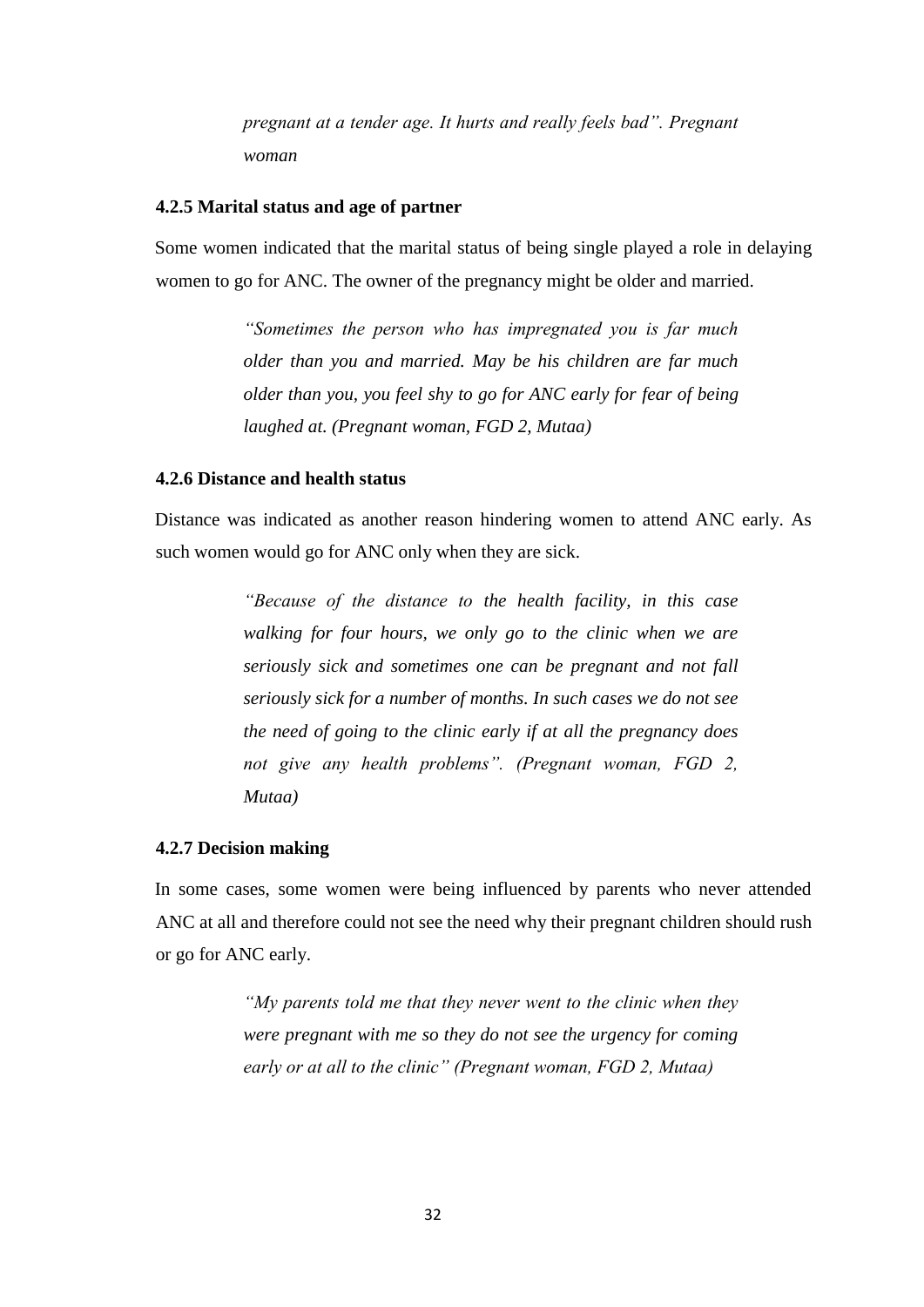### **4.2.8 Misconceptions about pregnancy**

There are still misconceptions about pregnancy. For example, it is believed that palpating at an early stage of pregnancy may kill the baby in the womb.

> *"Palpating at an early stage of pregnancy may kill the baby in the womb. This makes some pregnant women to delay for ANC." (SMAG member, FGD 3, Namatindi)*

### **4.2.9 Economic challenges**

Some women have economic challenges that make them fail to go for ANC early. Sometimes they do not even have maternity dresses and they have to wait for their husbands to look for the dresses. By the time the dresses are acquired, the women are already late for ANC.

> *"I have seen a number of women failing to go for ANC early because of lack of maternity dresses. The husband or partner has to go for fishing in order to raise money for a maternity dress. By the time he comes back the pregnancy is already very big." (SMAG member, FGD 3, Namatindi)*

### **4.2.10 Lack of awareness**

Some women still do not have the right information concerning the right timing of the first ANC visit and why it is important for them to go during that time. When they were asked about the right timing of the ffirst antenatal care visit, most of them said three months and above. From the discussions it was clear that they have to wait until when their pregnancy is three and above. Some of them expressed total ignorance about the right timing of the first ANC visit.

> *"We are supposed to go for ANC at 3 months" (Pregnant woman, FGD 1, Namatindi)*

> *"Some women initiate ANC late because of lack of awareness. To tell you the truth most women in these villages do not really know the right time that they should have their first ANC visit. Us SMAG members have a lot of work to accomplish in this area. It*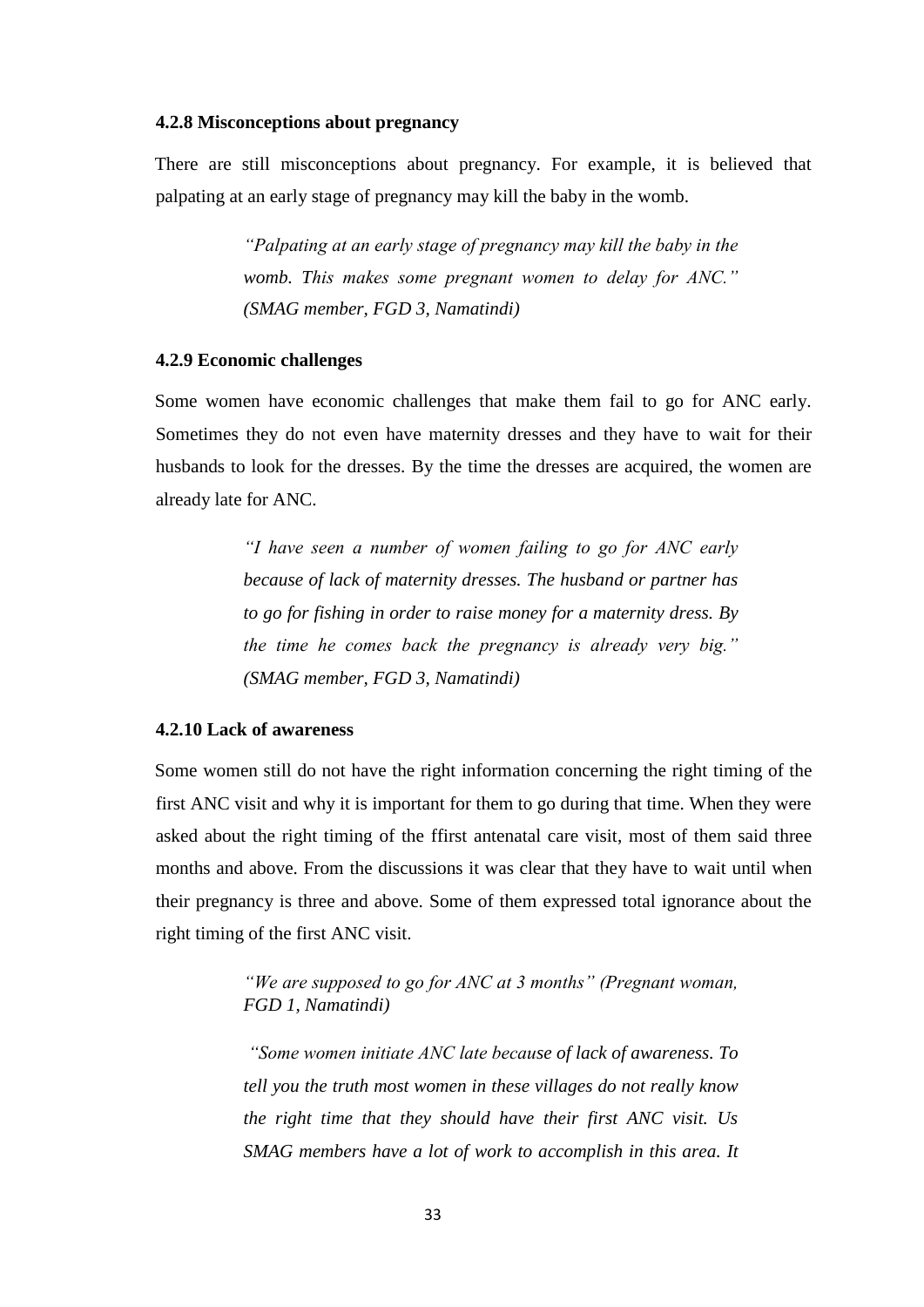*is only now that peoples mind sets are changing because of what we are busy doing." (SMAG member, FGD 3, Namatindi)*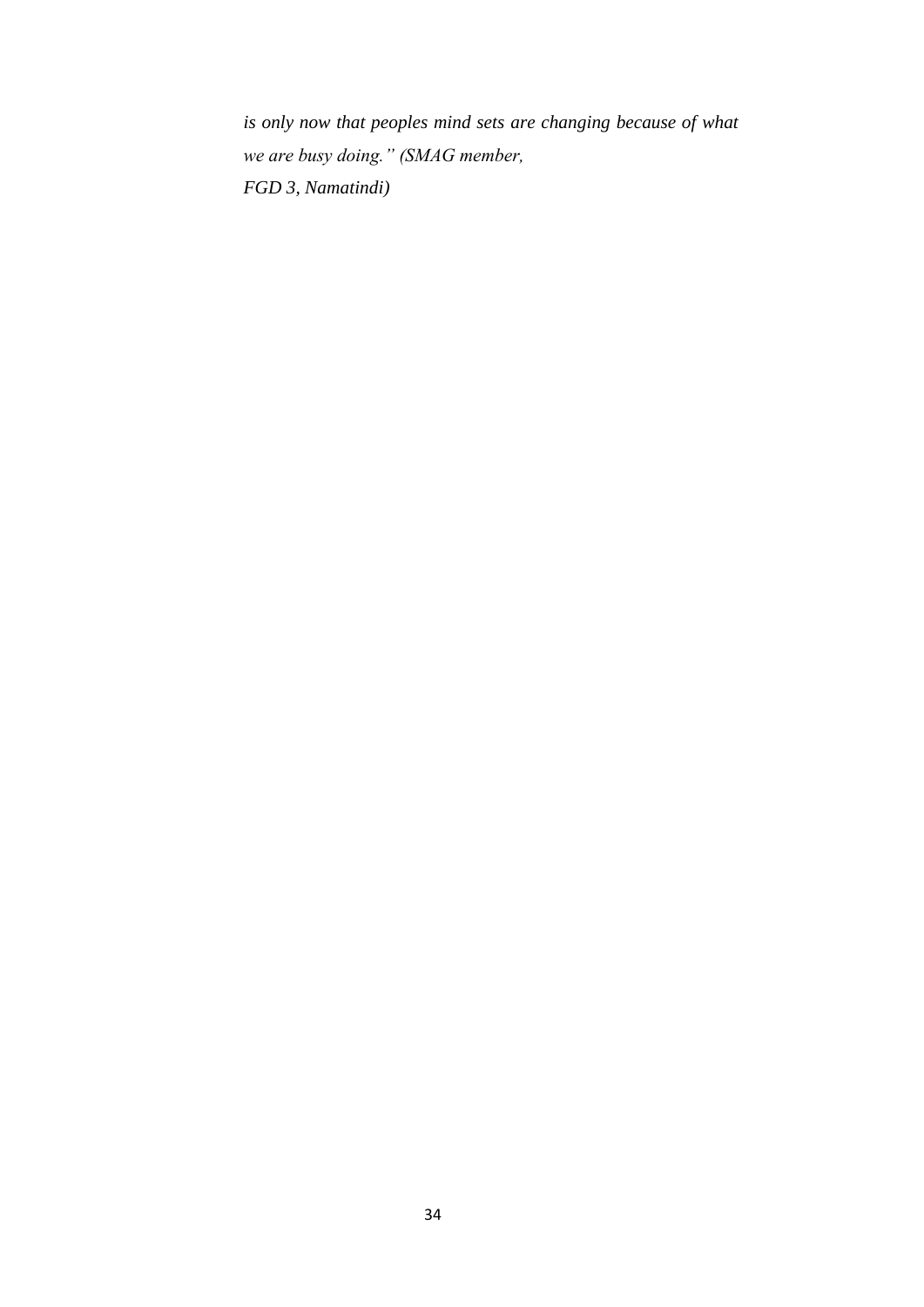### **CHAPTER FOUR**

# **DISCUSSION, CONCLUSION AND RECOMMENDATIONS**

#### **5.1 Discussion**

### **5.1.1 Timing of antenatal care in the first trimester**

The results of this study indicate that the proportion of pregnant women having their first antenatal visit in the first trimester is still very low at 34.6%. This supports the findings of Wang that only less than 50% of women in most developing countries attend ANC in their first trimester gestation period (Wang Wenjuan et al., 2011). A close proportion of 28% was found in selected rural and urban communities of the Copperbelt province(Banda et al., 2012) . A study conducted on timing of antenatal care for adolescent and adult pregnant women in South-eastern Tanzania also found a similar proportion of 29% (Gross et al., 2012). A very similar proportion of 35.4% was also noted in a study that was assessing the timing of first trimester antenatal care booking and associated factors among pregnant women who attended antenatal care at health facilities in Dilla town, Gedeo zone, Southern nations, nationalities and peoples' region Nigeria (Abuka and Alemu, 2016). However, the proportion in this study is higher than the reported 4% in 2016. The increase is attributed to the implementation of the Results Based Financing RBF that has promoted the creation of various strategies to improve first trimester antenatal care. The strategies include strengthening the sensitizations to pregnant women and the community at large.

#### **5.1.2 Awareness of ANC in the first trimester**

The finding of this study also supports the finding that awareness about the right timing of first antenatal care visit is associated with timing of ANC in the first trimester. Women who know the right timing of ANC have their first visit in the first trimester. It was noted that women started their antenatal care late due to lack of adequate information on the content and schedule of antenatal care visits in Congo (Ntambule et al., 2012). Many pregnant women do not know the right time of gestation at which they should start seeking antenatal care and partly explains why they report late for the first antenatal care visit (Kisuule et al., 2013). A similar finding that women with adequate knowledge were more likely to initiate ANC early compared to those without knowledge was also noted in the Copperbelt province in Zambia(Banda et al., 2012). In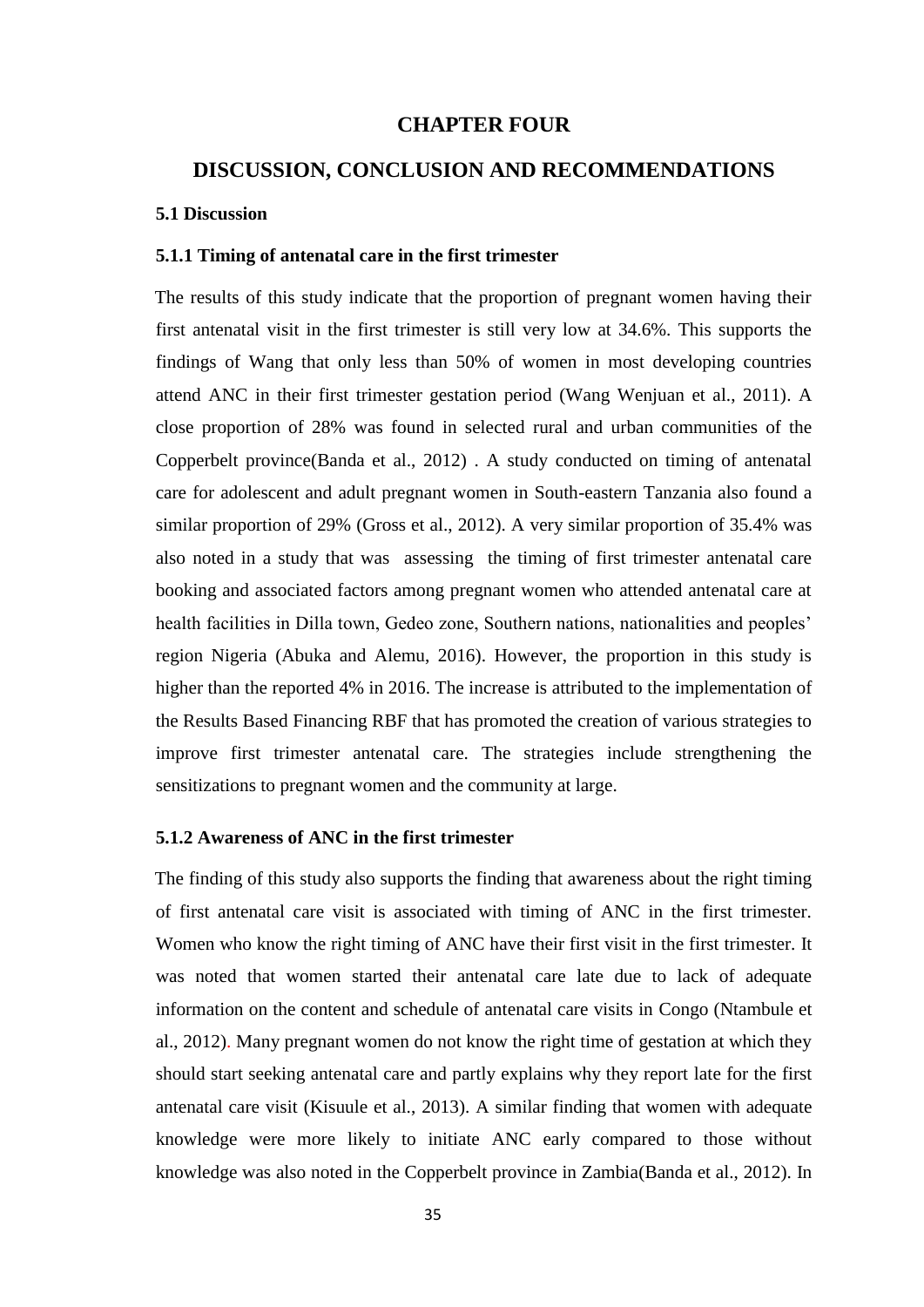the qualitative study component, pregnant women and SMAGs described lack of awareness on the right timing to ANC as one of the reasons for failure to attend ANC in the first trimester. Some women reported 6 months as the time that a woman should have her first antenatal care visit. This indicates that most women still do not have the right information on first trimester antenatal care visits.

### **5.1.3 Marital status and timing of ANC in the first trimester**

The study also found that married women were 2 times more likely to attend ANC in the first trimester than their counterparts who are single. This supports the findings of a study conducted in Kenya that women who were not married timed their ANC late compared to those who were married (Ochako and Gichuhi, 2016). In England, women living without a husband or partner were more likely to initiate late ANC compared with women living with a husband or partner(Rowe et al., 2008). Women who participated in a qualitative study in Malawi described single marital status as a hinderance in seeking early antenatal care in cases where they were ashamed of their pregnancy or current relationship (Manda-Taylor et al., 2017)

### **5.1.4 Education status and timing of ANC in the first trimester**

The association between education and timing of ANC was not significant. This is very contrary to the findings of many studies that education influences ANC and the educated are more likely to time the first visit in the first trimester However, a study conducted in Mathare informal settlements Nairobi also did not find any significant association between education and use of ANC services (Makii, 2015). This finding is attributed to the fact that the study was conducted in a rural setting here levels of education are still very low**.**

### **5.1.5 Distance and timing of ANC in the first trimester**

There was no significant relationship between distance and timing of the first antenatal care visit. The findings of this study support the evidence found in the Zambia Demographic Health Survey of no association between distance and attending of antenatal care in the first trimester (Kyei et al., 2012). However, a number of studies have found significant associations between the two variables (Banda et al., 2012; Turyasiima et al., 2014). However pregnant women in the qualitative component described distance as a challenge making it difficult for them to initiate ANC early. As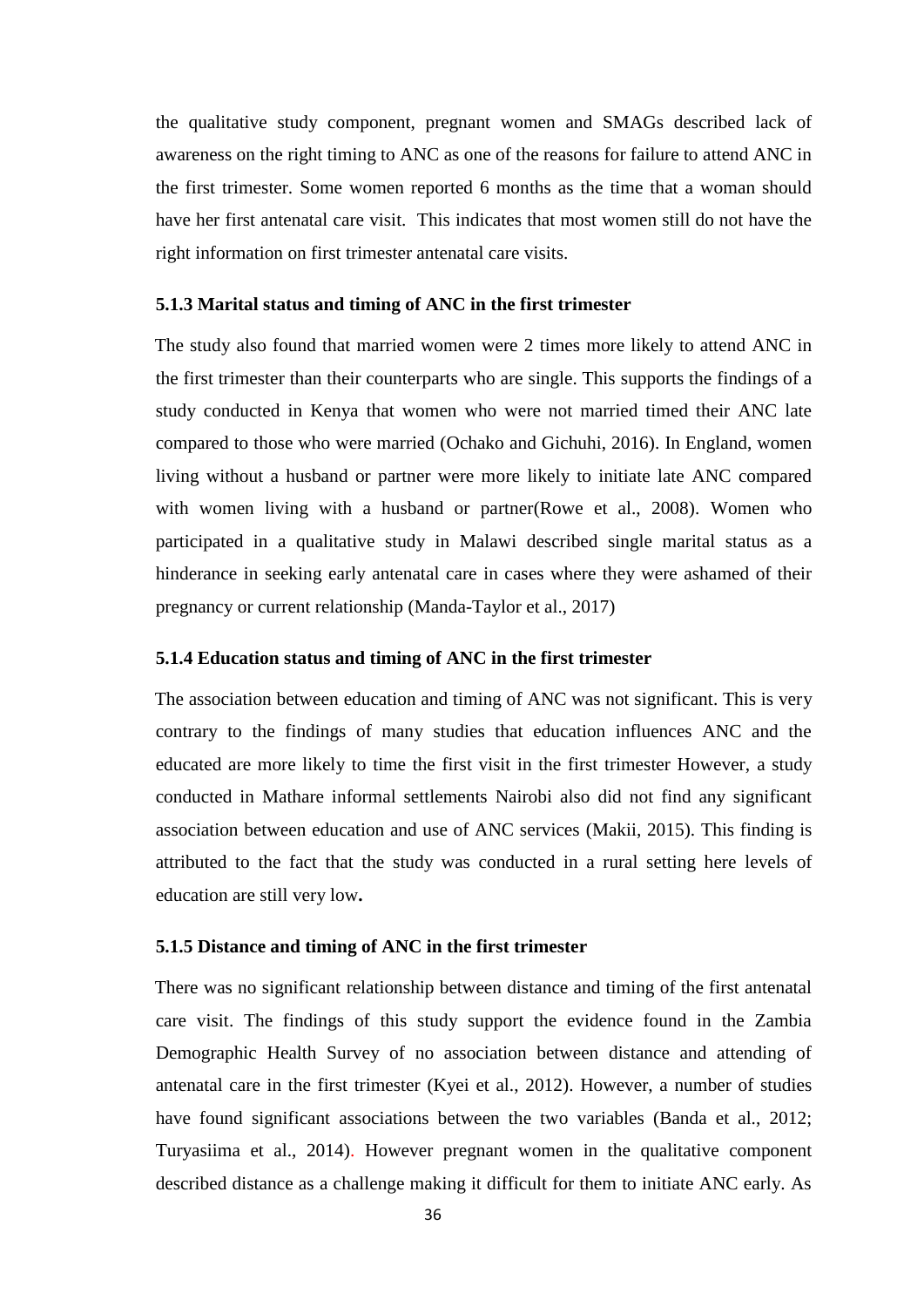such, they resorted to only go for ANC when they were not feeling well or sick. This finding is similar to the findings of a study conducted in the remotest districts of Zambia where women also described distance as a barrier to ANC attendance and that they viewed ANC attendance as an opportunity to confirm if they are pregnant and to check their own health status and that of the baby(Jacobs et al., 2018). Therefore, in cases where women felt they were in good health status they saw no need of walking long distances to attend ANC early.

### **5.1.6 Fear of HIV testing and timing of ANC in the first trimester**

Pregnant women interviewed in this study described the fear of HIV testing being one of the hindrances to attending ANC in the first trimester. In some cases, some men refuse to accompany them to ANC clinics due to fear of HIV testing. The findings support those of a study conducted in South Africa that fear of HIV testing delayed women from attending early prenatal care(Haddad et al., 2016). The findings are also consistent with those of a study conducted in the Eastern Cape, South Africa where women described fear of HIV as a factor influencing delay for antenatal(Kaswa et al., 2018).

### **5.1.7 Failure to confirm pregnancy and timing of ANC in the first trimester**

This study reports a theme on not being sure about the existence of a pregnancy as a reason for some pregnant women failing to attend their first ANC visit in the first trimester gestation period. Women in South York shine, United Kingdom also reported they had not known they were pregnant for weeks or some months which delayed them accessing care(Haddrill et al., 2014).There is therefore need for health workers at the health facility and community to intensity health education on the signs and symptoms of pregnancy. The issue of pregnancy test kits should also be revisited so that they can be made available even at house hold level to improve the confirmation of pregnancy.

### **5.1.8 Culture and timing of ANC in the first trimester**

Women in the study also described culture as one of the factors or hindrances to timing the first antenatal care visit in the first trimester. One issue cited was the Sifaha (bead) which is worn by a pregnant woman around the neck by the in-laws. It Is a sign that the pregnancy has been accepted by the in-laws. Without it a pregnant woman will delay to go for ANC. This finding is very consistent with the one where women in Eastern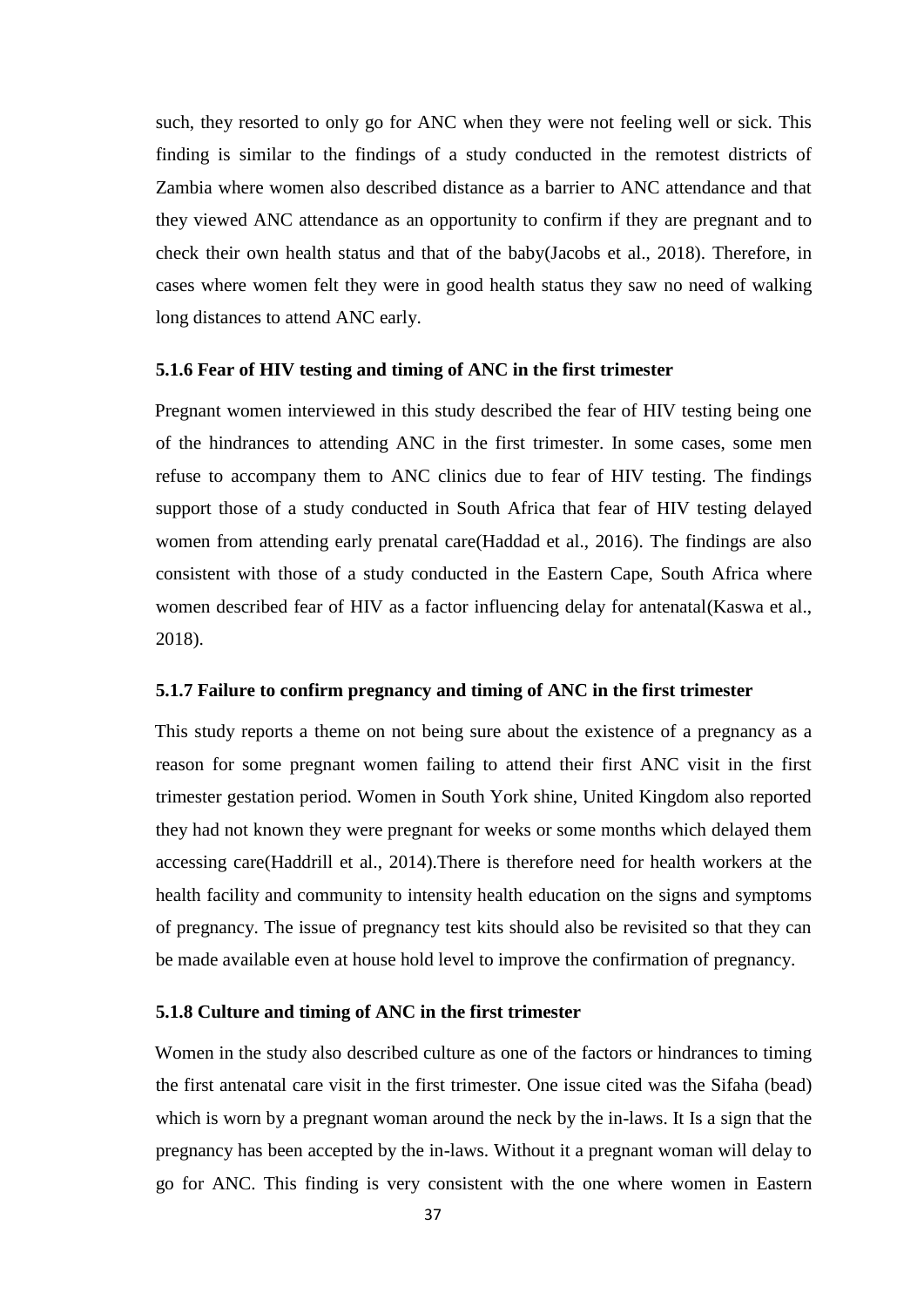Cape, South Africa described that if the partner and family accept the pregnancy then they attend ANC early (Kaswa et al., 2018).

The practice of witch doctors to prevent pregnant women from going to ANC clinics because they facilitated the pregnancy was highlighted by pregnant women and SMAGs as challenges. It was reported that some women had challenges in conceiving and were helped by witch doctors. This finding is similar to that of Centenary (2010)that many women were going to traditional healers and this hindered their planning for early ANC and facility-based delivery.

### **5.1.9 Wealth quintile and timing of ANC in the first trimester**

The association between first trimester antenatal care visit and the two wealth quintile measures or indicators (occupation and income status) was not significant in the quantitative arm. However, the SMAG members in the qualitative study described economic challenges as a hinderance for pregnant women to attend antenatal care in the first trimester. A similar finding is reported in a study by Maano and Tuwilika (2017)that women in their study indicated lack of money for transport to the ANC as a hindrance to attending timey antenatal care.

### **5.2 Conclusion**

The proportion of women attending antenatal care in the first trimester is still very low though higher than the national coverage. This increase is due to the Results Based Financing (RBF) strategy being implemented by health facilities in the district. The RBF strategy was embarked on towards the end of 2016. Socio-cultural factors including marital status and awareness of the importance to attend antenatal care in the first trimester are associated with attendance of antenatal care in the first trimester. Practices and beliefs of pregnant women also influence the timing of antenatal care in the first trimester as these were alluded to in the focus group discussions. It therefore calls for concerted efforts both by health institutions and communities to curb the problem through intensified health education.

### **5.3 Recommendations**

The following are the recommendations of the study: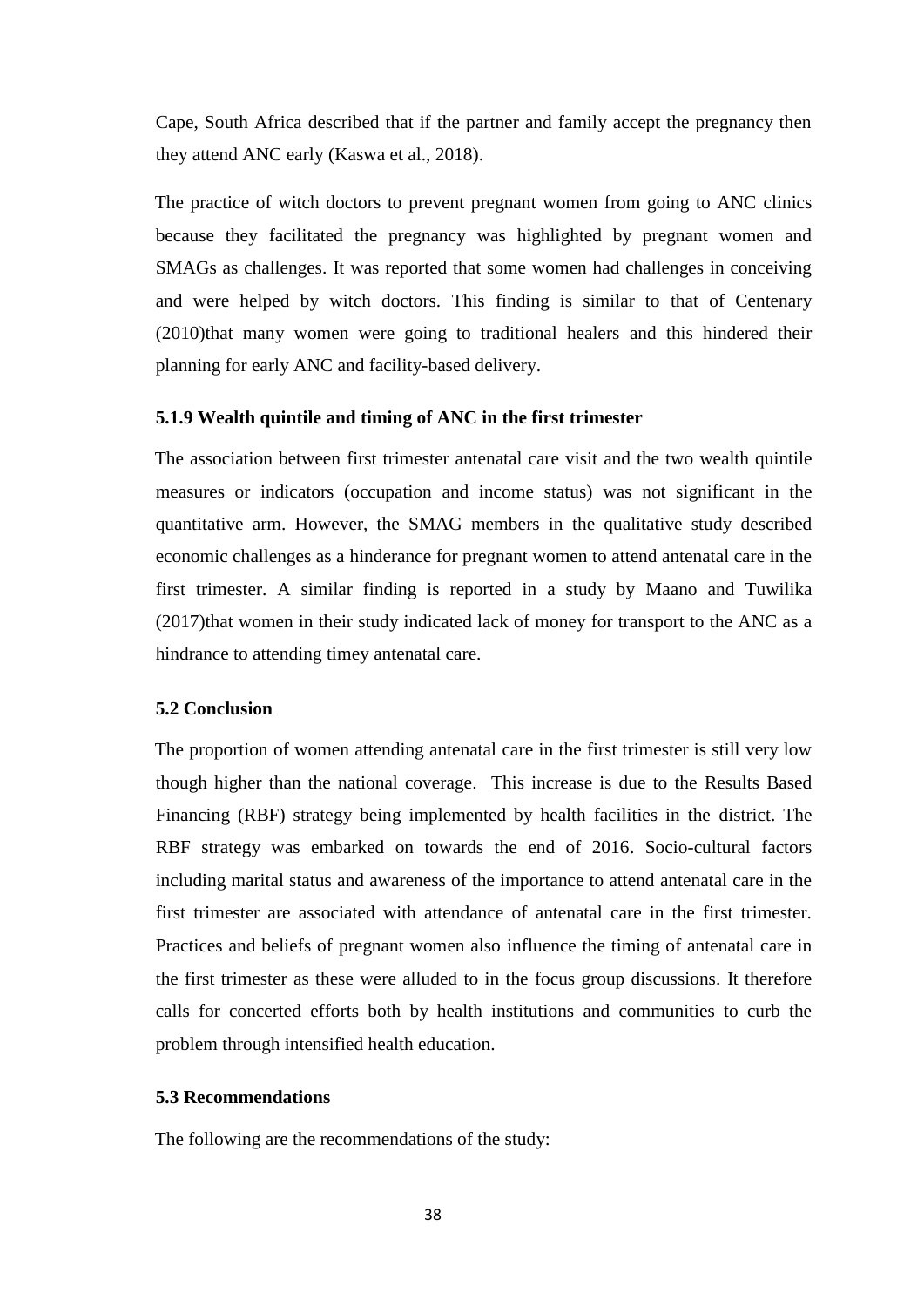- 1. Health institutions and SMAGs in Kalabo district should intensify health education on the right timing and importance of first antenatal care visits.
- 2. Health facilities in Kalabo district should consider availing pregnancy test kits to SMAGs and pregnant women to reduce the problem of late recognition of pregnancies
- 3. Health institutions, SMAGs and communities in Kalabo district should strengthen the implementation of adolescent reproductive health strategies for example family planning and health education.
- 4. Health facilities in Kalabo district should continue taking RBF seriously as it has the capacity to improve the number of women attending ANC in the first trimester.
- 5. A study should be carried out to evaluate Results Based Financing in Western Province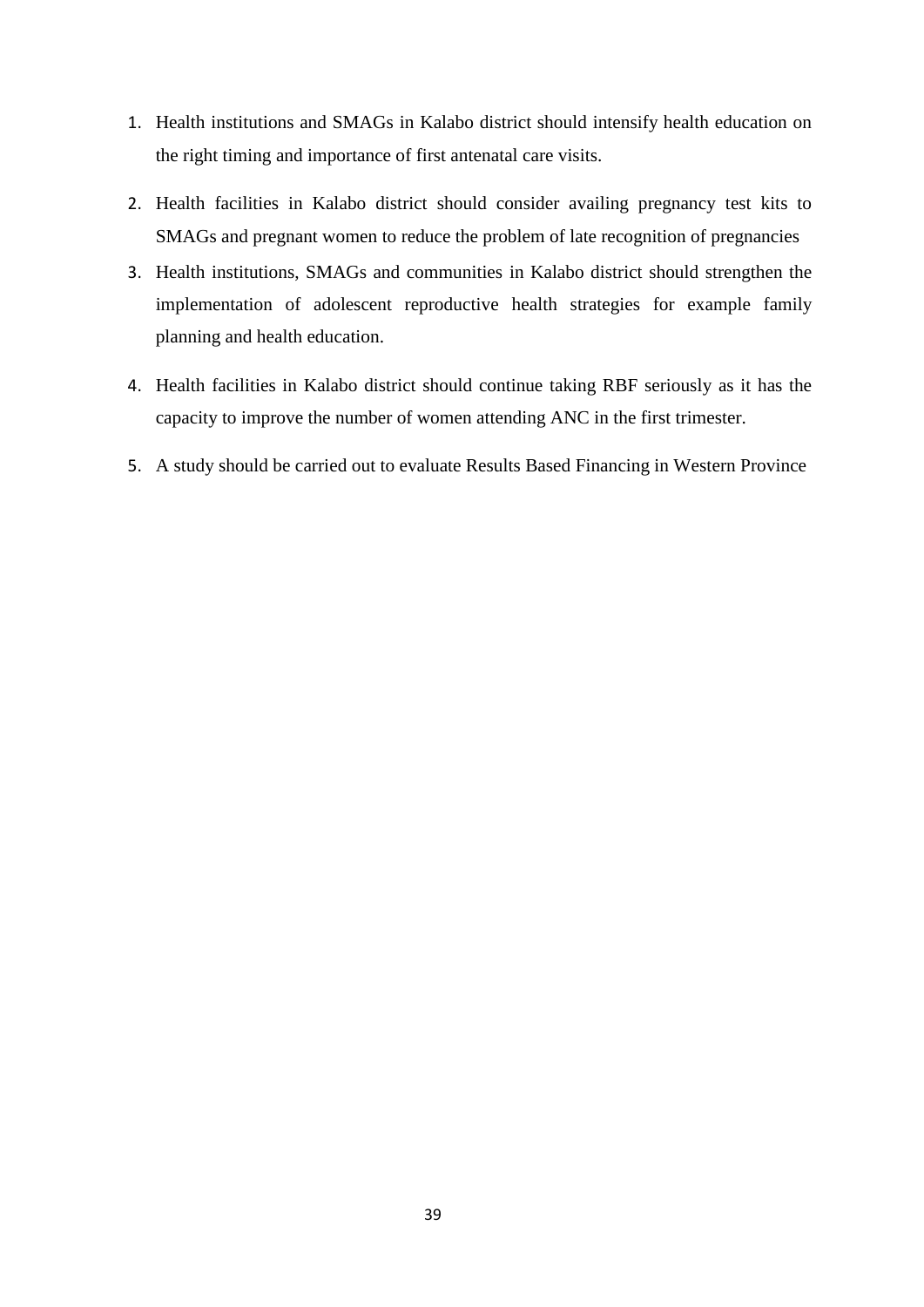### **REFERENCES**

- Abou-Zahr, C.L., Weltgesundheitsorganisation, UNICEF (Eds.), 2003. Antenatal care in developing countries: promises, achievements and missed opportunities ; an analysis of trends, levels and differentials, 1990-2001. World Health Organization, Geneva.
- Abuka, T., Alemu, A., 2016. Assessment of Timing of First Antenatal Care Booking and Associated Factors among Pregnant Women who attend Antenatal Care at Health Facilities in Dilla town, Gedeo Zone, Southern Nations, Nationalities, and Peoples Region, Ethiopia, 2014. Journal of Pregnancy and Child Health 3. https://doi.org/10.4172/2376-127X.1000258
- Arthur, E., 2012. Wealth and antenatal care use: implications for maternal health care utilisation in Ghana. Health Economics Review 2, 14. https://doi.org/10.1186/2191-1991-2-14
- Banda, I., Michelo, C., Hazemba, A., 2012. Factors associated with late antenatal care attendance in selected rural and urban communities of the Copperbelt province of Zambia. Medical Journal of Zambia 39, 8.
- Bbaale, E., 2011. Factors influencing the utilisation of antenatal care content in Uganda. Australasian Medical Journal 4, 516–526. https://doi.org/10.4066/AMJ.2011.849
- Beeckman, K., Louckx, F., Putman, K., 2013. Content and timing of antenatal care: predisposing, enabling and pregnancy-related determinants of antenatal care trajectories. The European Journal of Public Health 23, 67–73. https://doi.org/10.1093/eurpub/cks020
- Carolan, M., Cassar, L., 2010. Antenatal care perceptions of pregnant African women attending maternity services in Melbourne, Australia. Midwifery 26, 189–201. https://doi.org/10.1016/j.midw.2008.03.005
- Centenary, G., 2010. Factors influencing the utilization of late antenatal care services in rural areas: A case study of Kisoro district.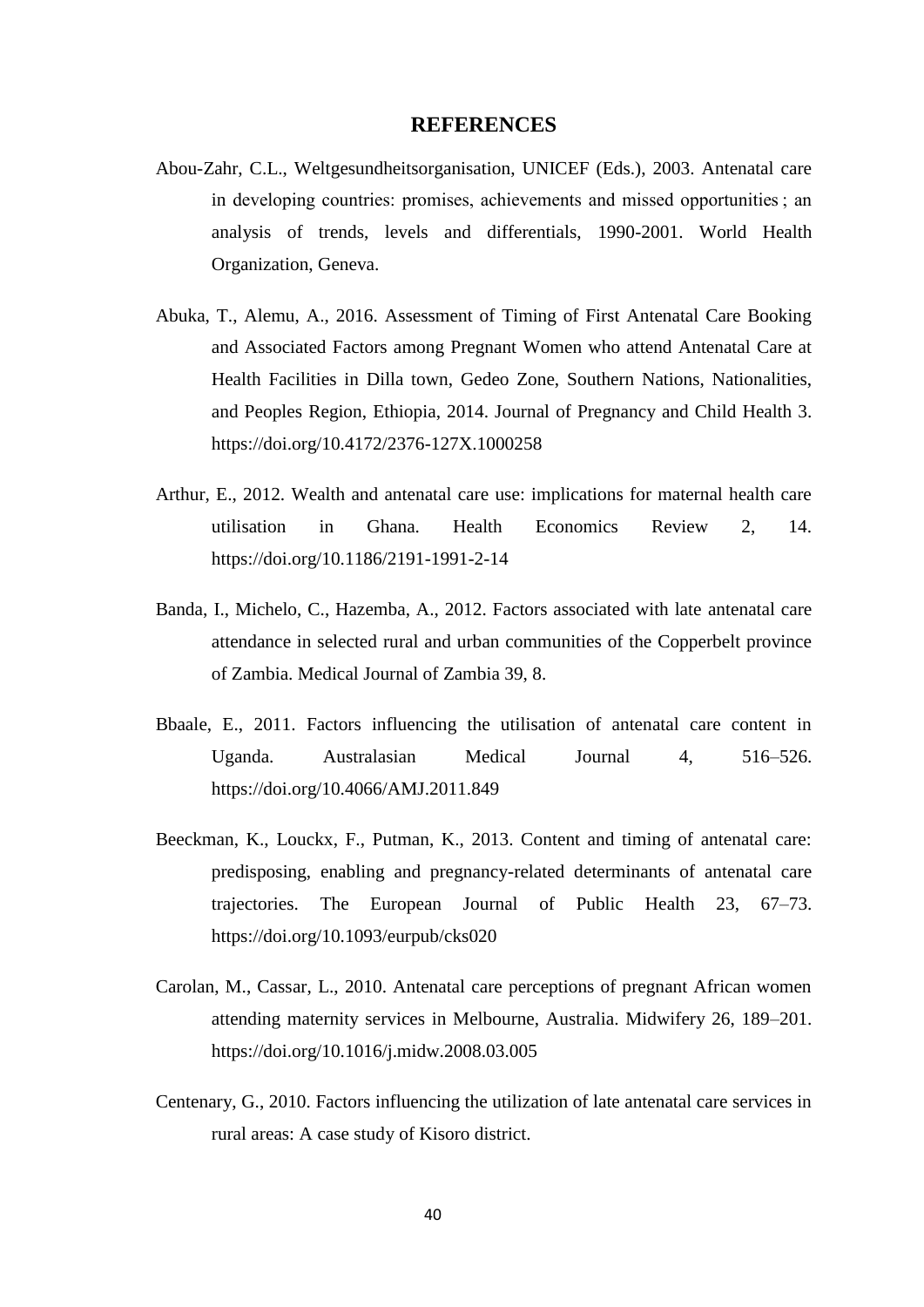- Central Statistical Office, Ministry of Health, ICF International, 2014. Zambia Demographic and Health Survey 2013-14. Zambia.
- Creswell, J.W., 2013. Steps in conducting a Scholarly Mixed Methods Study.
- Doku, D., Neupane, S., Doku, P.N., 2012. Factors associated with reproductive health care utilization among Ghanaian women. BMC International Health and Human Rights 12. https://doi.org/10.1186/1472-698X-12-29
- Gross, K., Alba, S., Glass, T.R., Schellenberg, J.A., Obrist, B., 2012. Timing of antenatal care for adolescent and adult pregnant women in south-eastern Tanzania. BMC Pregnancy and Childbirth 12. https://doi.org/10.1186/1471- 2393-12-16
- Haddad, D., Makin, J., Pattinson, R., Forsyth, B., 2016. Barriers to early prenatal care in South Africa. Int J Gynaecol Obstet 132. https://doi.org/doi: 10.1016/j.ijgo.201506:041
- Haddrill, R., Jones, G.L., Mitchell, C.A., Anumba, D.O., 2014. Understanding delayed access to antenatal care: a qualitative interview study. BMC Pregnancy and Childbirth 14. https://doi.org/10.1186/1471-2393-14-207
- Jacobs, C., Michelo, C., Moshabela, M., 2018. Why do rural women in the most remote and poorest areas of Zambia predominantly attend only one antenatal care visit with a skilled provider? A qualitative inquiry. BMC Health Services Research 18. https://doi.org/10.1186/s12913-018-3212-9
- Kalabo District Health Office, 2016. Health Management Information System. Kalabo/Zambia.
- Kaswa, R., Rupesinghe, G.F.D., Longo-Mbenza, B., 2018. Exploring the pregnant women's perspective of late booking of antenatal care services at Mbekweni Health Centre in Eastern Cape, South Africa. African Journal of Primary Health Care & Family Medicine 10. https://doi.org/10.4102/phcfm.v10i1.1300
- Kisuule, I., Kaye, D.K., Najjuka, F., Ssematimba, S.K., Arinda, A., Nakitende, G., Otim, L., 2013. Timing and reasons for coming late for the first antenatal care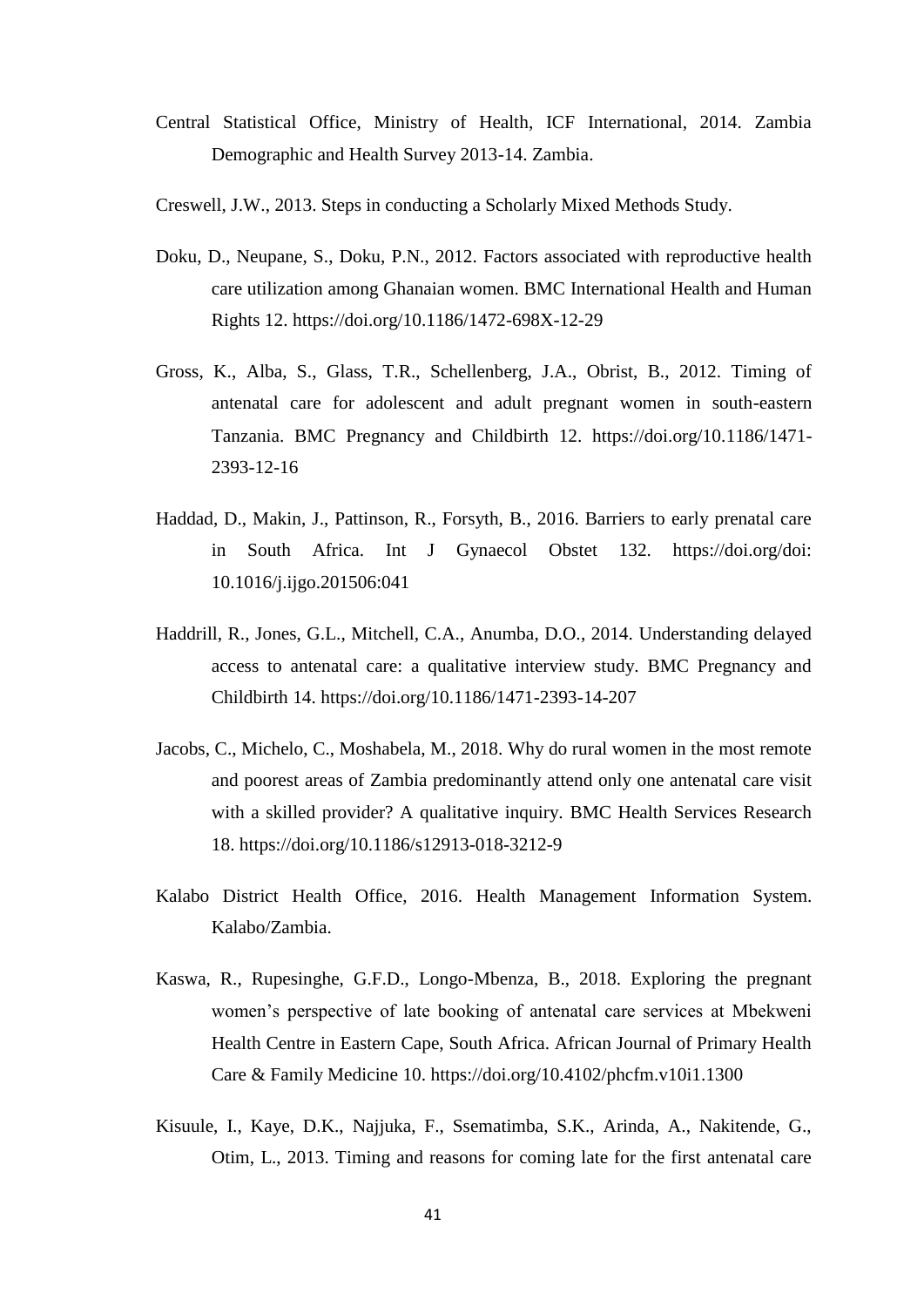visit by pregnant women at Mulago hospital, Kampala Uganda. BMC Pregnancy and Childbirth 13. https://doi.org/10.1186/1471-2393-13-121

- Kyei, N.N.A., Chansa, C., Gabrysch, S., 2012. Quality of antenatal care in Zambia: a national assessment. BMC Pregnancy and Childbirth 12. https://doi.org/10.1186/1471-2393-12-151
- Larson, J., 2017. What are sociocultural issues? What are exaamples of? https://doi.org/http:/www.quora.com
- Maano, N.E., Tuwilika. N., S., 2017. Factors associated with the delay in seeking first antenatal care service among pregnant women at Katutura state hospital, Khomas region. International Journal of Medicine 5, 37. https://doi.org/10.14419/ijm.v5i1.7152
- Makii, M.J., 2015. Utilization of antenatal care servie among adolescent mothers in Mathare informal settlements, Nairobi county Kenya.
- Manda-Taylor, L., Sealy, D.-A., Roberts, J., 2017. Factors associated with delayed Antenatal Care attendance in Malawi. Medical Journal of Zambia 44, 9.
- Mann, C.J., 2003. Observational research methods. Research design II: cohort, cross sectional, and case-control studies. Emergency Medicine Journal 20, 54–60. https://doi.org/10.1136/emj.20.1.54
- Ministry of Health, 2017. Health Management Information System. Lusaka.
- Ministry of Health, 2016. Zambia National Health Strategic Plan 2017-2021.
- Moller, A.-B., Petzold, M., Chou, D., Say, L., 2017. Early antenatal care visit: a systematic analysis of regional and global levels and trends of coverage from 1990 to 2013. The Lancet Global Health 5, e977–e983. https://doi.org/10.1016/S2214-109X(17)30325-X
- Ndidi, E., Oseremen, I., 2011. Reasons given by pregnant women for late initiation of antenatal care in the Niger Delta, Nigeria. Ghana Medical Journal 44. https://doi.org/10.4314/gmj.v44i2.68883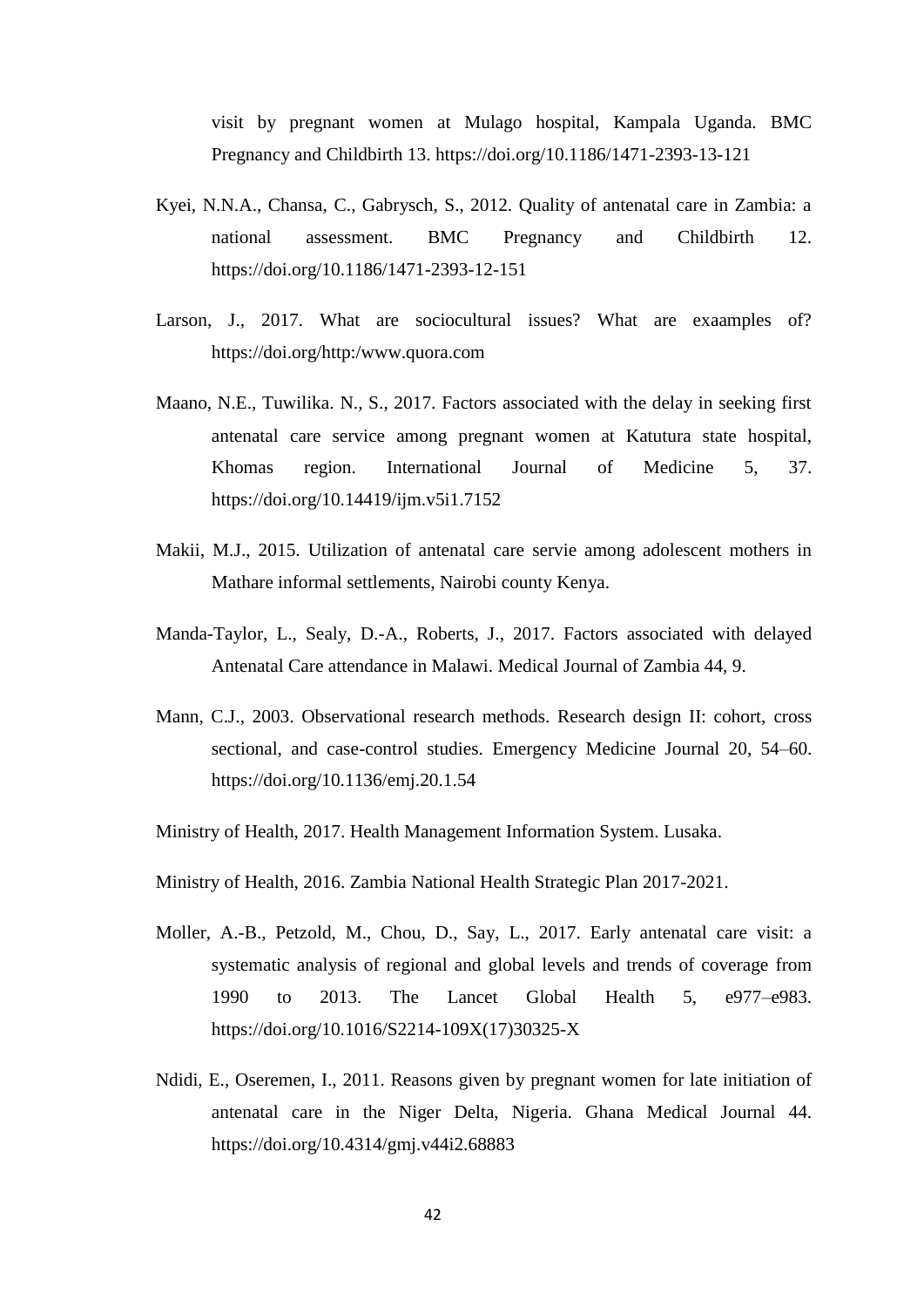- Ntambule, A.M., Françoise Malonga K, Dramaix-Wilmet, M., Donnen, P., 2012. Determinants of maternal health services utilization in urban settings of the Democratic Republic of Congo – A Case study of Lubumbashi City. BMC Pregnancy and Childbirth 12. https://doi.org/10.1186/1471-2393-12-66
- Ochako, R., Gichuhi, W., 2016. Pregnancy wantedness, frequency and timing of antenatal care visit among women of childbearing age in Kenya. Reproductive Health 13. https://doi.org/10.1186/s12978-016-0168-2
- Rowe, R.E., Magee, H., Quigley, M.A., Heron, P., Askham, J., Brocklehurst, P., 2008. Social and ethnic differences in attendance for antenatal care in England. Public Health 122, 1363–1372. https://doi.org/10.1016/j.puhe.2008.05.011
- Sinyange, N., Sitali, L., Jacobs, C., Musonda, P., Michelo, C., 2016. Factors associated with late antenatal care booking: population based observations from the 2007 Zambia demographic and health survey. Pan African Medical Journal 25. https://doi.org/10.11604/pamj.2016.25.109.6873
- Smith, A., 2016. Why mothers aren't accessing antenatal care early in their pregnancies. The Conversation.
- Turyasiima, M., Tugume, R., Openy, A., Ahairwomugisha, E., Opio, R., Ntunguka, M., Mahulo, N., Akera, P., Odongo-Aginya, E., 2014. Determinants of First Antenatal Care Visit by Pregnant Women at Community Based Education, Research and Service Sites in Northern Uganda. East African Medical Journal 91.
- Wang Wenjuan, Alva Soumya, Wang Shanxiao, Fort Alfredo, 2011. Levels and trends in the use of Maternal Health Services in Developing Countries (DHS comparative reportC No. 26). Calverton, Maryland, USA:ICF Macro.
- World Health Organization (Ed.), 2016. WHO recommendations on antenatal care for a positive pregnancy experience. World Health Organization, Geneva.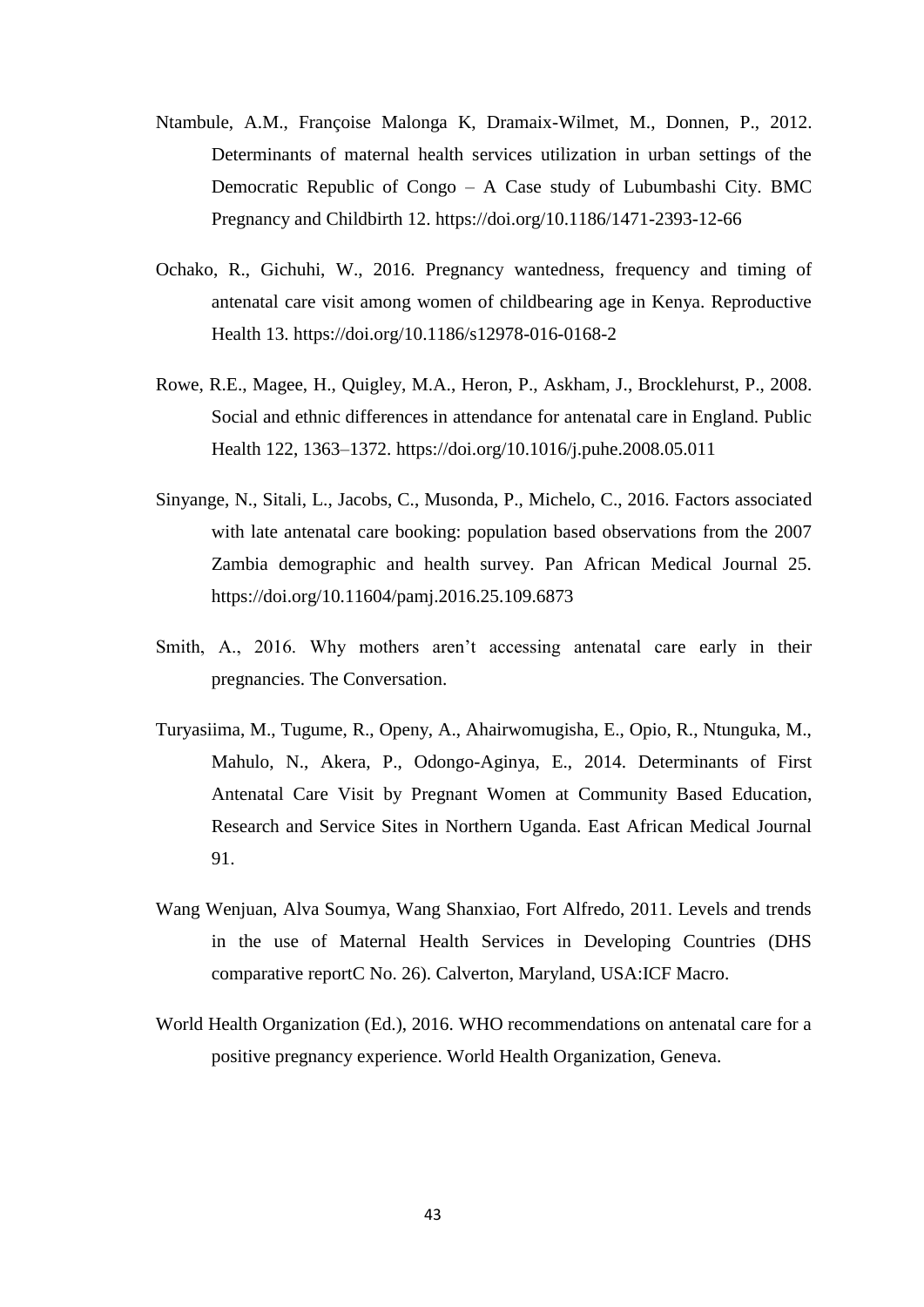# **APPENDICES**

### **Appendix I: Pregnant woman's questionnaire**

# **THE UNIVERSITY OF ZAMBIA**

# **SCHOOL OF PUBLIC HEALTH**

# **DEPARTMENT OF GLOBAL HEALTH**

# **ORAL SCRIPT**

Dear Respondent,

My name is ………………………………… I am a student at the University of Zambia. I am collecting information on socio-cultural determinants of first trimester antenatal attendances in your community. This information will be used for academic purposes; it will help me write a thesis which is a requirement for the award of a Masters' degree in Public Health-Population studies at from the University of Zambia. You have been randomly selected to provide information on this topic. However, participation into this study is entirely voluntary, and as such you may wish to refuse or stop the interview at any time or refuse to answer a question that you may not be comfortable with. I would also like to assure you that whatever information you may provide in this study will be confidential; it will not be shared with anyone.

This interview will last about 15 to 20 minutes. At this point I would like to know if you have any question or we can go ahead with the interview.

Agreed

Refused

Cluster number

Date of interview

Cluster number

Date of interview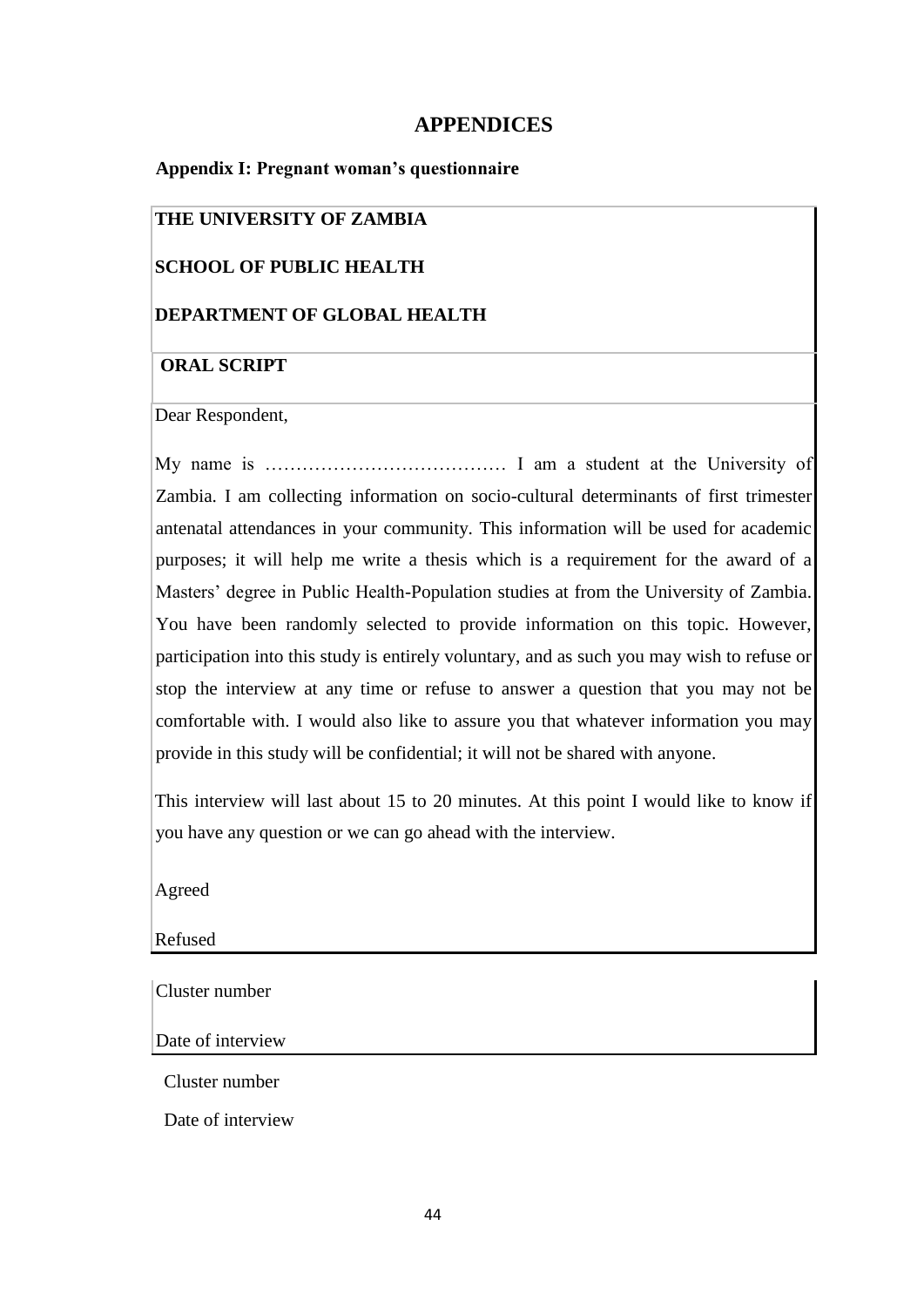# **Timing of antenatal care and demographic characteristics**

|              | <b>NO QUESTIONS AND FILTERS</b>         | <b>CODING CATEGORIES</b>     |
|--------------|-----------------------------------------|------------------------------|
| $\mathbf{1}$ | How old were you on your last birth day | (Age in completed years)     |
| 2            | What is your marital status?            |                              |
|              |                                         | 2                            |
|              |                                         | Divorced/Separated/widowed 3 |
|              | 3 Do you have any children of your own? |                              |
|              |                                         | 2                            |
|              |                                         |                              |
|              |                                         |                              |
|              |                                         |                              |
|              |                                         |                              |
|              |                                         |                              |
|              | 7. What is your ethnicity or tribe?     | 2                            |
|              |                                         | 3                            |

# **Section B: Timing of antenatal**

8. When was your first antenatal care visit ? Within 14 weeks of pregnancy......1 After 14 weeks of pregnancy……..0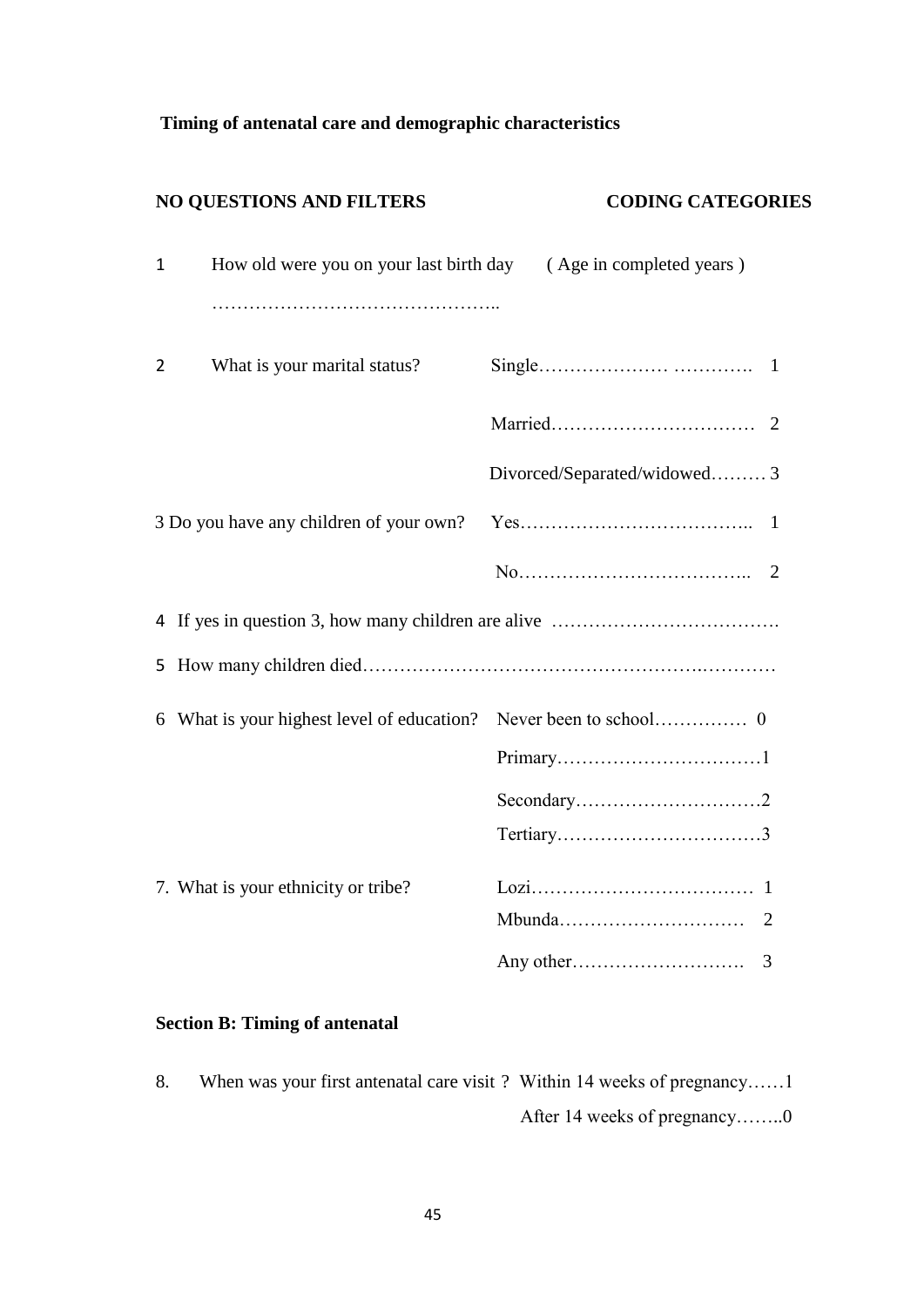# **Section C: Timing of antenatal care visit and socio-economic factors**

| 9. Are you aware of the right time that a pregnant woman should go                          |  |
|---------------------------------------------------------------------------------------------|--|
| for her first antenatal visit?                                                              |  |
|                                                                                             |  |
| 10. If your answer in question 13 is yes, when is a pregnant woman                          |  |
|                                                                                             |  |
|                                                                                             |  |
|                                                                                             |  |
|                                                                                             |  |
| 13. Did your partner accompany you for the first antenatal care visit in this<br>pregnancy? |  |
|                                                                                             |  |
|                                                                                             |  |
| 14. Were you influenced by anyone to come for the first<br>Antenatal care visit?            |  |
|                                                                                             |  |
|                                                                                             |  |
| If your answer is yes in 19, who influenced you?<br>15.                                     |  |
|                                                                                             |  |
|                                                                                             |  |
|                                                                                             |  |
| 16. What is your estimated monthly income in Zambian Kwacha?                                |  |
|                                                                                             |  |
|                                                                                             |  |

Above 3000 ………………. 3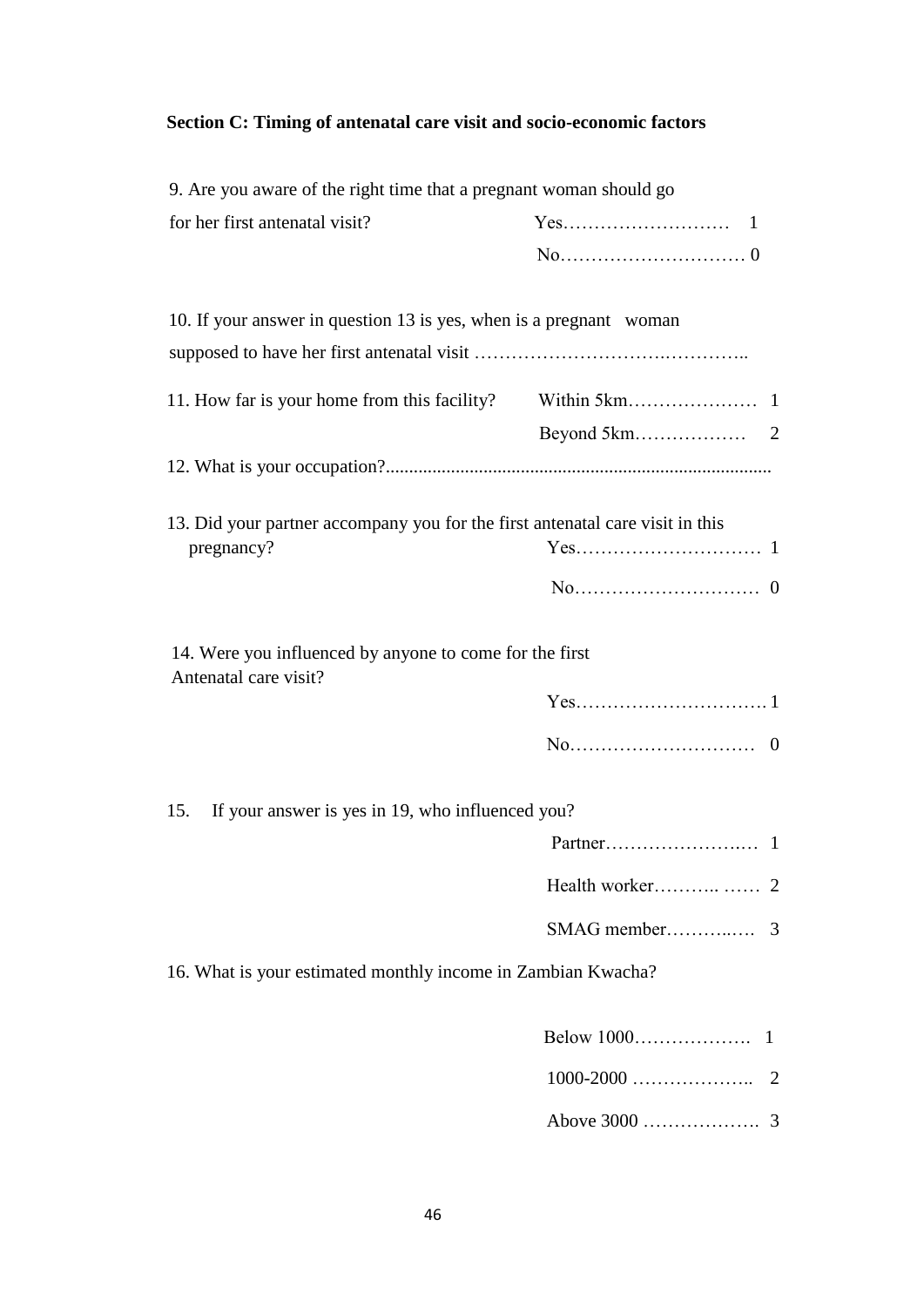# **Appendix II: Translated Lozi questionnaire**

# **THE UNIVERSITY OF ZAMBIA**

# **SCHOOL OF PUBLIC HEALTH**

### **DEPARTMENT OF GLOBAL HEALTH**

Ku mualabi,

Libizo laka kina Miyaze Mbaala. Ni muituti kwa sikolo sesi pahami sa University of Zambia. Ni batisisa mabaka atisa kuli basali babanani milwalo baye kwa sipimo kakuitahanela kamba kakuliyeha. Patisiso ikatisa kuli sona sikolo se sa University of Zambia sinife masters degree. Muketilwe kuli mube babanwi baba kaalaba lipuzo kuamana nit aba ye. Kono kualaba lizo ze, kuitingile kumina. Mwakona kuketa kualaba kamba nya. Kono hape nimizibisa kuli ze kaambolwa kaufela kizaluna fela lubababeli. Halina kubulelelwa mutu ufi kamba ufi

Ngambolo yaluna ikanga mizuzu ye lishumi kayeketa lizoho.

### **Nilumezi Kuambola nimina……………**

### **Nihanile kuambola nimina……………**

Sipatela

Lizazi

**Kalulo ya pili: Nako yeo musali aya kwa sipimo kamo liswalisanela ni muinelo wa hae**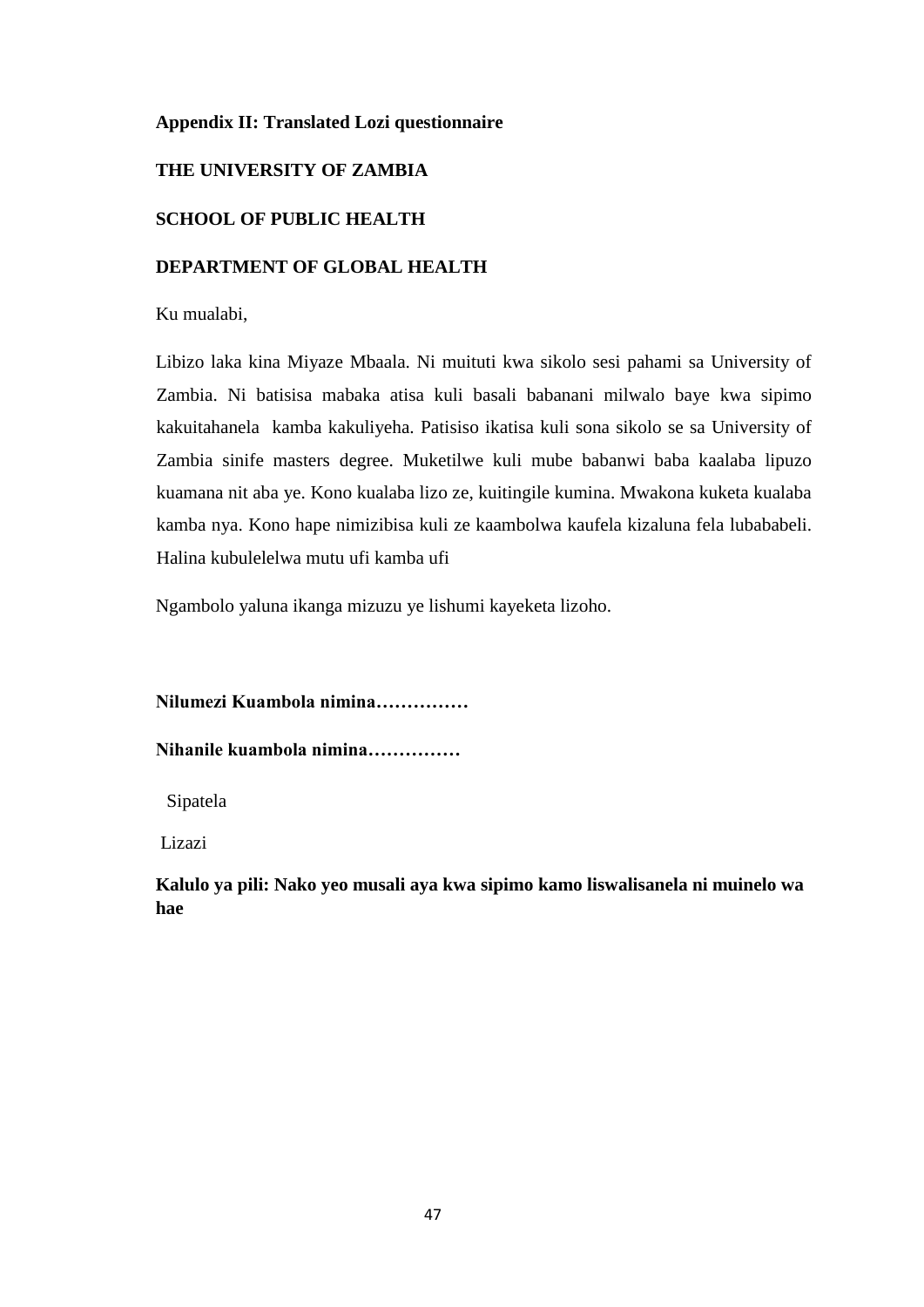| No.            | <b>Lipuzo</b>                                           | Likalulo za likalabo  |                   |
|----------------|---------------------------------------------------------|-----------------------|-------------------|
| 1              | Munani lilimo ze kai za kupepwa?                        | Lilimo kakutala       |                   |
| 2              | Mu nyezwi?                                              |                       | $[1]$             |
|                |                                                         |                       | $\lceil 2 \rceil$ |
|                |                                                         | Lukauhani/Nishwezi    | $\lceil 3 \rceil$ |
| 3              | Kana munani                                             |                       | $[1]$             |
| kuipepela?     |                                                         | $\lceil 2 \rceil$     |                   |
| $\overline{4}$ | Eba kalabo yamina mwa puzo                              |                       |                   |
|                | yabu 3 ki eni, kibabakai bana baba                      |                       |                   |
| 5              | pila?<br>Kibabakai<br>bamina<br>bana<br>baba<br>timezi? |                       |                   |
| 6              | Muitutile kufita kai                                    | Hanisikakena          | [0]               |
|                |                                                         | .<br>Litopa<br>1kuisa | $\lceil 2 \rceil$ |
|                |                                                         | za                    |                   |
|                |                                                         | Litopa za 8 kuisa 12  | $\lceil 3 \rceil$ |
|                |                                                         | Kwa likolo ze pahami  | [4]               |
| 7              | Mumashobo mani?                                         |                       | $[1]$             |
|                |                                                         |                       | $\lceil 2 \rceil$ |
|                |                                                         | Mushobo<br>osiyo      | $\lceil 3 \rceil$ |
|                |                                                         |                       |                   |

# **Kalulo ya bubeli:Nako ya musali yanani mulwalo ya kuya kwa sipimo lwapili**

| N <sub>0</sub> | Lipuzo                                                                                           | Likalulo za likalabo                                                  |                   |
|----------------|--------------------------------------------------------------------------------------------------|-----------------------------------------------------------------------|-------------------|
| 8              | Musipili wa mina wapili wakutaha kwa Mwalisunda zelishumi ka<br>sipimo fa mulwalo wo ubile lili? | zeene (14 weeks za pili fa<br>mulwalo wo.                             |                   |
|                |                                                                                                  | Hamulaho<br>walisunda<br>zelishumi ka zeena za pili fa<br>mulwalo wo. | $\lceil 2 \rceil$ |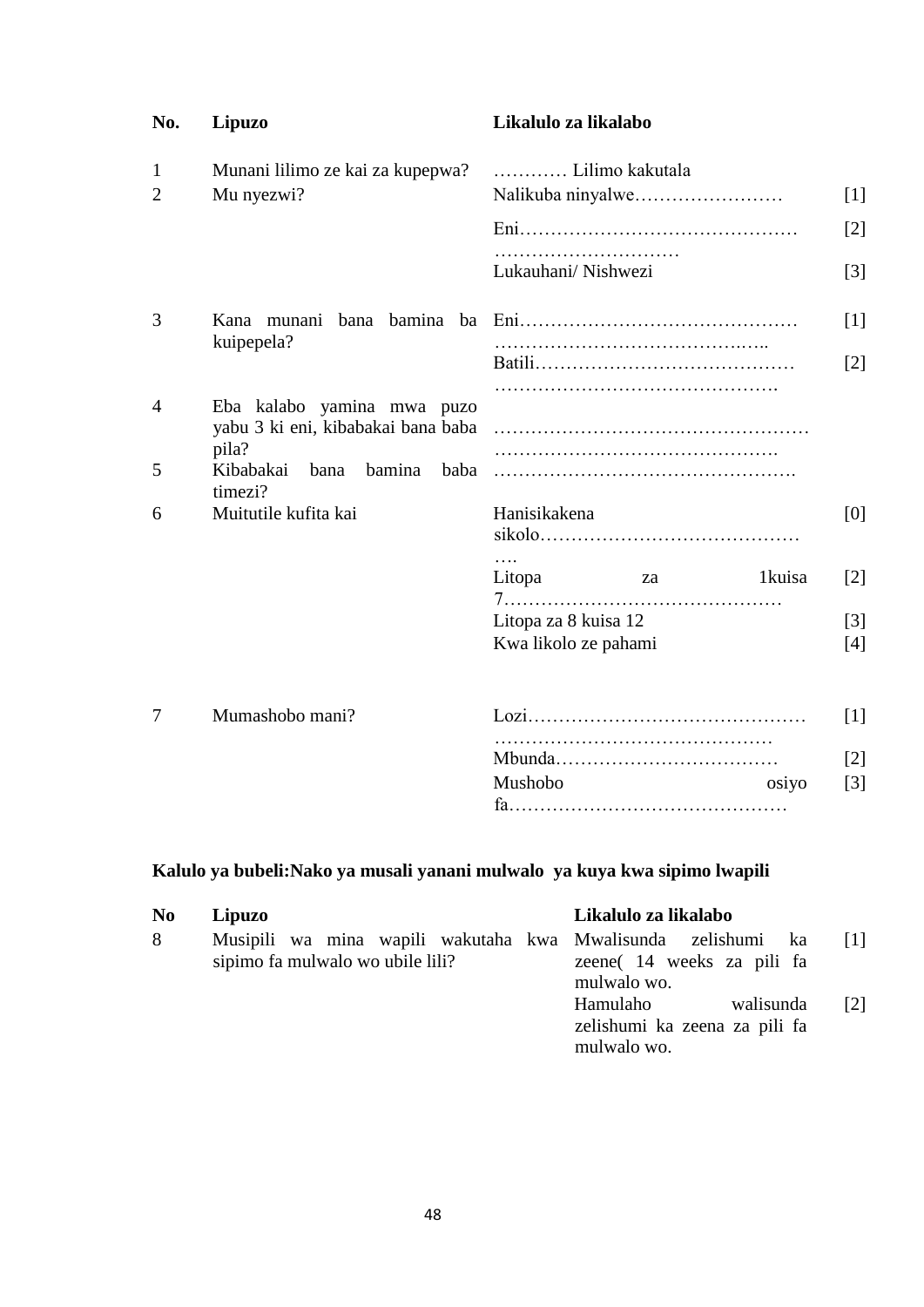### **Kalulo ya bulalu: Kamo mupilelo ni muinelo wa basali babanani milwalo liamana ni nako yeo baya kwa sipimo**

| 9  | Kana mwa ziba nako yeo musali yanani<br>mulwalo a swanela kuya kwa sipimo lwapili?                                              | Batili                  |          | $[1]$<br>$\lceil 2 \rceil$ |
|----|---------------------------------------------------------------------------------------------------------------------------------|-------------------------|----------|----------------------------|
| 10 | Eba kuli kalabo yamina mwa puzo yabu 13 ki<br>eni, ki nako mani yeo musali yanani mulwalo<br>a swanela kuya kwa sipimo lwapili? |                         |          |                            |
| 11 | Ko muina kikwahule cwani nikapatela kaka<br>inzi bukaufi kakufitisisa?                                                          | Mwa                     | Km       | [1]<br>a                   |
|    |                                                                                                                                 | Kufitelela ma           | Km       | $\lceil 2 \rceil$<br>a     |
| 12 | Mueza                                                                                                                           |                         | likamani |                            |
| 13 | Kana bakumina neba kile ba taha nimina kwa<br>sipimo lwapili mwa mulwalo woo?                                                   | Batili                  |          | [1]<br>$\lceil 2 \rceil$   |
| 14 | Kana kunani yanami bulelezi kuli mutahe<br>kwa sipimo lwa pili?                                                                 | Batili                  |          | [1]<br>$\lceil 2 \rceil$   |
| 15 | Eba kuli kalabo yamina ki eni mwa puzo ya<br>21, ki bomani benebami bulelezi kuli mutahe<br>kwa sipimo?                         | Bakuluna                |          | $[1]$                      |
|    |                                                                                                                                 | Mualafi<br>.            |          | kwa<br>$[2]$               |
|    |                                                                                                                                 | SMAG                    |          | $[3]$                      |
| 16 | Mubanga ni masheleni a fita fa bukai kakweli                                                                                    | Mwatasa<br>K1000        |          | $[1]$                      |
|    |                                                                                                                                 | Mwahala K1000 ni<br>000 |          | K2,<br>$\lceil 2 \rceil$   |
|    |                                                                                                                                 | Kufitelela<br>K2000     |          | $[3]$                      |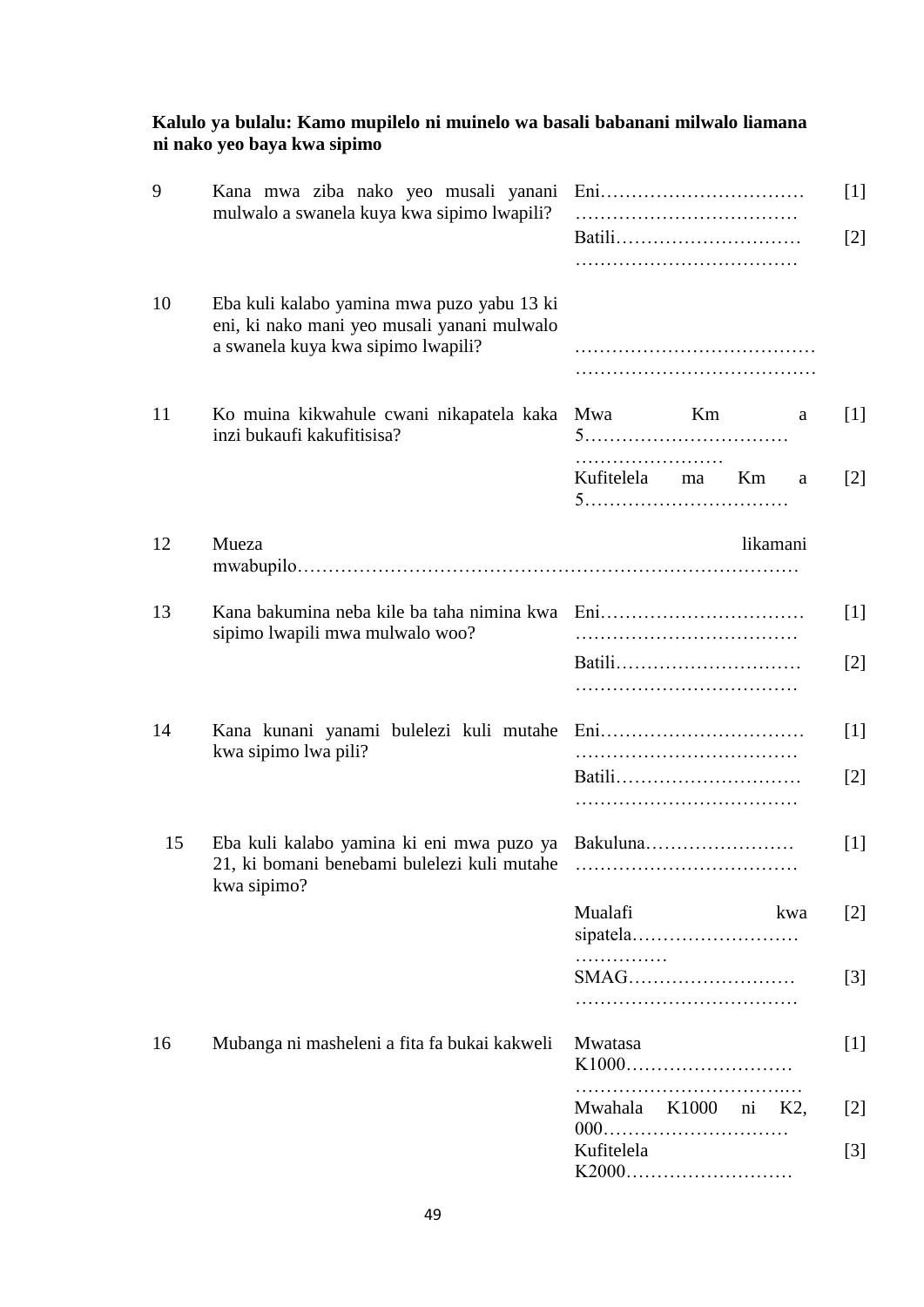……………………..

# **Appendix III: Focus group discussion guide with SMAGS**

- 1. When do you think women should have their first antenatal care visit at the health facility?
- 2. Are there any cultural issues attached to antenatal care attendance and what are the other issues?
- 3. What are the challenges that prevent women from attending antenatal care in the first trimester?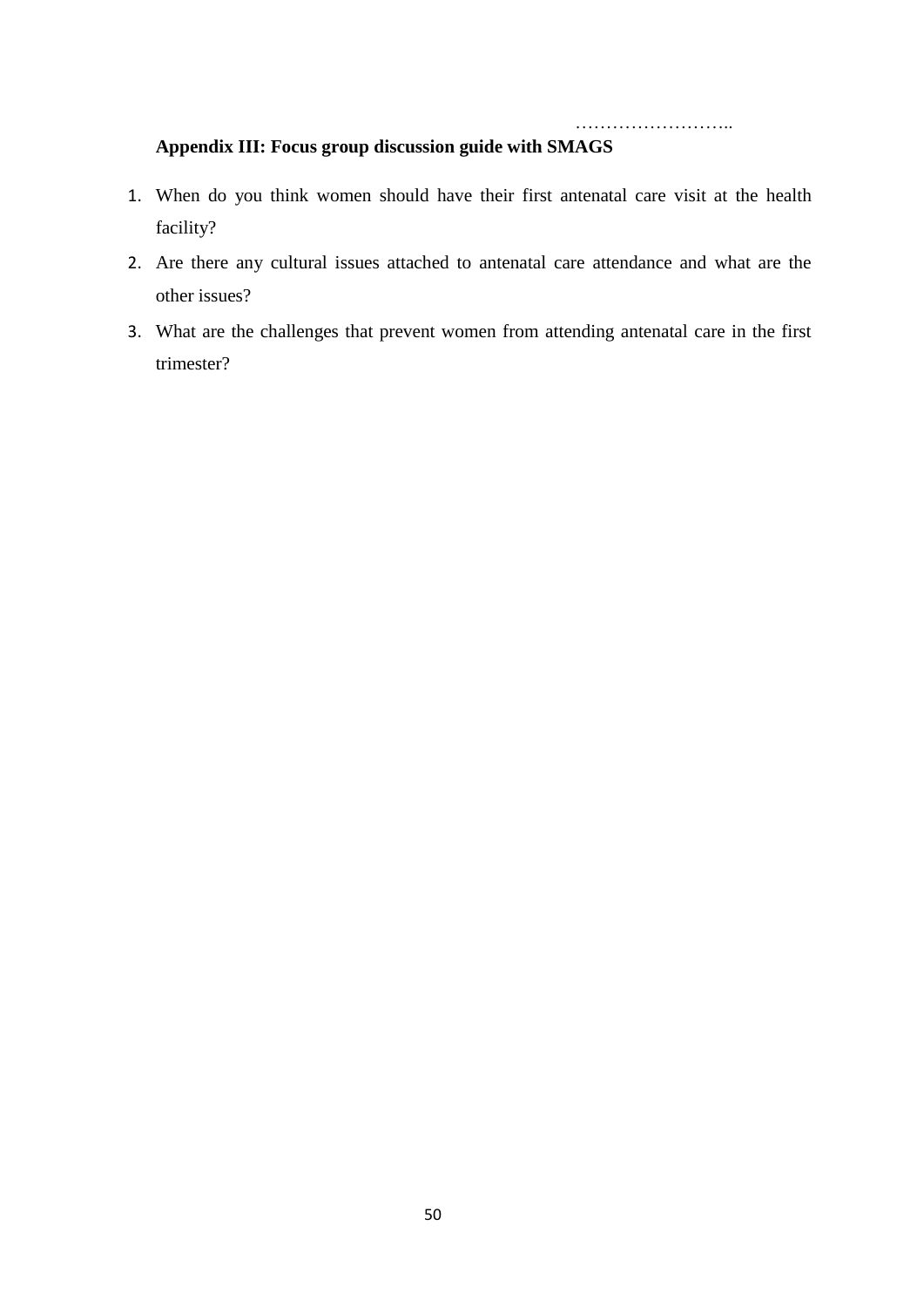# **Appendix IV: Focus group discussion guide with pregnant women**

- 1. Do you have any idea about timing of first antenatal visit?
- 2. What do you think are the reasons why a pregnant woman should be particular about timing of first antenatal visit?
- 3. Generally, why are women coming late for antenatal care?
- 4. Are there any cultural values, beliefs and practices that relate to pregnancy in your area?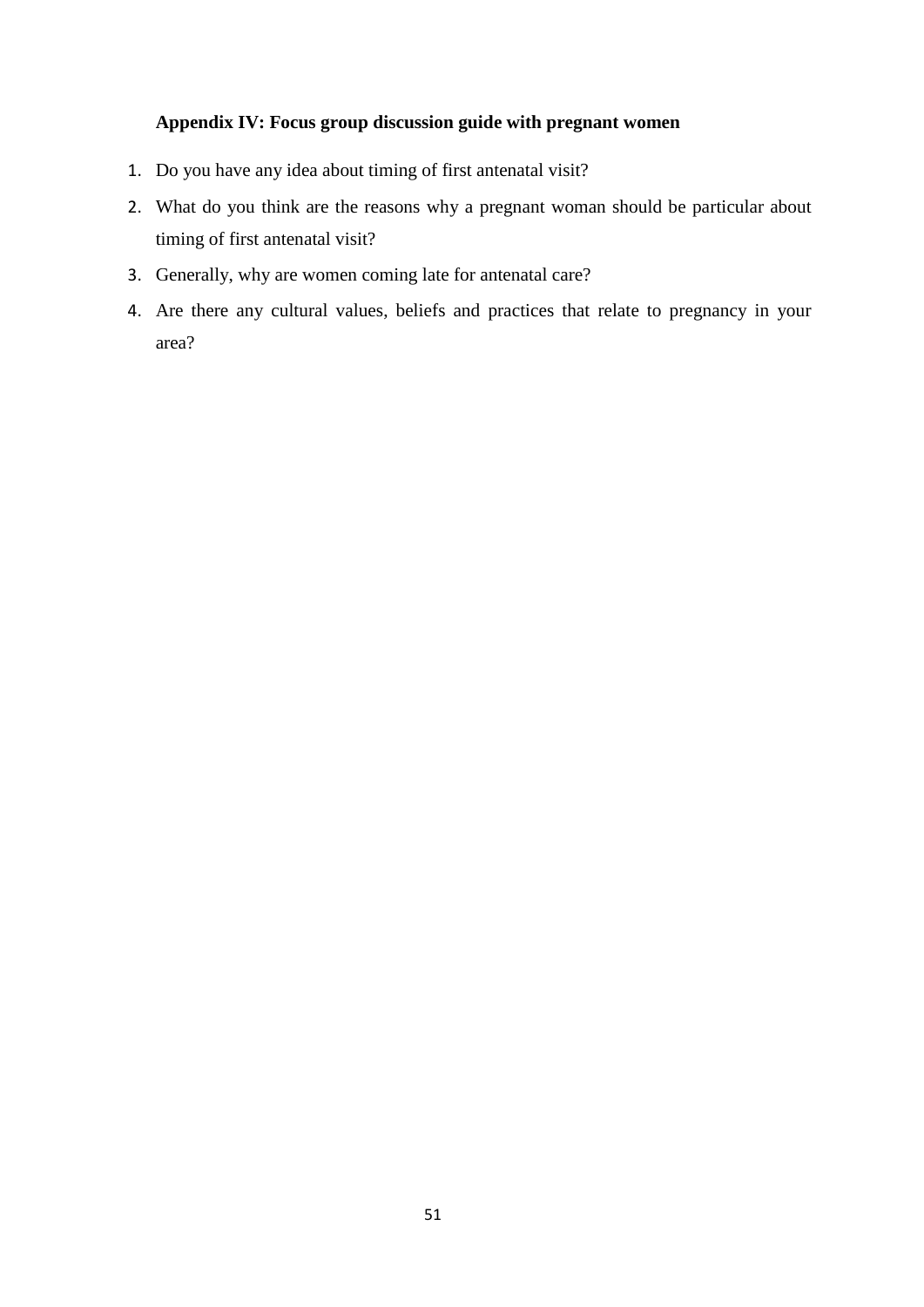### **Appendix V:** I**nformation sheet**

### **Introduction and Purpose**

My name is Miyaze Mbaala, a student from the University of Zambia in the school of Public Health. I am carrying out a research on the Socio-cultural determinants of first trimester antenatal care visits in Kalabo district. The findings of this study will assist District Health Office to put in place specific and high impact interventions that can curb the problem of low first trimester antenatal coverage.

### **Procedure**

The purpose of my visit is to ask you questions in relation to timing of first antenatal visit in the first trimester. Other questions will require telling me about you. The discussion will last for about 30 minutes I have a questionnaire with me which I will refer to and record your answers.

### Benefits

As already alluded to, your views on this topic will help the District Health Office put in place high impact and specific interventions to address this matter. You will also be provided with a drink, snack and mineral water.

### **Risks**

The risk in this study is that some questions may be embarrassing and also the interview may disturb your other programs

### **Selection criteria**

It is important to inform you how you have been selected to participate in this study. A sampling method called systematic sampling was actually used to select you in order to have a representative sample. This entails that your participation in this study is only by chance and not something else.

### **Voluntary participation**

Participation is voluntary and there are no consequences for refusing to participate. Before deciding about participation, you are therefore at liberty to ask questions on what has been said.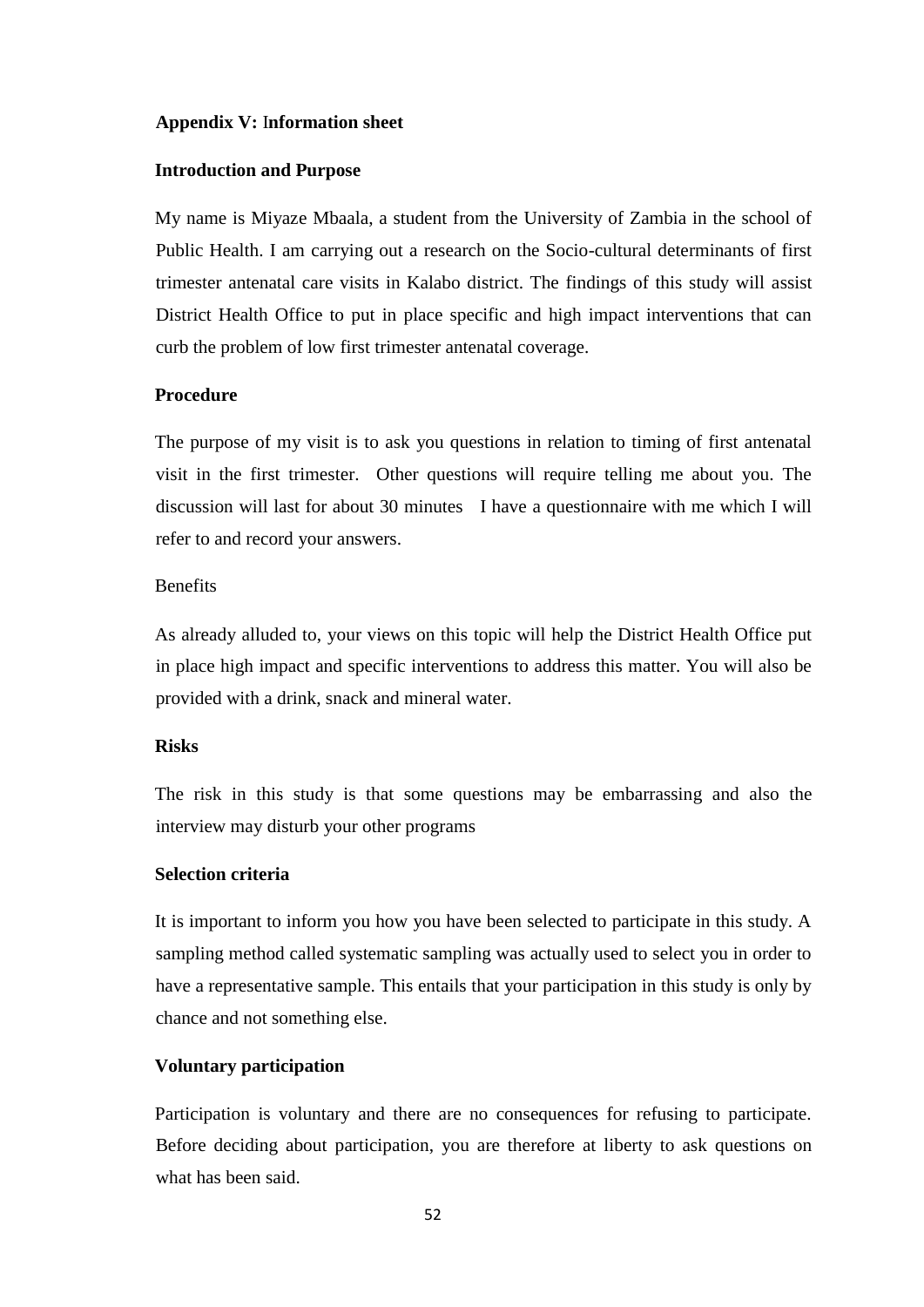If you consent to participate, you will be asked to sign or thumbprint this form to show that the study has been explained to you and you have agreed to take part. In case you want to decline the interview because of not being comfortable, you are free to do so**.**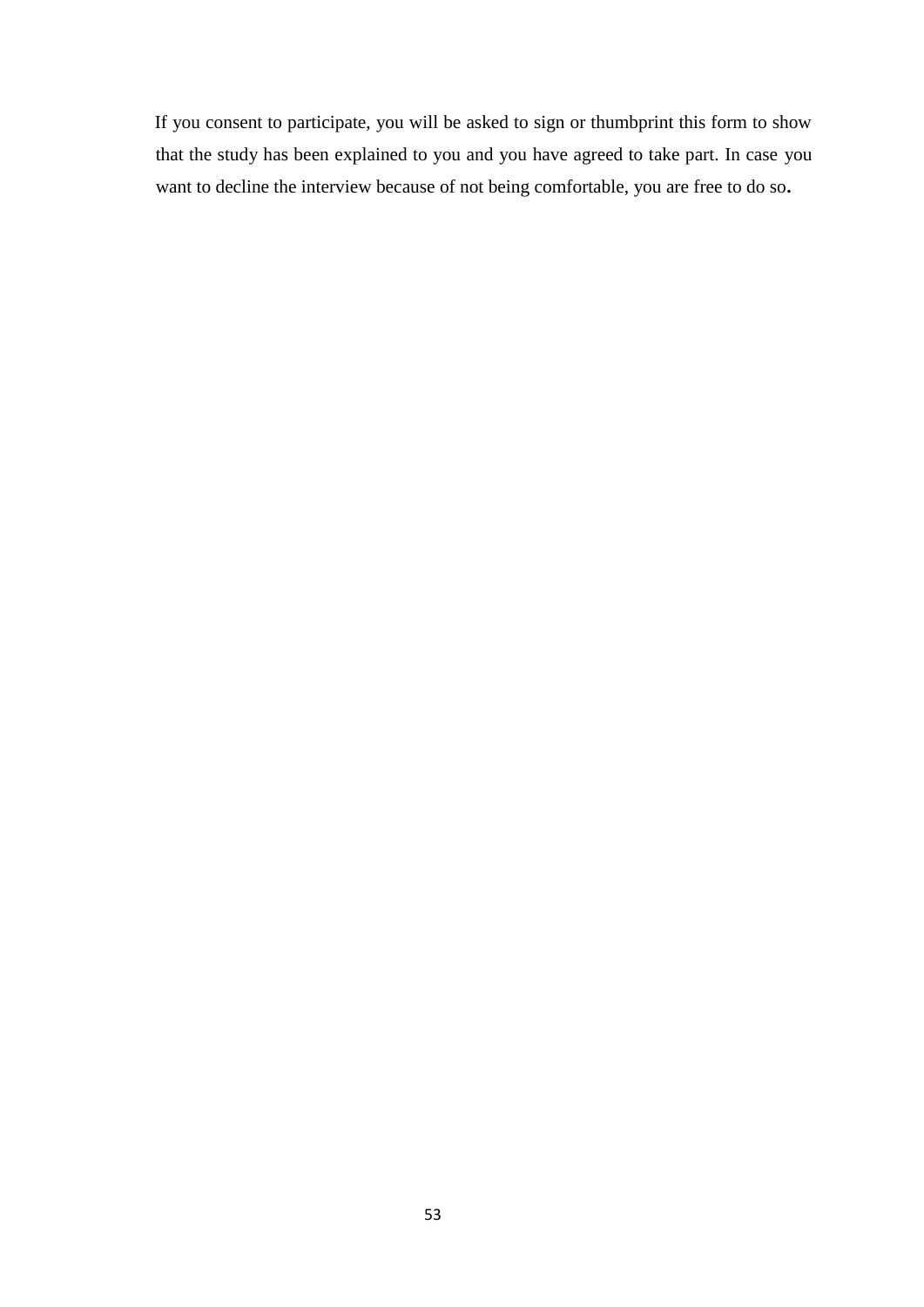### **Appendix VI: Translated information sheet- manzwi ku mualabi**

### **Makalelo a likande**

Libizo laka kina Miyaze Mbaala. Nimuituti kwa sikolo sesipahami sa University of Zambia koo niituta kaza makete. Patisiso yaka kikuli kanti kikabakalan'i basali babanani milwalo habalieha kuya kwa sipimo? Patisiso ye ikanitusa kufiwa pampili ye bizwa master of public health in population studies. Hape ikutusa yona ofisi yetalima zamakete mwa Kalabo kuziba mihato ye swanela kungiwa kuamana ni butata bo.

Kacwalo mukabuziwa lipuzo kuamana ni nako yeo basali ba banani milwalo baya kwa sipimo. Mane lipuzo zemu lika ama mupilelo ni muinelo wa mina. Ngambolo ye ikanga mizuzu ye 30 ili 30 minutes ka sikuwa. Ninani mukoloko wa lipuzo zeo muka buziwa.

### **Bunde bwa patisiso ye**

Sina hase kubulezwi mubonelo wa mina kuamana ni nako yeo basali babanani milwalo baya kwa sipimo lwapili ikatusa ofisi ya makete mwa Kalabo kunga mihato ya kukusufaza butata bwa kulieha kwa sipimo. Hape muka fiwa botela ya drink ni biscuit.

#### **Butata bwa kuabana mwa patisiso ye**

Mwendi lipuzo zemu likaswana za za miutwisa maswabi. Mane hape ona ngambolo ye ikaswana yami palelwisa kueza lika zemu ze ne muswanela kueza kanako ya cwale.

### **Kamo muketezwi kuabana mwa patisiso ye**

Mu ketilwe feela kuaba mwa patisiso ye kusina neba libaka lifi kapa lifi.

#### **Kuabana kwa mina mwa patisiso ye**

Kwabana kwa mina mwa patisiso ye kuitingile kumina. Akuna ze kona kuezehala eba muhana kuabana. Kono musikafa kale mayemo amina fa kuabana kapa nya, mwendi munani lipuzo? Eba mulumela kuabana, muka saina pampili nyana ili kubonisa kuli mutaluselizwe ka za patisiso ye mi mulumezi kuabana mwa teni.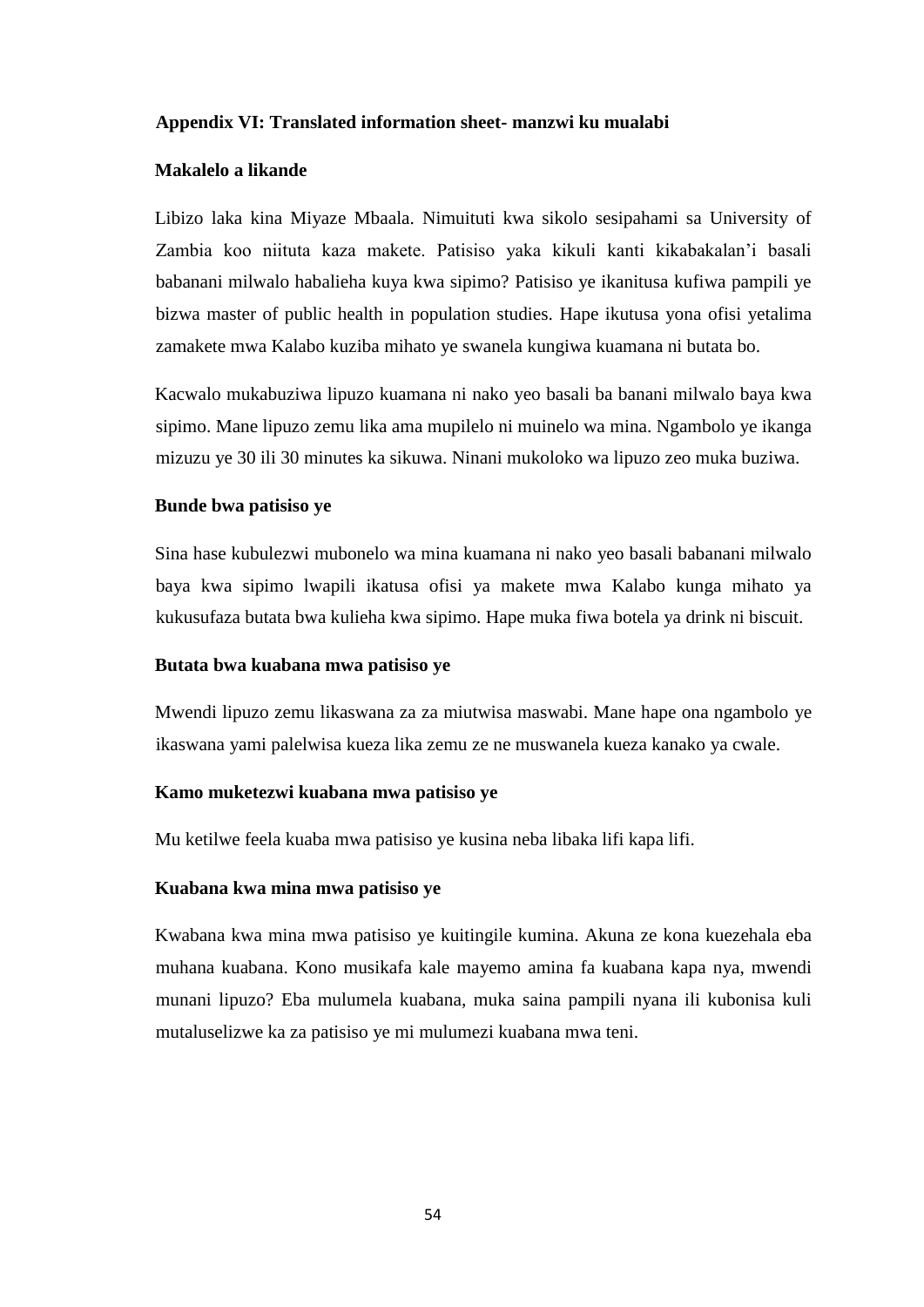# **Appendix VII: Consent form**

# **Participant's consent**

Dear participant having explained the nature and purpose of the study, risks and confidentiality, you may answer a few questions, and sign below to declare your participation as voluntary and not forced

# **Respondent's Declaration**

|                                                                 | <b>YES</b> | N <sub>O</sub> |
|-----------------------------------------------------------------|------------|----------------|
|                                                                 |            |                |
| I have been given an opportunity to ask any questions I may     |            |                |
| have, and all such questions or inquiries have been answered to |            |                |
| my satisfaction. I have been informed orally and in writing of  |            |                |
| whom to contact in case I have questions.                       |            |                |
| I give my consent to participate in this study                  |            |                |
| I agree to participate in a recorded interview                  |            |                |
| I give permission to include my information, without my name,   |            |                |
| in your research findings, which will be shared and published   |            |                |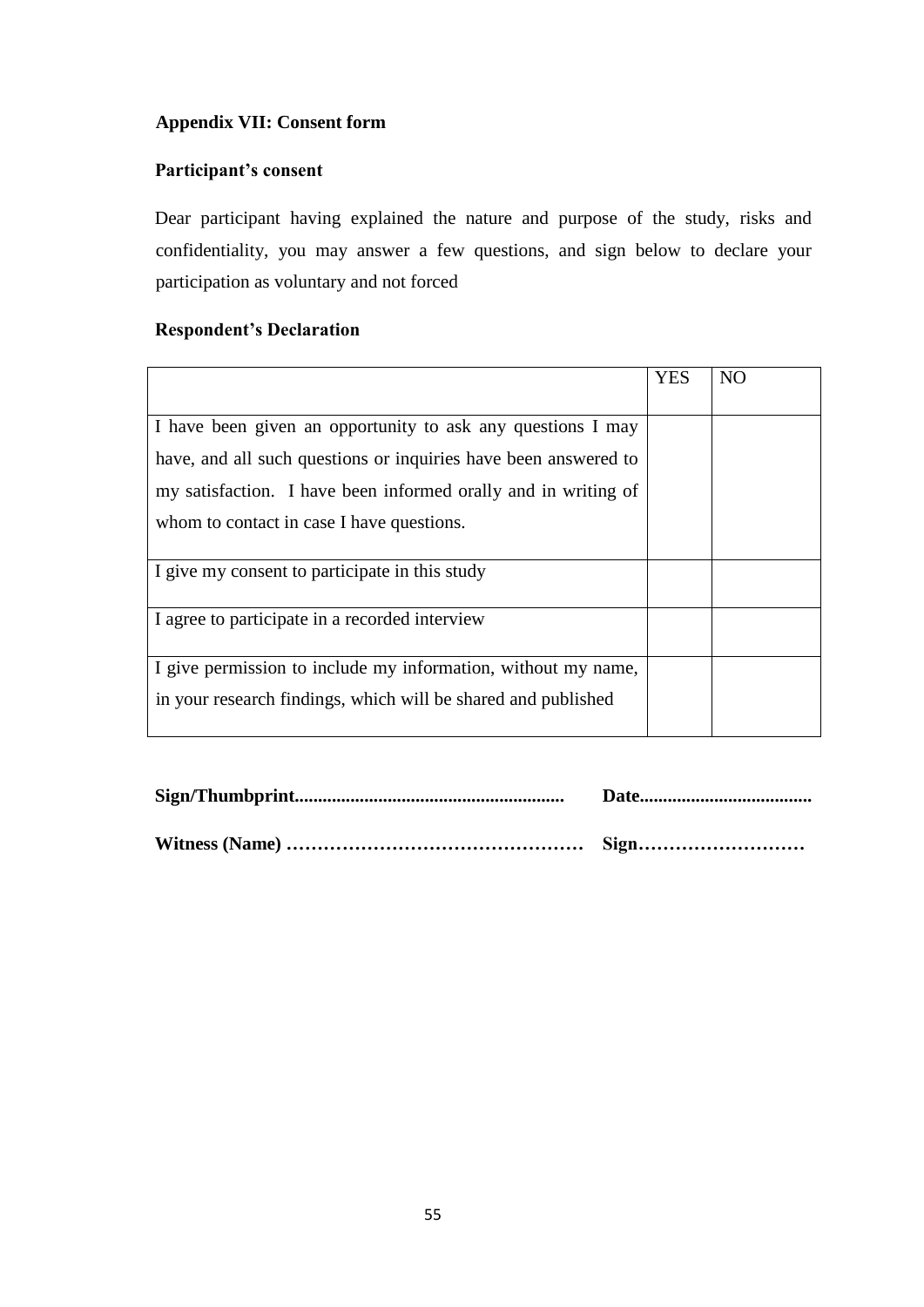# **Appendix VIII-Translated consent form -Pampili ya tumelelamo**

# **Kulumela kwa mualabi**

Hasemubulelezwi kaza patisiso ye, bunde ni bumaswe , mwakona kualaba lipuzo zetatama. Muka saina sina hanekubulezwi ili kubonisa kuli amusikahapelezwa kuabana mwa patisiso mo kono mweza cwalo ka tato yamina.

|                                                                | Eni | <b>Batili</b> |
|----------------------------------------------------------------|-----|---------------|
|                                                                |     |               |
| Nifilwe nako ya kubuza lipuzo zeneninani kaufela mi lialabilwe |     |               |
| hande kakutala. Nibulelezwi batu bao niswanela kubonana        |     |               |
| nibona kapa kulizeza phone eba ninani lipuzo zemu.             |     |               |
| Nilumezi kuabana mwa patisiso ye.                              |     |               |
| Nilumezi kuli zeka ambolwa kaufela, kaku sabeya libizo laka    |     |               |
| libeiwe mwa patisiso mo.                                       |     |               |

| Amusaine |
|----------|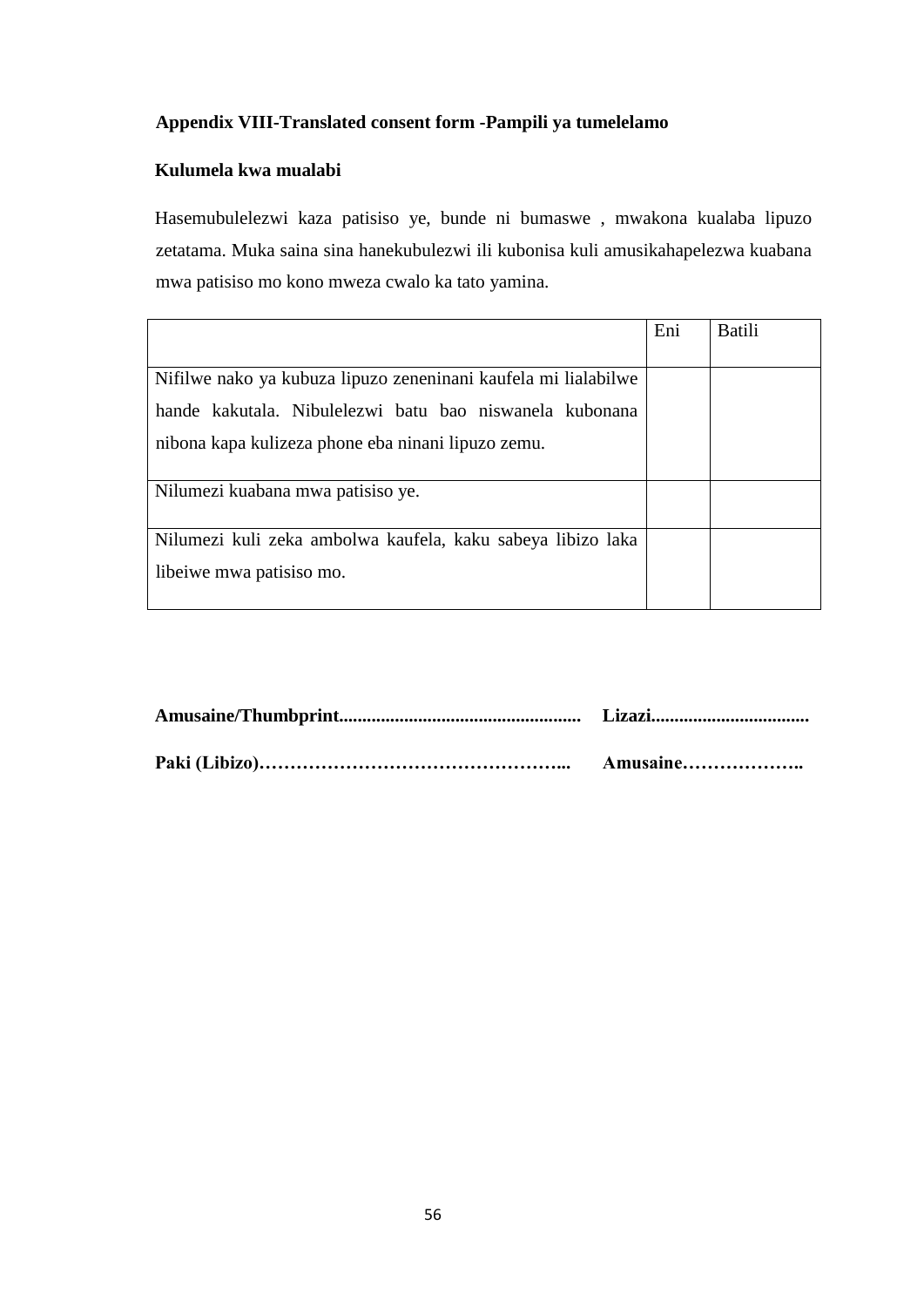# **Appendix IX: Guardian's consent**

Dear participant having explained the nature and purpose of the study, risks and confidentiality, you may answer a few questions, and sign below to declare your participation as voluntary.

# **Respondent's Declaration**

|                                                                 | <b>YES</b> | N <sub>O</sub> |
|-----------------------------------------------------------------|------------|----------------|
|                                                                 |            |                |
| I have been given an opportunity to ask any questions I may     |            |                |
| have, and all such questions or inquiries have been answered to |            |                |
| my satisfaction. I have been informed orally and in writing of  |            |                |
| whom to contact in case I have questions.                       |            |                |
|                                                                 |            |                |
| I give my consent to participate in this study                  |            |                |
|                                                                 |            |                |
| I agree that my child participates in this study                |            |                |
| I give permission to include my information, without my name,   |            |                |
| in your research findings, which will be shared and published   |            |                |
|                                                                 |            |                |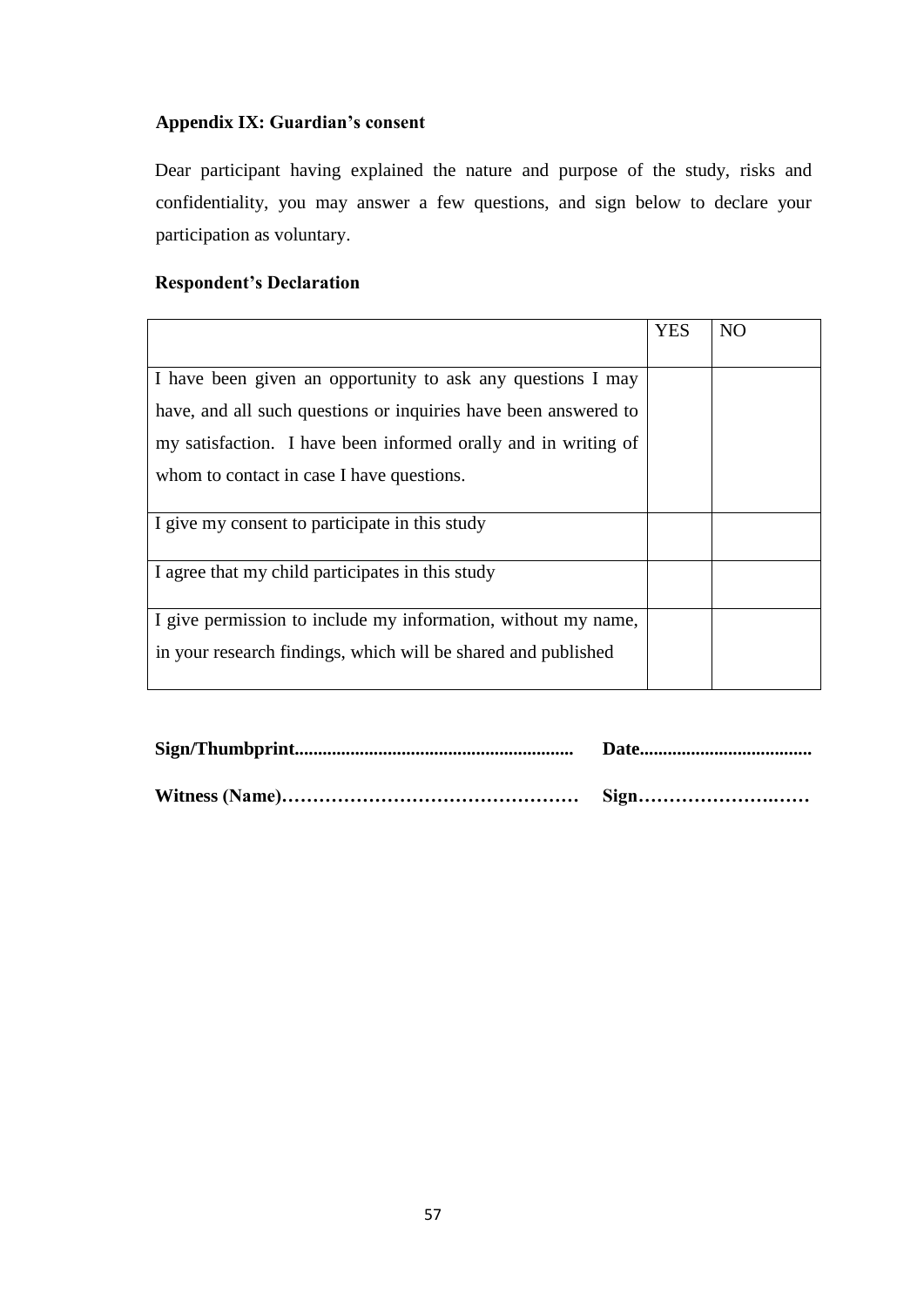# **Appendix X: Translated consent form for gurdians-pampili ya tumelelano ni mushemi**

# **Kulumela kwa mushemi**

Hasemubulelezwi kaza patisiso ye, bunde ni bumaswe , mwakona kualaba lipuzo zetatama. Muka saina sina hanekubulezwi ili kubonisa kuli mulumelelize mwana amina kuabana mwa patisiso mo.

|                                                                                            | Eni | <b>Batili</b> |
|--------------------------------------------------------------------------------------------|-----|---------------|
|                                                                                            |     |               |
| Nifilwe nako ya kubuza lipuzo zeneninani kaufela mi lialabilwe                             |     |               |
| hande kakutala. Nibulelezwi batu bao niswanela kubonana                                    |     |               |
| nibona kapa kulizeza phone eba ninani lipuzo zemu.                                         |     |               |
| Nilumezi kuli mwanaka abane mwa patisiso ye.                                               |     |               |
| Nilumezi kuli zeka ambolwa kaufela, kaku sabeya libizo<br>mwanaka libeiwe mwa patisiso mo. |     |               |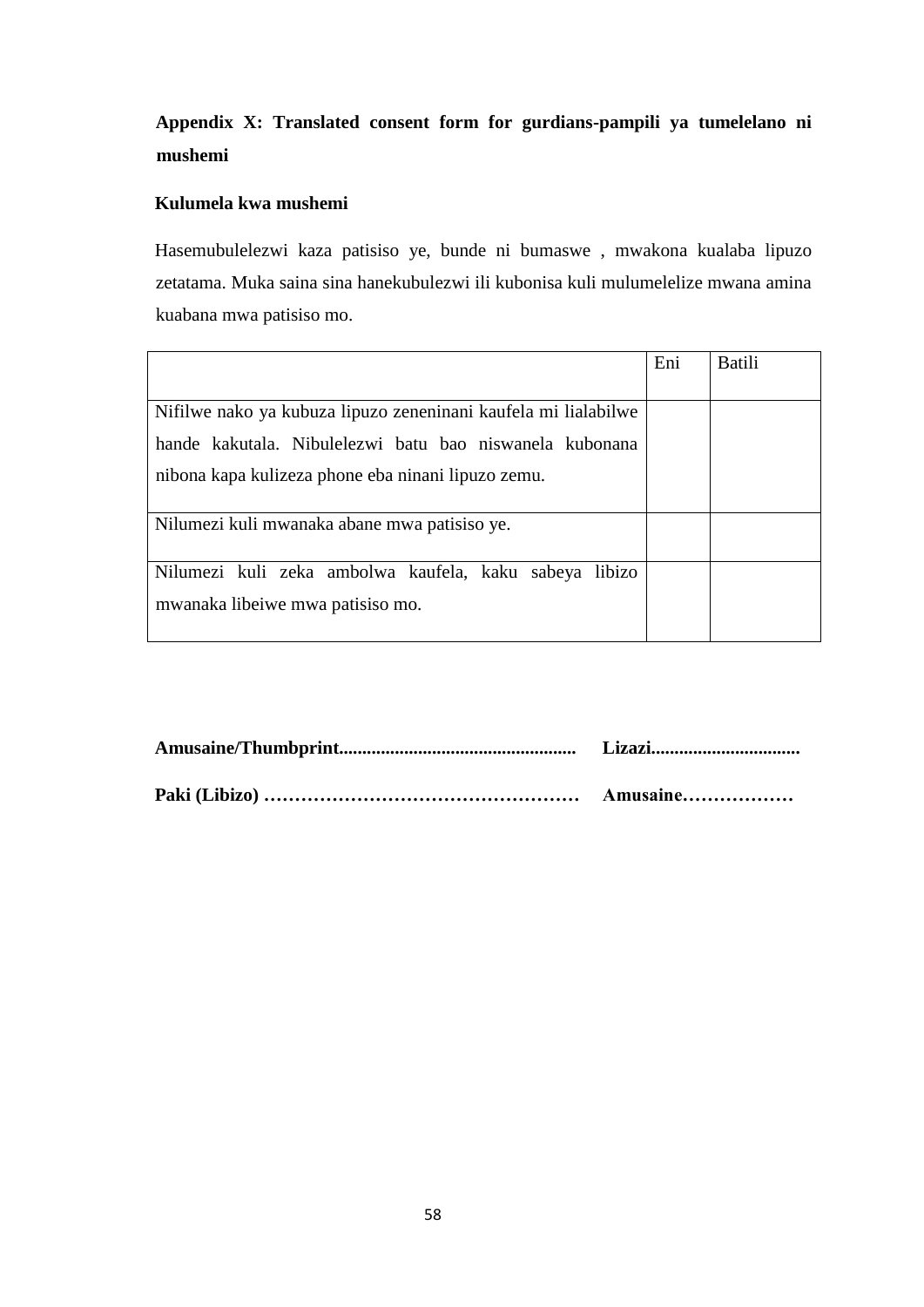#### **Appendix XI: Approval letter from Ethics committee**



### THE UNIVERSITY OF ZAMBIA

# **BIOMEDICAL RESEARCH ETHICS COMMITTEE**

Telephone: 260-1-256067 Telegrams: UNZA, LUSAKA Telex: UNZALU ZA 44370  $Fax: +260-1-250753$ E-mail: unzarec@unza.zm Assurance No. FWA00000338 IRB00001131 of IORG0000774 Ridgeway Campus P.O. Box 50110 Lusak-a, Zambia-

8<sup>th</sup> December, 2017.

Your Ref: 047-06-17.

Mr/Mrs/Ms Miyaze Mbaala The University of Zambia. School of Public Health. Department of Global Health. P.O. Box 50110, Lusaka.

Dear Mr/Mrs/Ms Mbaala.

# RE: RESUBMITTED RESEARCH PROPOSAL: "SOCIO-CULTURAL DETERMINANTS OF FIRST TRIMESTER ANTENATAL CARE VISITS IN KALABO DISTRICTS" (Ref. No. 047-06-17)

The above-mentioned research proposal was reviewed on 8<sup>th</sup> December, 2017. The proposal is approved.

#### **CONDITIONS:**

- This approval is based strictly on your submitted proposal. Should there be need for you to modify or change the study design or methodology, you will need to seek clearance from the Research Ethics Committee.
- If you have need for further clarification please consult this office. Please note that it is mandatory that you submit a detailed progress report of your study to this Committee every six months and a final copy of your report at the end of the study.
- Any serious adverse events must be reported at once to this Committee.
- Please note that when your approval expires you may need to request for renewal. The request should be accompanied by a Progress Report (Progress Report Forms can be obtained from the Secretariat).
- Apply in writing to National Health Research Authority for permission before you embark on the study.
- Ensure that a final copy of the results is submitted to this Committee.

Yours sincerely,

<del>SHew</del>igate

Dr. S. H Nzala PhD VICE-CHAIRPERSON

Date of approval: 8<sup>th</sup> December 2017.

Date of expiry: 7<sup>th</sup> December, 2018.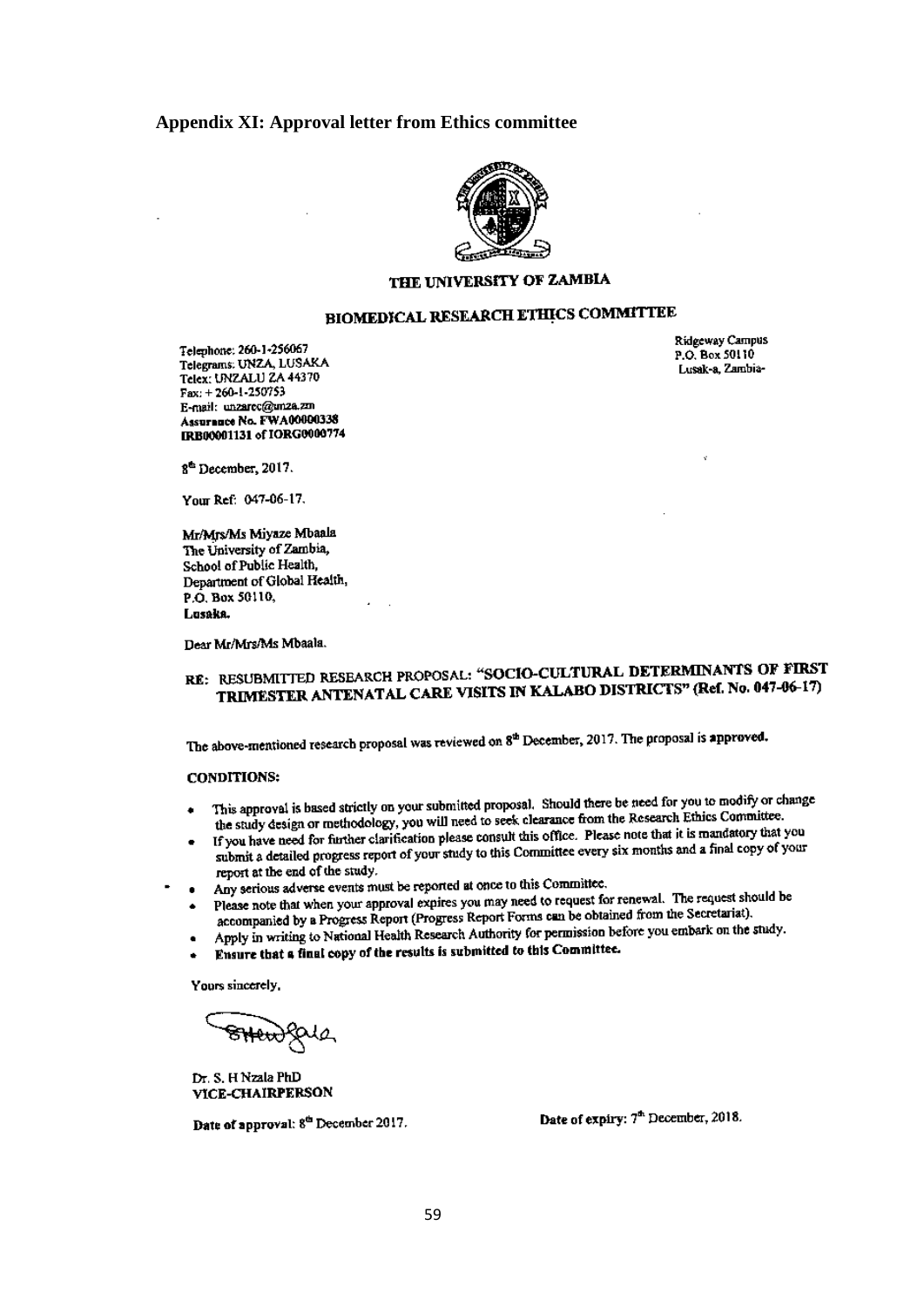### **Appendix XII: Authority from National Health Research Authority**



THE NATIONAL HEALTH RESEARCH AUTHORITY Paediatrics Centre of Excellence University Teaching Hospital P.O. Box 30075 **LUSAKA** 

02<sup>nd</sup> February, 2018 Miyaze Mbaala The University of Zambia School of Public Health P.O Box 50110 **LUSAKA** 

Reconnection<br>of Ioz/2018

#### Re: Request for Authority to Conduct Research

The National Health Research Authority is in receipt of your request for authority to conduct research titled "Socio-Cultural Determinants of First Trimester Antenatal Care Visits in Kalabo Districts".

I wish to inform you that following submission of your request to the Authority, our review of the same and in view of the ethical clearance, this study has been approved to carry out the above mentioned exercise on condition that:

- 1. The relevant Provincial and District Medical Officers where the study is being conducted are fully appraised;
- 2. Progress updates are provided to NHRA quarterly from the date of commencement of the study:
- 3. The final study report is cleared by the NHRA before any publication or dissemination within or outside the country;
- 4. After clearance for publication or dissemination by the NHRA, the final study report is shared with all relevant Provincial and District Directors of Health where the study was being conducted, and all key respondents.